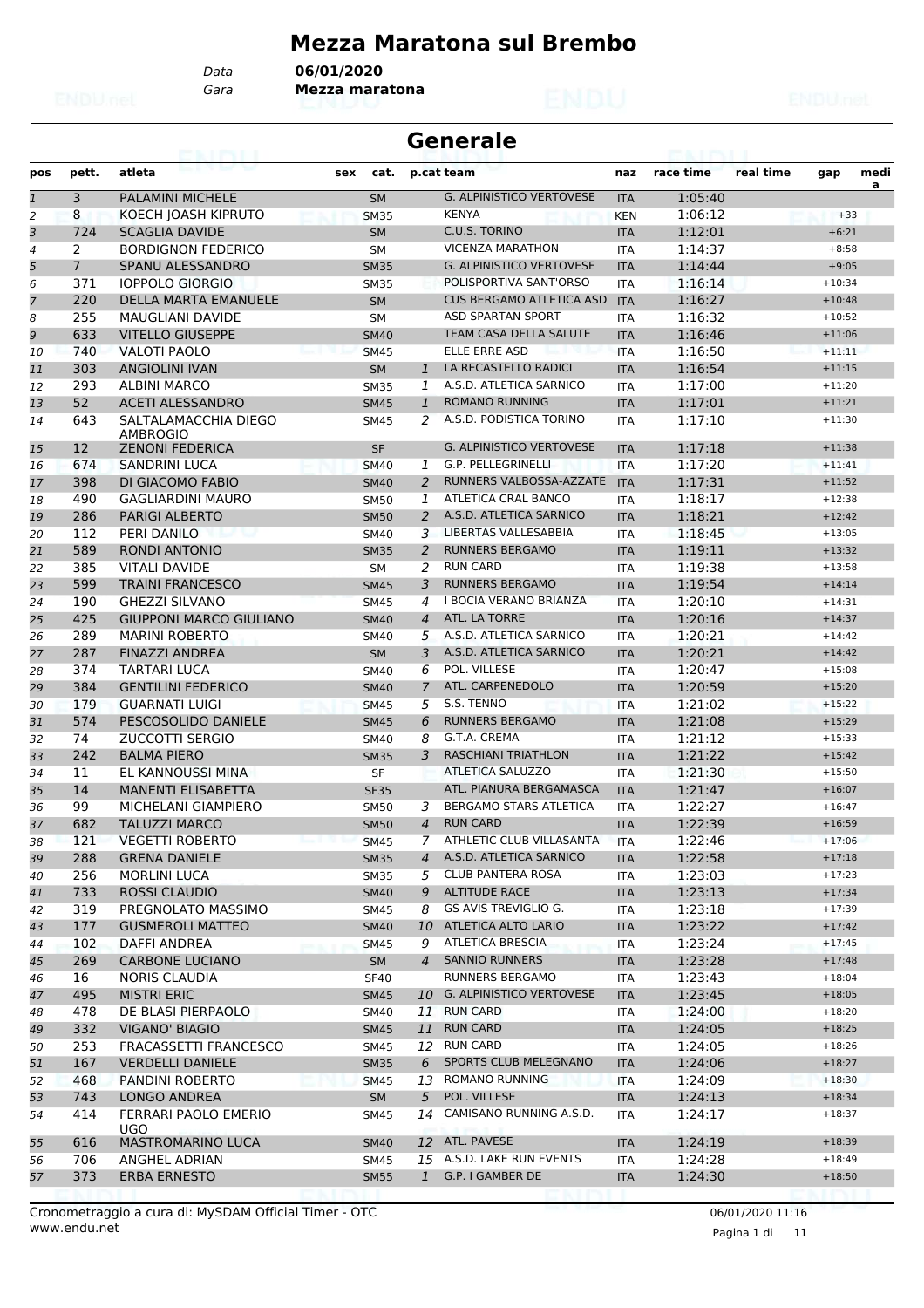| pos | pett. | atleta                                    | cat.<br>sex |                | p.cat team                      | naz        | race time | real time | gap      | medi<br>a |
|-----|-------|-------------------------------------------|-------------|----------------|---------------------------------|------------|-----------|-----------|----------|-----------|
| 58  | 392   | <b>MARVEGGIO FABRIZIO</b>                 | <b>SM50</b> | 5              | <b>TEAM OTC SSD ARL</b>         | <b>ITA</b> | 1:24:31   |           | $+18:52$ |           |
| 59  | 684   | <b>ERLI FILIPPO</b>                       | SΜ          | 6              | <b>RUNNERS BERGAMO</b>          | ITA        | 1:24:38   |           | $+18:58$ |           |
| 60  | 13    | <b>GELMI LUISA</b>                        | <b>SF35</b> |                | <b>G. ALPINISTICO VERTOVESE</b> | <b>ITA</b> | 1:24:39   |           | $+19:00$ |           |
| 61  | 550   | <b>MAFFIOLETTI DAVID EMILIO</b>           | <b>SM35</b> |                | 7 RUNNERS BERGAMO               | <b>ITA</b> | 1:24:49   |           | $+19:10$ |           |
| 62  | 558   | MIRABELLA PASQUALE                        | <b>SM40</b> | 13             | <b>RUNNERS BERGAMO</b>          | <b>ITA</b> | 1:24:52   |           | $+19:13$ |           |
| 63  | 742   | RINALDI ROSSANO                           | <b>SM40</b> |                | 14 ATLETICA VALLE BREMBANA      | <b>ITA</b> | 1:24:59   |           | $+19:19$ |           |
| 64  | 687   | <b>LOMBARDO ALFONSO</b>                   | <b>SM40</b> | 15             | <b>RUNNERS BERGAMO</b>          | <b>ITA</b> | 1:24:59   |           | $+19:19$ |           |
| 65  | 593   | <b>RUGGERI GIUSEPPE</b>                   | <b>SM</b>   | 7              | <b>RUNNERS BERGAMO</b>          | <b>ITA</b> | 1:24:59   |           | $+19:20$ |           |
| 66  | 84    | <b>MARNI SAMUELE</b>                      | <b>SM45</b> | 16             | <b>BERGAMO STARS ATLETICA</b>   | <b>ITA</b> | 1:25:05   |           | $+19:25$ |           |
| 67  | 225   | SALVETTI GIAN PAOLO                       | <b>SM45</b> | 17             | POLISPORTIVA CRAL BPB A.S.      | <b>ITA</b> | 1:25:24   |           | $+19:45$ |           |
| 68  | 587   | <b>RONCALLI GIORGIO</b>                   | <b>SM50</b> | 6              | <b>RUNNERS BERGAMO</b>          | <b>ITA</b> | 1:25:31   |           | $+19:52$ |           |
| 69  | 151   | CATTANEO MARCO                            | <b>SM50</b> | $\mathcal{I}$  | ATL. PRESEZZO                   | <b>ITA</b> | 1:25:34   |           | $+19:55$ |           |
| 70  | 602   | <b>VERZENI DANIELE</b>                    | <b>SM35</b> | 8              | <b>RUNNERS BERGAMO</b>          | <b>ITA</b> | 1:25:35   |           | $+19:55$ |           |
| 71  | 703   | <b>MAGONI MASSIMILIANO</b>                | SM45        | 18             | <b>RUN CARD</b>                 | <b>ITA</b> | 1:25:41   |           | $+20:02$ |           |
| 72  | 552   | <b>MANGONE GIULIO</b>                     | <b>SM45</b> | 19             | <b>RUNNERS BERGAMO</b>          | <b>ITA</b> | 1:25:45   |           | $+20:06$ |           |
| 73  | 51    | PANZERI FRANCESCO                         | <b>SM</b>   | 8              | ATL. PRESEZZO                   | <b>ITA</b> | 1:25:48   |           | $+20:09$ |           |
| 74  | 259   | <b>ZAMBONELLI ANDREA</b>                  | <b>SM</b>   | 9              | POL. VILLESE                    | <b>ITA</b> | 1:25:57   |           | $+20:18$ |           |
| 75  | 705   | <b>MEDICI GIUSEPPE</b>                    | <b>SM55</b> | 2              | ATL. E PODISTICA POL.           | <b>ITA</b> | 1:25:59   |           | $+20:20$ |           |
| 76  | 501   | <b>ACERBIS DOMENICO</b><br><b>STEFANO</b> | <b>SM45</b> | 20             | <b>RUNNERS BERGAMO</b>          | <b>ITA</b> | 1:26:00   |           | $+20:20$ |           |
| 77  | 263   | <b>IAVARONE MASSIMO</b><br><b>ANTONIO</b> | <b>SM40</b> | 16             | ASD RUNNERS VALCALEPIO          | <b>ITA</b> | 1:26:12   |           | $+20:33$ |           |
| 78  | 614   | ROTA GIANLUCA                             | <b>SM55</b> | 3              | <b>ELLE ERRE ASD</b>            | <b>ITA</b> | 1:26:34   |           | $+20:55$ |           |
| 79  | 400   | <b>RIVA MAURO</b>                         | <b>SM50</b> | 8              | POL. LIB. CERNUSCHESE           | <b>ITA</b> | 1:26:38   |           | $+20:59$ |           |
| 80  | 96    | <b>MORE' LUIGI</b>                        | <b>SM50</b> | 9              | G.P. SANTI NUOVA OLONIO         | <b>ITA</b> | 1:26:40   |           | $+21:00$ |           |
| 81  | 168   | <b>GALLINI MATTEO</b>                     | SM40        | 17             | <b>RUNNING OLTREPO'</b>         | <b>ITA</b> | 1:26:43   |           | $+21:03$ |           |
| 82  | 638   | <b>MAINO PAOLO</b>                        | <b>SM55</b> | $\overline{4}$ | <b>GARDASPORTEVENTS</b>         | <b>ITA</b> | 1:26:44   |           | $+21:04$ |           |
| 83  | 350   | <b>ZACCARIA FILIPPO</b>                   | <b>SM35</b> | 9              | FO' DI PE                       | <b>ITA</b> | 1:26:46   |           | $+21:06$ |           |
| 84  | 18    | <b>MILANESI CHIARA</b>                    | <b>SF45</b> |                | FO' DI PE                       | <b>ITA</b> | 1:26:46   |           | $+21:06$ |           |
| 85  | 345   | <b>SALA LUCA</b>                          | <b>SM45</b> | 21             | FO' DI PE                       | <b>ITA</b> | 1:26:46   |           | $+21:07$ |           |
| 86  | 346   | SIGISMONDI MAURIZIO                       | <b>SM45</b> |                | 22 FO' DI PE                    | <b>ITA</b> | 1:26:48   |           | $+21:08$ |           |
| 87  | 405   | <b>LOCATELLI MASSIMO</b>                  | <b>SM45</b> | 23             | <b>RUN CARD</b>                 | <b>ITA</b> | 1:26:49   |           | $+21:10$ |           |
| 88  | 157   | NADJD KAMBIZ                              | <b>SM45</b> |                | 24 ATL. PRESEZZO                | <b>ITA</b> | 1:26:52   |           | $+21:13$ |           |
| 89  | 594   | <b>SARTINI CRISTIAN</b>                   | <b>SM45</b> |                | 25 RUNNERS BERGAMO              | <b>ITA</b> | 1:26:53   |           | $+21:13$ |           |
| 90  | 563   | <b>NESSI LUCA</b>                         | <b>SM</b>   | 10             | <b>RUNNERS BERGAMO</b>          | <b>ITA</b> | 1:27:02   |           | $+21:23$ |           |
| 91  | 571   | PEDRETTI FABIO                            | SM40        | 18             | <b>RUNNERS BERGAMO</b>          | <b>ITA</b> | 1:27:03   |           | $+21:24$ |           |
| 92  | 654   | PRIMERANO MATTEO                          | <b>SM35</b> | 10             | <b>GR. ESCURS, FALCHI</b>       | <b>ITA</b> | 1:27:04   |           | $+21:25$ |           |
| 93  | 420   | <b>DELLA TORRE STEFANO</b>                | <b>SM40</b> | 19             | G.P. CASALESE                   | <b>ITA</b> | 1:27:10   |           | $+21:31$ |           |
| 94  | 717   | MAZZUCCHELLI GIAN<br><b>FRANCO</b>        | <b>SM60</b> | $\mathbf{1}$   | <b>TEAM OTC SSD ARL</b>         | <b>ITA</b> | 1:27:23   |           | $+21:44$ |           |
| 95  | 630   | CARENINI PAOLO ANGELO                     | SΜ          |                | 11 FO' DI PE                    | ITA        | 1:27:27   |           | $+21:48$ |           |
| 96  | 174   | <b>PARIS LUCA</b>                         | <b>SM</b>   |                | 12 ATL. TREVIGLIO               | <b>ITA</b> | 1:27:29   |           | $+21:50$ |           |
| 97  | 209   | ROSSONI CLAUDIO                           | SM45        |                | 26 ASD ORTICA TEAM MILANO       | ITA        | 1:27:40   |           | $+22:01$ |           |
| 98  | 446   | <b>BUSCICCHIO STEFANO</b>                 | <b>SM45</b> |                | 27 ATL. RODENGO SAIANO MICO     | <b>ITA</b> | 1:27:46   |           | $+22:06$ |           |
| 99  | 141   | PEDRONI NICOLA                            | <b>SM40</b> |                | 20 A.S.D. C.U.S. BRESCIA        | <b>ITA</b> | 1:27:46   |           | $+22:06$ |           |
| 100 | 314   | MONZIO COMPAGNONI<br><b>GIUSEPPE</b>      | <b>SM55</b> | 5              | GS AVIS TREVIGLIO G.            | <b>ITA</b> | 1:28:07   |           | $+22:28$ |           |
| 101 | 573   | PELLEGRINELLI MICHELE                     | SM40        | 21             | <b>RUNNERS BERGAMO</b>          | ITA        | 1:28:08   |           | $+22:29$ |           |
| 102 | 362   | <b>MICCOLIS MICHELE</b>                   | <b>SM40</b> | 22             | SPORT&FITNESS SRL SOCIETA'      | <b>ITA</b> | 1:28:11   |           | $+22:32$ |           |
| 103 | 349   | <b>VANONCINI GIAMPAOLO</b>                | <b>SM55</b> | 6              | FO' DI PE                       | <b>ITA</b> | 1:28:12   |           | $+22:33$ |           |
| 104 | 356   | <b>MANTICA IRENE</b>                      | PF          |                | TEAM PASTURO ASD                | <b>ITA</b> | 1:28:15   |           | $+22:35$ |           |
| 105 | 247   | LOCATELLI PAOLO                           | <b>SM35</b> |                | 11 ASD ATLETICA STEZZANO        | ITA        | 1:28:15   |           | $+22:36$ |           |
| 106 | 383   | LANDINI MARIO EMILIO                      | <b>SM50</b> |                | 10 CUS PRO PATRIA MILANO        | <b>ITA</b> | 1:28:18   |           | $+22:38$ |           |
| 107 | 176   | <b>MANZI CARLO</b>                        | SM50        |                | 11 G.P. SANTI NUOVA OLONIO      | ITA        | 1:28:20   |           | $+22:41$ |           |
| 108 | 234   | <b>VIGANI ROBERTO</b>                     | <b>SM50</b> |                | 12 ATL. VILLONGO                | <b>ITA</b> | 1:28:21   |           | $+22:42$ |           |
| 109 | 328   | <b>BERTOLA ROBERTO</b>                    | <b>SM50</b> |                | 13 ATL. CASTEL ROZZONE          | ITA        | 1:28:25   |           | $+22:46$ |           |
| 110 | 302   | <b>RICCI WALTER</b>                       | <b>SM55</b> | $\mathcal{I}$  | G.T.A. CREMA                    | <b>ITA</b> | 1:28:30   |           | $+22:51$ |           |
| 111 | 475   | DAOLMI STEFANO                            | <b>SM50</b> |                | 14 ROAD RUNNERS CLUB MILANO ITA |            | 1:28:38   |           | $+22:59$ |           |
| 112 | 406   | <b>FACCIOLO VALERIO</b>                   | <b>SM50</b> |                | 15 EUROATLETICA 2002            | <b>ITA</b> | 1:28:39   |           | $+23:00$ |           |
| 113 | 635   | <b>SANTONI MICHELE</b>                    | <b>SM60</b> | 2              | <b>RUN CARD</b>                 | <b>ITA</b> | 1:28:41   |           | $+23:02$ |           |
| 114 | 584   | <b>REVERA ROBERTO</b>                     | <b>SM</b>   | 13             | <b>RUNNERS BERGAMO</b>          | <b>ITA</b> | 1:28:43   |           | $+23:04$ |           |
| 115 | 483   | BAZZANA ALESSANDRO                        | <b>SM35</b> | 12             | <b>RUN CARD</b>                 | <b>ITA</b> | 1:28:46   |           | $+23:07$ |           |
| 116 | 466   | <b>MAJER DANIELA</b>                      | <b>SF45</b> |                | <b>ROMANO RUNNING</b>           | <b>ITA</b> | 1:28:48   |           | $+23:08$ |           |
| 117 | 699   | NOZZA LUCIANO                             | <b>SM55</b> | 8              | <b>RUNNERS BERGAMO</b>          | ITA        | 1:28:49   |           | $+23:09$ |           |
| 118 | 117   | <b>BAGGI ANGELO</b>                       | <b>SM60</b> | 3              | ATL. VALLE IMAGNA               | <b>ITA</b> | 1:28:54   |           | $+23:15$ |           |
| 119 | 477   | L'EPEE SARAH AIMEE                        | <b>SF35</b> |                | ATLETICA SETTIMESE              | ITA        | 1:28:55   |           | $+23:16$ |           |

www.endu.net Cronometraggio a cura di: MySDAM Official Timer - OTC 06/01/2020 11:16

Pagina 2 di 11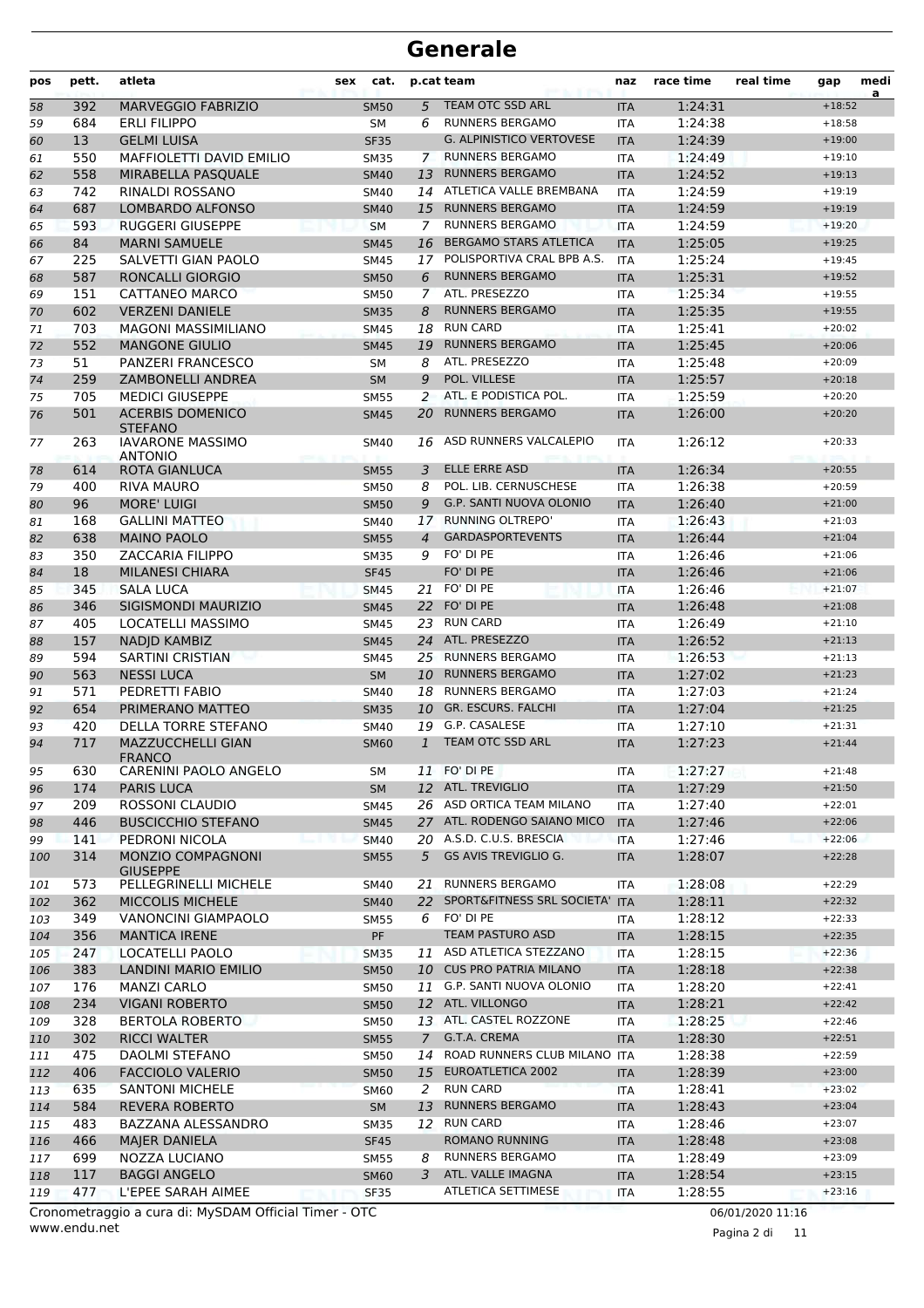| pos        | pett.      | atleta                                                 | sex | cat.                       |                    | p.cat team                                       | naz                      | race time          | real time | gap                  | medi<br>a |
|------------|------------|--------------------------------------------------------|-----|----------------------------|--------------------|--------------------------------------------------|--------------------------|--------------------|-----------|----------------------|-----------|
| 120        | 321        | <b>VICARIO PAOLO</b>                                   |     | <b>SM</b>                  | 14                 | <b>GS AVIS TREVIGLIO G.</b>                      | <b>ITA</b>               | 1:29:01            |           | $+23:21$             |           |
| 121        | 497        | PALAZZINI                                              |     | $SM65+$                    | 1                  | <b>MEDIRUN</b>                                   | <b>ITA</b>               | 1:29:04            |           | $+23:25$             |           |
|            |            | <b>GIOVAMBATTISTA</b>                                  |     |                            |                    | FO' DI PE                                        |                          | 1:29:04            |           |                      |           |
| 122<br>123 | 341<br>735 | LUCCHINI MATTEO<br>MONER SANCHEZ JOSE                  |     | <b>SM45</b><br><b>SM50</b> | 28<br>16           | <b>GRUPPO PODISTICO MELZO A. ITA</b>             | <b>ITA</b>               | 1:29:08            |           | $+23:25$<br>$+23:29$ |           |
| 124        | 34         | <b>FABIAN PAOLO</b>                                    |     | <b>SM55</b>                | 9                  | C.T.L. 3 ATLETICA                                | <b>ITA</b>               | 1:29:14            |           | $+23:34$             |           |
| 125        | 277        | SURACE BENEDETTO                                       |     | <b>SM35</b>                | 13                 | ATL. CISERANO                                    | <b>ITA</b>               | 1:29:27            |           | $+23:48$             |           |
| 126        | 562        | <b>NESSI CLAUDIO</b>                                   |     | $SM65+$                    | 2                  | <b>RUNNERS BERGAMO</b>                           | <b>ITA</b>               | 1:29:28            |           | $+23:49$             |           |
| 127        | 444        | <b>CANELLA GIUSEPPE</b>                                |     | <b>SM60</b>                | 4                  | ATL. RODENGO SAIANO MICO                         | <b>ITA</b>               | 1:29:30            |           | $+23:51$             |           |
| 128        | 576        | <b>PILEGGI BRUNO</b>                                   |     | <b>SM50</b>                | 17                 | <b>RUNNERS BERGAMO</b>                           | <b>ITA</b>               | 1:29:37            |           | $+23:57$             |           |
| 129        | 485        | <b>GRAZIAN ROBERTO</b>                                 |     | <b>SM60</b>                | 5                  | <b>ATLETICA SETTIMESE</b>                        | <b>ITA</b>               | 1:29:39            |           | $+24:00$             |           |
| 130        | 641        | <b>COSTANTINO BERNARDO</b><br><b>ALBERTO</b>           |     | <b>SM55</b>                | 10                 | <b>RUN CARD</b>                                  | <b>ITA</b>               | 1:29:43            |           | $+24:04$             |           |
| 131        | 694        | RHO DAVIDE                                             |     | <b>SM40</b>                | 23                 | <b>RUNNERS BERGAMO</b>                           | <b>ITA</b>               | 1:29:45            |           | $+24:06$             |           |
| 132        | 507        | <b>APPIANI SERGIO</b>                                  |     | <b>SM45</b>                | 29                 | <b>RUNNERS BERGAMO</b>                           | <b>ITA</b>               | 1:29:45            |           | $+24:06$             |           |
| 133        | 683        | <b>BARBIERI MARCO</b>                                  |     | <b>SM35</b>                | 14                 | <b>RUNNERS BERGAMO</b>                           | <b>ITA</b>               | 1:29:45            |           | $+24:06$             |           |
| 134        | 690        | PETTINI ALEX                                           |     | <b>SM45</b>                | 30                 | <b>RUNNERS BERGAMO</b>                           | <b>ITA</b>               | 1:29:46            |           | $+24:07$             |           |
| 135        | 379        | PAGANI FABRIZIO                                        |     | <b>SM55</b>                | 11                 | <b>BOSCAINI RUNNERS</b>                          | <b>ITA</b>               | 1:30:03            |           | $+24:23$             |           |
| 136        | 569        | PASSERA PAOLO                                          |     | <b>SM35</b>                | 15                 | <b>RUNNERS BERGAMO</b>                           | <b>ITA</b>               | 1:30:06            |           | $+24:27$             |           |
| 137        | 399        | <b>VEZZARO ROBERTO</b>                                 |     | <b>SM45</b>                | 31                 | AMATORI ATL. CASORATE S.                         | <b>ITA</b>               | 1:30:07            |           | $+24:28$             |           |
| 138        | 541        | <b>GIUDICI RICCARDO</b>                                |     | <b>SM45</b>                | 32                 | <b>RUNNERS BERGAMO</b>                           | <b>ITA</b>               | 1:30:09            |           | $+24:30$             |           |
| 139        | 264        | TURANI FABIO MASSIMO                                   |     | <b>SM40</b>                | 24                 | ASD RUNNERS VALCALEPIO                           | <b>ITA</b>               | 1:30:11            |           | $+24:31$             |           |
| 140        | 46         | DALLA FRANCESCA DAVIDE                                 |     | <b>SM40</b>                | 25                 | <b>GRUPPO SPORTIVO ROGENO</b>                    | <b>ITA</b>               | 1:30:13            |           | $+24:33$             |           |
| 141        | 336<br>412 | <b>GRIFFINI GIANFRANCO</b><br><b>CALLEGARI FABIOLA</b> |     | <b>SM45</b>                |                    | 33 G.S. ZELOFORAMAGNO<br>CAMISANO RUNNING A.S.D. | <b>ITA</b>               | 1:30:17            |           | $+24:37$             |           |
| 142        |            |                                                        |     | <b>SF35</b>                |                    | <b>ATLETICA BRESCIA</b>                          | <b>ITA</b>               | 1:30:18<br>1:30:21 |           | $+24:39$<br>$+24:42$ |           |
| 143<br>144 | 395<br>521 | ANGELINI SIMONA<br><b>CARRARA MASSIMILIANO</b>         |     | <b>SF45</b><br><b>SM50</b> | $\mathbf{1}$<br>18 | <b>RUNNERS BERGAMO</b>                           | <b>ITA</b><br><b>ITA</b> | 1:30:26            |           | $+24:46$             |           |
| 145        | 639        | <b>GHERARDI CRISTIAN</b>                               |     | <b>SM40</b>                | 26                 | <b>RUN CARD</b>                                  | <b>ITA</b>               | 1:30:27            |           | $+24:47$             |           |
| 146        | 415        | PAGLIARI STEFANO                                       |     | <b>SM40</b>                | 27                 | CAMISANO RUNNING A.S.D.                          | <b>ITA</b>               | 1:30:32            |           | $+24:53$             |           |
| 147        | 741        | <b>BOSCHINI CLAUDIO</b>                                |     | <b>SM45</b>                | 34                 | ELLE ERRE ASD                                    | <b>ITA</b>               | 1:30:34            |           | $+24:54$             |           |
| 148        | 260        | <b>RIZZI SIMONE</b>                                    |     | <b>SM50</b>                | 19                 | ASD RUNNERS VALCALEPIO                           | <b>ITA</b>               | 1:30:37            |           | $+24:58$             |           |
| 149        | 205        | <b>MARIOTTI ROBERTO</b>                                |     | <b>SM45</b>                |                    | 35 ASD ORTICA TEAM MILANO                        | <b>ITA</b>               | 1:30:38            |           | $+24:59$             |           |
| 150        | 202        | <b>GALLI LAURA</b>                                     |     | <b>SF35</b>                | $\mathbf{1}$       | ASD ORTICA TEAM MILANO                           | <b>ITA</b>               | 1:30:38            |           | $+24:59$             |           |
| 151        | 189        | PICENNI SIMONE                                         |     | <b>SM35</b>                | 16                 | <b>CARVICO SKYRUNNING</b>                        | <b>ITA</b>               | 1:30:42            |           | $+25:03$             |           |
| 152        | 649        | ABBATANTUONO GAETANO                                   |     | <b>SM40</b>                | 28                 | ATLETICA MONOPOLI                                | <b>ITA</b>               | 1:30:46            |           | $+25:07$             |           |
| 153        | 725        | <b>BACIS DARIO</b>                                     |     | <b>SM55</b>                | 12                 | G.P. I GAMBER DE                                 | <b>ITA</b>               | 1:30:48            |           | $+25:09$             |           |
| 154        | 183        | <b>REDAELLI MATTEO</b>                                 |     | <b>SM</b>                  | 15                 | <b>CARVICO SKYRUNNING</b>                        | <b>ITA</b>               | 1:30:51            |           | $+25:11$             |           |
| 155        | 201        | <b>GALASSI DAVIDE GABRIELE</b>                         |     | <b>SM40</b>                | 29                 | ASD ORTICA TEAM MILANO                           | <b>ITA</b>               | 1:30:58            |           | $+25:19$             |           |
| 156        | 17         | <b>BIROLINI LARA</b>                                   |     | <b>SF40</b>                | $\mathbf{1}$       | <b>ELLE ERRE ASD</b>                             | <b>ITA</b>               | 1:30:59            |           | $+25:19$             |           |
| 157        | 644        | <b>BESANA DINO</b>                                     |     | <b>SM50</b>                | 20                 | SOCIETA ESCURSIONISTI                            | <b>ITA</b>               | 1:31:10            |           | $+25:30$             |           |
| 158        | 214        | <b>GALBUSERI VALENTINA</b>                             |     | <b>SF35</b>                |                    | 2 ATL. LAMBRO MILANO                             | <b>ITA</b>               | 1:31:23            |           | $+25:43$             |           |
| 159        | 582        | <b>RASMO GIUSEPPE</b>                                  |     | SM45                       |                    | 36 RUNNERS BERGAMO                               | <b>ITA</b>               | 1:31:28            |           | $+25:49$             |           |
| 160        | 296        | <b>MOROTTI DARIO</b>                                   |     | <b>SM50</b>                |                    | 21 A.S.D. ATLETICA SARNICO                       | <b>ITA</b>               | 1:31:34            |           | $+25:54$             |           |
| 161        | 119        | SCALAMONTI PODESTA<br><b>ANDREA</b>                    |     | <b>SM35</b>                |                    | 17 RUN CARD                                      | ITA                      | 1:31:37            |           | $+25:57$             |           |
| 162        | 187        | ZHUCHEV DMITRY                                         |     | <b>SM</b>                  |                    | 16 RUN CARD                                      | <b>RUS</b>               | 1:31:39            |           | $+26:00$<br>$+26:01$ |           |
| 163        | 268        | CIPOLLA LORENZO                                        |     | <b>SM50</b>                |                    | 22 ATLETICA CRAL BANCO<br>23 ATL. LA TORRE       | ITA                      | 1:31:40            |           | $+26:01$             |           |
| 164<br>165 | 428<br>61  | <b>ESPOSITO ANTONIO</b><br><b>CEPPI NICOLO'</b>        |     | <b>SM50</b><br>SM40        |                    | 30 RUN CARD                                      | <b>ITA</b><br>ITA        | 1:31:40<br>1:31:42 |           | $+26:02$             |           |
| 166        | 104        | <b>ROSSAINI DAVIDE</b>                                 |     | <b>SM35</b>                |                    | 18 GRUPPO SPORTIVO ALPINI                        | <b>ITA</b>               | 1:31:42            |           | $+26:03$             |           |
| 167        | 732        | <b>BERTOLDINI TADDEO</b>                               |     | <b>SM35</b>                |                    | 19 FALCHI-LECCO                                  | ITA                      | 1:31:44            |           | $+26:04$             |           |
| 168        | 607        | <b>MARINO LUIGI</b>                                    |     | <b>SM50</b>                |                    | 24 RUNNERS BERGAMO                               | <b>ITA</b>               | 1:31:44            |           | $+26:04$             |           |
| 169        | 680        | <b>BARETTI ALESSANDRO</b>                              |     | <b>SM50</b>                |                    | 25 ELLE ERRE ASD                                 | ITA                      | 1:31:55            |           | $+26:15$             |           |
| 170        | 361        | <b>ZAMPA SIMONE</b>                                    |     | <b>SM35</b>                |                    | 20 BOSCAINI RUNNERS                              | <b>ITA</b>               | 1:31:59            |           | $+26:20$             |           |
| 171        | 114        | <b>GERVASONI MAURO</b>                                 |     | SM55                       |                    | 13 ATL. VALLE BREMBANA                           | ITA                      | 1:32:11            |           | $+26:32$             |           |
| 172        | 315        | <b>OBERTI MARCO</b>                                    |     | <b>SM45</b>                |                    | 37 GS AVIS TREVIGLIO G.                          | <b>ITA</b>               | 1:32:14            |           | $+26:35$             |           |
| 173        | 739        | ROSSI MARIA EUGENIA                                    |     | SF35                       | 3                  | ELLE ERRE ASD                                    | ITA                      | 1:32:25            |           | $+26:45$             |           |
| 174        | 681        | <b>BESANA ANDREA</b>                                   |     | <b>SM40</b>                |                    | 31 ELLE ERRE ASD                                 | <b>ITA</b>               | 1:32:25            |           | $+26:45$             |           |
| 175        | 396        | COSSETTI MARIA CLAUDIA                                 |     | <b>SF50</b>                | $\mathbf{1}$       | <b>CORRINTIME</b>                                | ITA                      | 1:32:30            |           | $+26:50$             |           |
| 176        | 469        | <b>DUMITRU IOAN</b>                                    |     | <b>SM55</b>                | 14                 | <b>ROMANO RUNNING</b>                            | <b>ITA</b>               | 1:32:35            |           | $+26:56$             |           |
| 177        | 343        | PASQUINELLI MARCO                                      |     | SM55                       |                    | 15 FO' DI PE                                     | ITA                      | 1:32:36            |           | $+26:57$             |           |
| 178        | 95         | <b>BIFFI MARCO</b>                                     |     | <b>SM45</b>                |                    | 38 RUN CARD                                      | <b>ITA</b>               | 1:32:40            |           | $+27:00$             |           |
| 179        | 431        | <b>TONESI GABRIELE</b>                                 |     | <b>SM55</b>                |                    | 16 ATL. LA TORRE                                 | ITA                      | 1:32:40            |           | $+27:01$             |           |
| 180        | 673        | CASTAGNA ALBERTO                                       |     | <b>SM40</b>                |                    | 32 FREE-ZONE                                     | <b>ITA</b>               | 1:32:41            |           | $+27:02$             |           |
| 181        | 575        | PESENTI IVAN                                           |     | SM45                       |                    | 39 RUNNERS BERGAMO                               | ITA                      | 1:32:42            |           | $+27:02$             |           |

Pagina 3 di 11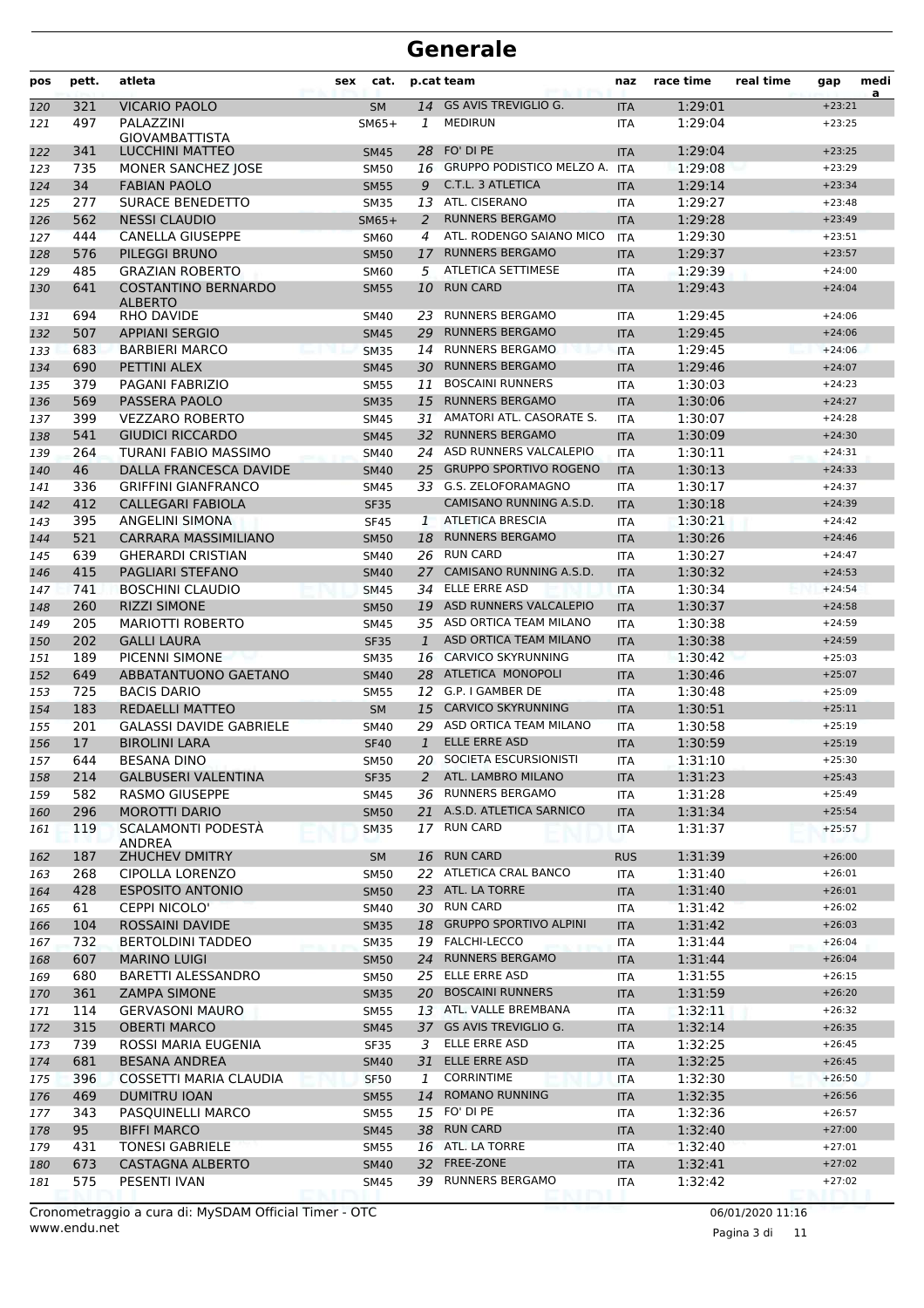| pos        | pett.     | atleta                                     | sex | cat.                       |                | p.cat team                                              | naz               | race time          | real time | gap                  | medi<br>a |
|------------|-----------|--------------------------------------------|-----|----------------------------|----------------|---------------------------------------------------------|-------------------|--------------------|-----------|----------------------|-----------|
| 182        | 628       | <b>CAMBIANICA CLAUDIO</b>                  |     | <b>SM35</b>                |                | 21 FO' DI PE                                            | <b>ITA</b>        | 1:32:50            |           | $+27:10$             |           |
| 183        | 720       | PIZZABALLA MIRKO                           |     | SМ                         |                | 17 RUNCARD                                              | ITA               | 1:33:05            |           | $+27:25$             |           |
| 184        | 376       | <b>MANDELLI FABRIZIO</b>                   |     | <b>SM40</b>                |                | 33 A.S.D. PODISTI CARUGATE                              | <b>ITA</b>        | 1:33:14            |           | $+27:35$             |           |
| 185        | 357       | SONDRINI DANIELE                           |     | <b>SM</b>                  | 18             | <b>TEAM VALTELLINA</b>                                  | <b>ITA</b>        | 1:33:15            |           | $+27:35$             |           |
| 186        | 235       | <b>VICINI ALESSANDRO</b>                   |     | <b>SM45</b>                |                | 40 ATL. VILLONGO                                        | <b>ITA</b>        | 1:33:21            |           | $+27:41$             |           |
| 187        | 421       | <b>MASIA ROBERTO</b>                       |     | <b>SM45</b>                | 41             | G.P. CASALESE                                           | ITA               | 1:33:29            |           | $+27:49$             |           |
| 188        | 474       | AMBROSIO ANDREA                            |     | <b>SM</b>                  | 19             | <b>RUN CARD</b>                                         | <b>ITA</b>        | 1:33:30            |           | $+27:50$             |           |
| 189        | 608       | PASSERA DANILO                             |     | <b>SM40</b>                |                | 34 RUNNERS BERGAMO                                      | <b>ITA</b>        | 1:33:34            |           | $+27:54$             |           |
| 190        | 365       | <b>BIGNAMINI RICCARDO</b>                  |     | <b>SM</b>                  |                | 20 B. R.C. CASTIGLIONE D'ADDA<br><b>RUNNERS BERGAMO</b> | <b>ITA</b>        | 1:33:42            |           | $+28:03$             |           |
| 191        | 744       | <b>CIMADORO PAOLO</b>                      |     | SM45                       | 42             | <b>CUS BERGAMO ATLETICA ASD</b>                         | <b>ITA</b>        | 1:33:46<br>1:33:55 |           | $+28:06$             |           |
| 192        | 91<br>152 | <b>CIANFRINI MASSIMO</b><br>CROTTI ROBERTO |     | <b>SM55</b><br><b>SM35</b> | 17             | 22 ATL. PRESEZZO                                        | <b>ITA</b>        |                    |           | $+28:15$<br>$+28:23$ |           |
| 193        | 145       | <b>MARINO MARCO</b>                        |     |                            | 26             | <b>MARCIATORI SAN GIORGIO</b>                           | <b>ITA</b>        | 1:34:02<br>1:34:06 |           | $+28:27$             |           |
| 194<br>195 | 709       | TRUSSARDI RICCARDO                         |     | <b>SM50</b><br><b>SM60</b> | 6              | POOL SOC.ATL.ALTA                                       | <b>ITA</b><br>ITA | 1:34:08            |           | $+28:28$             |           |
| 196        | 338       | <b>CAPELLI GIUSEPPE</b>                    |     | <b>SM55</b>                | 18             | FO' DI PE                                               | <b>ITA</b>        | 1:34:11            |           | $+28:31$             |           |
| 197        | 80        | ZAFFERRI FABRIZIO                          |     | SM                         | 21             | MONTE ORFANO RUNNERS                                    | <b>ITA</b>        | 1:34:12            |           | $+28:33$             |           |
| 198        | 300       | <b>GUATTA CRISTINA</b>                     |     | <b>SF50</b>                | 2              | <b>RUN CARD</b>                                         | <b>ITA</b>        | 1:34:15            |           | $+28:36$             |           |
| 199        | 137       | <b>BASSANESI ANDREA</b>                    |     | SM60                       | 7              | G.S. ZELOFORAMAGNO                                      | <b>ITA</b>        | 1:34:17            |           | $+28:38$             |           |
| 200        | 298       | <b>BERTOLINI DANILO</b>                    |     | $SM65+$                    | 3              | ATL. VERBANO                                            | <b>ITA</b>        | 1:34:23            |           | $+28:43$             |           |
| 201        | 89        | <b>BOTTOLI DARIO</b>                       |     | <b>SM35</b>                |                | 23 RUN CARD                                             | ITA               | 1:34:28            |           | $+28:49$             |           |
| 202        | 539       | <b>GIBELLINI STEFANO</b>                   |     | <b>SM45</b>                | 43             | <b>RUNNERS BERGAMO</b>                                  | <b>ITA</b>        | 1:34:29            |           | $+28:49$             |           |
| 203        | 254       | SANZOGNI GAIA                              |     | <b>SF35</b>                | 4              | <b>CORRINTIME</b>                                       | <b>ITA</b>        | 1:34:39            |           | $+29:00$             |           |
| 204        | 517       | <b>BREMBILLA PAOLO</b>                     |     | <b>SM50</b>                | 27             | <b>RUNNERS BERGAMO</b>                                  | <b>ITA</b>        | 1:34:40            |           | $+29:00$             |           |
| 205        | 181       | <b>TSARUK EVGENII</b>                      |     | SM40                       |                | 35 RUN CARD                                             | <b>RUS</b>        | 1:34:41            |           | $+29:02$             |           |
| 206        | 134       | <b>FAIS LUIGI</b>                          |     | <b>SM50</b>                |                | 28 A.L.S. CREMELLA                                      | <b>ITA</b>        | 1:34:44            |           | $+29:05$             |           |
| 207        | 430       | SIGNORELLI STEFANO                         |     | SM50                       |                | 29 ATL. LA TORRE                                        | ITA               | 1:34:48            |           | $+29:08$             |           |
| 208        | 271       | PEVIANI PIERLUIGI                          |     | <b>SM60</b>                | 8              | G.P. CASALESE                                           | <b>ITA</b>        | 1:34:51            |           | $+29:12$             |           |
| 209        | 544       | LA VECCHIA ANDREA                          |     | SM45                       | 44             | <b>RUNNERS BERGAMO</b>                                  | <b>ITA</b>        | 1:34:53            |           | $+29:13$             |           |
| 210        | 657       | <b>FRATUS ROSARIO SANTINO</b>              |     | <b>SM55</b>                | 19             | <b>RUNNERS BERGAMO</b>                                  | <b>ITA</b>        | 1:35:01            |           | $+29:21$             |           |
| 211        | 132       | CASTELLI ALESSANDRO                        |     | <b>SM50</b>                |                | 30 A.L.S. CREMELLA                                      | <b>ITA</b>        | 1:35:03            |           | $+29:24$             |           |
| 212        | 229       | <b>STUCCHI DARIO</b>                       |     | <b>SM50</b>                | 31             | DE RAN CLAB                                             | <b>ITA</b>        | 1:35:05            |           | $+29:25$             |           |
| 213        | 457       | <b>MANZELLA FRANCO</b>                     |     | SM60                       | 9              | RUNNING TORRE DE' ROVERI                                | ITA               | 1:35:06            |           | $+29:26$             |           |
| 214        | 191       | LO MONACO FEDERICO                         |     | <b>SM45</b>                | 45             | ASD ATLETICA STEZZANO                                   | <b>ITA</b>        | 1:35:09            |           | $+29:30$             |           |
| 215        | 467       | <b>CUBEDDU WILLIAM</b>                     |     | SM45                       | 46             | <b>ROMANO RUNNING</b>                                   | ITA               | 1:35:15            |           | $+29:36$             |           |
| 216        | 90        | <b>GUERINI MANUEL</b>                      |     | <b>SM40</b>                | 36             | <b>RUN CARD</b>                                         | <b>ITA</b>        | 1:35:24            |           | $+29:45$             |           |
| 217        | 702       | <b>BORGHERESI UGO</b>                      |     | <b>SM55</b>                | 20             | POLISPORTIVA CRAL BPB A.S.                              | <b>ITA</b>        | 1:35:25            |           | $+29:46$             |           |
| 218        | 304       | <b>MAINETTI GIULIO</b>                     |     | <b>SM55</b>                | 21             | G.P. CASALESE                                           | <b>ITA</b>        | 1:35:27            |           | $+29:48$             |           |
| 219        | 217       | <b>RICCI GIUSEPPE</b>                      |     | <b>SM50</b>                | 32             | G.S. ZELOFORAMAGNO                                      | ITA               | 1:35:33            |           | $+29:54$             |           |
| 220        | 447       | <b>YZEIRAJ AVENIR</b>                      |     | <b>SM</b>                  |                | 22 RUN CARD                                             | <b>ALB</b>        | 1:35:48            |           | $+30:09$             |           |
| 221        | 164       | PEDRINAZZI MARIO<br><b>FABIANO</b>         |     | SM45                       |                | 47 G.T.A. CREMA                                         | ITA               | 1:35:48            |           | $+30:09$             |           |
| 222        | 678       | <b>VIMERCATI STEFANO</b>                   |     | <b>SM40</b>                | 37             | POL. LIB. CERNUSCHESE                                   | <b>ITA</b>        | 1:35:58            |           | $+30:19$             |           |
| 223        | 669       | <b>CAGNO FRANCESCO</b>                     |     | SM35                       | 24             | <b>URBAN RUNNERS</b>                                    | ITA               | 1:36:02            |           | $+30:23$             |           |
| 224        | 178       | ALESA SALVATORE                            |     | <b>SM40</b>                | 38             | <b>CORRERE OLTRE ASD</b>                                | <b>ITA</b>        | 1:36:03            |           | $+30:23$             |           |
| 225        | 511       | <b>BELOTTI GIUSEPPE</b>                    |     | SM45                       |                | 48 RUNNERS BERGAMO                                      | ITA               | 1:36:05            |           | $+30:25$             |           |
| 226        | 169       | <b>COTELLI BRUNO</b>                       |     | <b>SM50</b>                |                | 33 U.S. LA SPORTIVA                                     | <b>ITA</b>        | 1:36:07            |           | $+30:27$             |           |
| 227        | 496       | <b>STREPAROLA IVAN</b>                     |     | SM50                       |                | 34 G. ALPINISTICO VERTOVESE                             | ITA               | 1:36:08            |           | $+30:29$             |           |
| 228        | 666       | <b>GARDANI PABLO</b>                       |     | <b>SM40</b>                |                | 39 RUNNERS BERGAMO                                      | <b>ITA</b>        | 1:36:10            |           | $+30:31$             |           |
| 229        | 533       | <b>GALASSO ALESSANDRO</b>                  |     | SM40                       | 40             | <b>RUNNERS BERGAMO</b>                                  | ITA               | 1:36:14            |           | $+30:34$             |           |
| 230        | 659       | <b>MAPELLI IVAN</b>                        |     | <b>SM40</b>                | 41             | <b>RUNNERS BERGAMO</b>                                  | <b>ITA</b>        | 1:36:15            |           | $+30:36$             |           |
| 231        | 462       | <b>BALLOCCO DIMITRI</b>                    |     | SM40                       | 42             | RUNNING TORRE DE' ROVERI                                | ITA               | 1:36:16            |           | $+30:37$             |           |
| 232        | 231       | <b>MERELLI CLAUDIO</b>                     |     | <b>SM55</b>                |                | 22 ATL. VALLE BREMBANA                                  | <b>ITA</b>        | 1:36:17            |           | $+30:37$             |           |
| 233        | 455       | <b>BELOTTI GIUSEPPE</b>                    |     | SM60                       |                | 10 RUNNING TORRE DE' ROVERI                             | <b>ITA</b>        | 1:36:20            |           | $+30:41$             |           |
| 234        | 166       | <b>MAGGIONI MATTEO</b>                     |     | <b>SM40</b>                | 43             | <b>RUN CARD</b>                                         | <b>ITA</b>        | 1:36:21            |           | $+30:41$             |           |
| 235        | 416       | RADAELLI GIANCARLO                         |     | SM55                       |                | 23 CAMISANO RUNNING A.S.D.                              | ITA               | 1:36:23            |           | $+30:44$             |           |
| 236        | 642       | ROSSETTI ROBERTO                           |     | <b>SM40</b>                | 44             | ROAD RUNNERS CLUB MILANO ITA                            |                   | 1:36:24            |           | $+30:45$             |           |
| 237        | 33        | MAZZOLENI JARI                             |     | <b>SM35</b>                |                | 25 RUNNERS BERGAMO                                      | ITA               | 1:36:27            |           | $+30:47$             |           |
| 238        | 162       | <b>VILLA MATTEO</b>                        |     | <b>SM35</b>                |                | 26 ATL. PRESEZZO                                        | <b>ITA</b>        | 1:36:27            |           | $+30:47$             |           |
| 239        | 418       | <b>TRANCHIDA LUCA</b>                      |     | SM35                       |                | 27 CAMISANO RUNNING A.S.D.                              | <b>ITA</b>        | 1:36:30            |           | $+30:51$             |           |
| 240        | 270       | <b>ORSINI MAURO</b>                        |     | <b>SM45</b>                |                | 49 G.P. CASALESE                                        | <b>ITA</b>        | 1:36:36            |           | $+30:57$             |           |
| 241        | 473       | MARTELLI MATTEO                            |     | SM40                       |                | 45 RUN CARD                                             | ITA               | 1:36:41            |           | $+31:01$             |           |
| 242        | 353       | <b>BRIGNOLI NATALIA</b>                    |     | <b>SF40</b>                | $\overline{a}$ | ATL. PARATICO                                           | <b>ITA</b>        | 1:36:43            |           | $+31:04$             |           |
| 243        | 676       | STELLA PAOLO GIOVANNI                      |     | SM45                       | $\mathbf{1}$   | 50 ASD ORTICA TEAM MILANO<br>POLISPORTIVA CRAL BPB A.S. | ITA               | 1:36:47            |           | $+31:07$             |           |
| 244        | 671       | RINALDI PAOLA                              |     | SF                         |                |                                                         | <b>ITA</b>        | 1:36:49            |           | $+31:10$             |           |

Pagina 4 di 11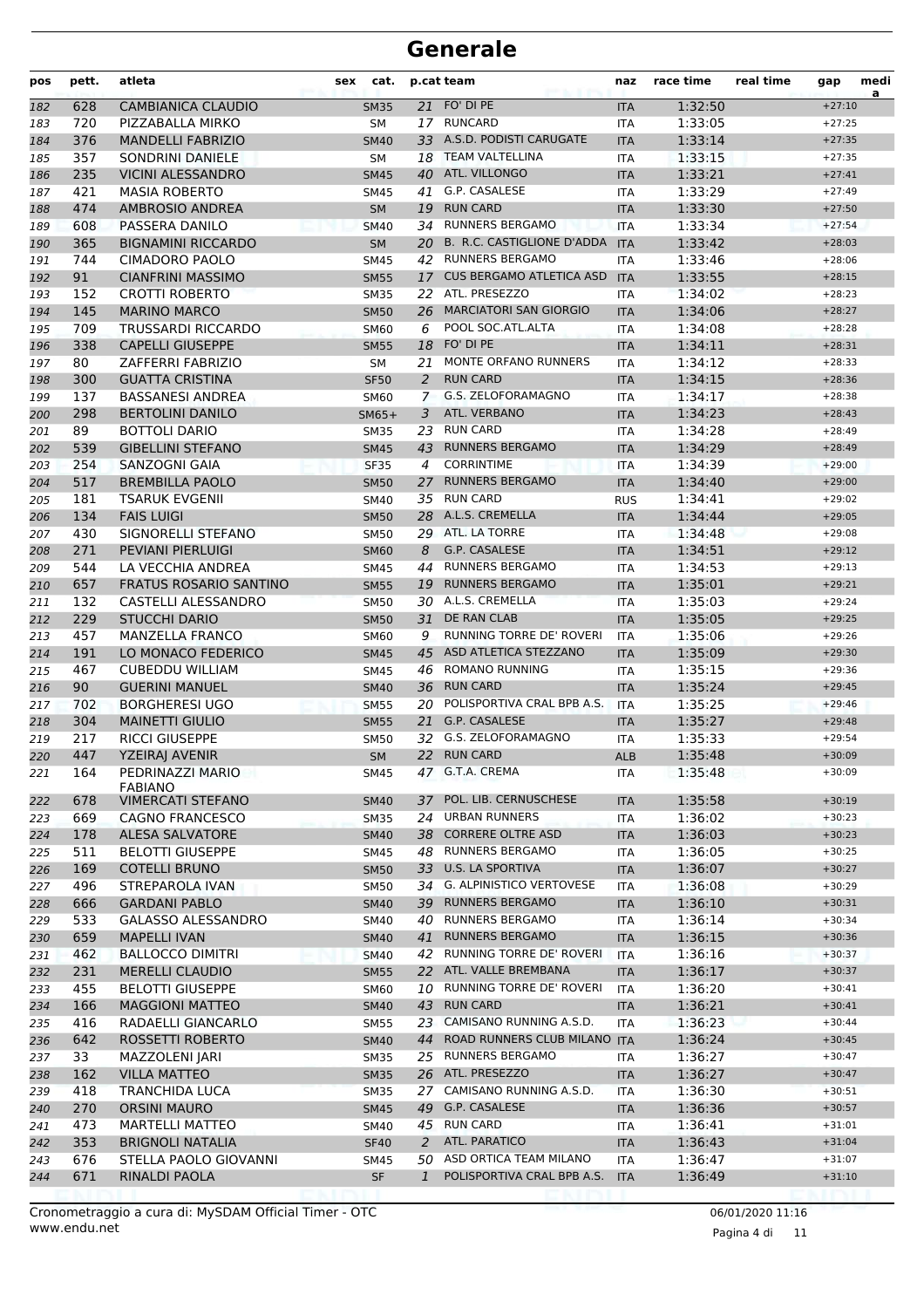| pos | pett. | atleta                       | sex | cat.        |                | p.cat team                      | naz        | race time | real time | gap      | medi<br>a |
|-----|-------|------------------------------|-----|-------------|----------------|---------------------------------|------------|-----------|-----------|----------|-----------|
| 245 | 545   | <b>LANZI STEFANO</b>         |     | <b>SM</b>   |                | 23 RUNNERS BERGAMO              | <b>ITA</b> | 1:36:52   |           | $+31:13$ |           |
| 246 | 311   | <b>LORENZI MATTEO</b>        |     | <b>SM45</b> | 51             | GS AVIS TREVIGLIO G.            | <b>ITA</b> | 1:36:55   |           | $+31:15$ |           |
| 247 | 537   | <b>GHISLENI MAURO</b>        |     | <b>SM55</b> | 24             | <b>RUNNERS BERGAMO</b>          | <b>ITA</b> | 1:36:56   |           | $+31:16$ |           |
| 248 | 619   | <b>COLOMBO ANNALISA</b>      |     | <b>SF45</b> | 2              | G.A.P. SARONNO                  | <b>ITA</b> | 1:37:00   |           | $+31:21$ |           |
| 249 | 622   | <b>CIPOLLA GIOVANNI</b>      |     | <b>SM55</b> | 25             | G.A.P. SARONNO                  | <b>ITA</b> | 1:37:01   |           | $+31:21$ |           |
| 250 | 598   | TIRABOSCHI LUCA              |     | <b>SM50</b> |                | 35 RUNNERS BERGAMO              | <b>ITA</b> | 1:37:01   |           | $+31:21$ |           |
| 251 | 278   | <b>VITALI SIMONE</b>         |     | <b>SM35</b> |                | 28 ATL. CISERANO                | <b>ITA</b> | 1:37:02   |           | $+31:22$ |           |
| 252 | 668   | <b>FILONZI GABRIELE</b>      |     | <b>SM55</b> |                | 26 URBAN RUNNERS                | <b>ITA</b> | 1:37:03   |           | $+31:23$ |           |
| 253 | 118   | <b>GAMBA PIERINO</b>         |     | $SM65+$     | $\overline{4}$ | <b>MARATHON TEAM BG</b>         | <b>ITA</b> | 1:37:10   |           | $+31:31$ |           |
| 254 | 515   | <b>BONI GUGLIELMO</b>        |     | <b>SM50</b> | 36             | <b>RUNNERS BERGAMO</b>          | <b>ITA</b> | 1:37:14   |           | $+31:35$ |           |
| 255 | 564   | <b>NISOLI FABIO</b>          |     | <b>SM50</b> | 37             | <b>RUNNERS BERGAMO</b>          | <b>ITA</b> | 1:37:15   |           | $+31:35$ |           |
| 256 | 88    | ROMANINI FLAVIO              |     | <b>SM55</b> |                | 27 ATHLETIC TEAM LARIO          | <b>SUI</b> | 1:37:18   |           | $+31:38$ |           |
| 257 | 647   | <b>VINCIGUERRA GIUSEPPE</b>  |     | <b>SM50</b> |                | 38 ATL. GALLARATESE             | <b>ITA</b> | 1:37:18   |           | $+31:38$ |           |
| 258 | 87    | <b>GUARNIERI CORRADO</b>     |     | <b>SM50</b> | 39             | <b>BERGAMO STARS ATLETICA</b>   | <b>ITA</b> | 1:37:22   |           | $+31:43$ |           |
| 259 | 534   | <b>GALBUSERA CARLO DARIO</b> |     | <b>SM35</b> | 29             | <b>RUNNERS BERGAMO</b>          | <b>ITA</b> | 1:37:28   |           | $+31:48$ |           |
| 260 | 251   | <b>FUSCO ALICE VITTORIA</b>  |     | SF          | 2              | ROAD RUNNERS CLUB MILANO ITA    |            | 1:37:32   |           | $+31:52$ |           |
| 261 | 442   | <b>FALGARI EROS FEDERICO</b> |     | <b>SM40</b> | 46             | <b>RUN CARD</b>                 | <b>ITA</b> | 1:37:33   |           | $+31:54$ |           |
| 262 | 500   | ABATI LUCA                   |     | <b>SM45</b> |                | 52 RUNNERS BERGAMO              | <b>ITA</b> | 1:37:35   |           | $+31:55$ |           |
| 263 | 160   | <b>ROSSI LUCA</b>            |     | <b>SM50</b> |                | 40 ATL. PRESEZZO                | <b>ITA</b> | 1:37:39   |           | $+31:59$ |           |
| 264 | 561   | <b>NEGRI GIAN LUCA</b>       |     | <b>SM45</b> |                | 53 RUNNERS BERGAMO              | <b>ITA</b> | 1:37:40   |           | $+32:00$ |           |
|     | 567   | PANSA GIOVANNI               |     | <b>SM60</b> | 11             | <b>RUNNERS BERGAMO</b>          |            | 1:37:48   |           | $+32:09$ |           |
| 265 | 658   | <b>LOCATELLI MARCO</b>       |     |             | 54             | <b>RUNNERS BERGAMO</b>          | <b>ITA</b> | 1:37:51   |           | $+32:11$ |           |
| 266 |       | <b>BERNASCONI CARLO</b>      |     | <b>SM45</b> |                | G.A.P. SARONNO                  | <b>ITA</b> |           |           |          |           |
| 267 | 624   |                              |     | <b>SM50</b> | 41             | 55 ATL. PRESEZZO                | <b>ITA</b> | 1:37:53   |           | $+32:14$ |           |
| 268 | 113   | <b>COMERLATI DARIO</b>       |     | <b>SM45</b> |                |                                 | <b>ITA</b> | 1:37:58   |           | $+32:19$ |           |
| 269 | 139   | <b>BOMBELLI ANDREA</b>       |     | <b>SM40</b> |                | 47 G.T.A. CREMA                 | <b>ITA</b> | 1:38:02   |           | $+32:23$ |           |
| 270 | 331   | MAFFI ALESSANDRA             |     | SF          | 3              | <b>CLUB PANTERA ROSA</b>        | <b>ITA</b> | 1:38:05   |           | $+32:26$ |           |
| 271 | 426   | <b>TEDESCHI SAVINO</b>       |     | <b>SM40</b> |                | 48 ATL. LA TORRE                | <b>ITA</b> | 1:38:18   |           | $+32:39$ |           |
| 272 | 429   | <b>MAFFEIS WILMER</b>        |     | <b>SM50</b> | 42             | ATL. LA TORRE                   | <b>ITA</b> | 1:38:19   |           | $+32:39$ |           |
| 273 | 219   | <b>BIROLINI CARLO</b>        |     | <b>SM45</b> |                | 56 CUS BERGAMO ATLETICA ASD     | <b>ITA</b> | 1:38:22   |           | $+32:43$ |           |
| 274 | 701   | <b>BOSIO GIACOMO</b>         |     | <b>SM55</b> |                | 28 ATL. LA TORRE                | <b>ITA</b> | 1:38:29   |           | $+32:50$ |           |
| 275 | 611   | <b>BONACINA GIORGIO</b>      |     | <b>SM60</b> |                | 12 S.E.V. VALMADRERA            | <b>ITA</b> | 1:38:30   |           | $+32:51$ |           |
| 276 | 409   | <b>BARDON MARIA CHIARA</b>   |     | SF          | 4              | CAMISANO RUNNING A.S.D.         | <b>ITA</b> | 1:38:32   |           | $+32:53$ |           |
| 277 | 58    | <b>GHILARDI HERBERT</b>      |     | <b>SM40</b> | 49             | <b>CUS BERGAMO ATLETICA ASD</b> | <b>ITA</b> | 1:38:39   |           | $+33:00$ |           |
| 278 | 327   | PERLINI FRANCESCO            |     | <b>SM35</b> | 30             | ATL. CASTEL ROZZONE             | <b>ITA</b> | 1:38:41   |           | $+33:01$ |           |
| 279 | 155   | LOCATELLI SERGIO             |     | <b>SM60</b> | 13             | ATL. PRESEZZO                   | <b>ITA</b> | 1:38:41   |           | $+33:02$ |           |
| 280 | 402   | PIAZZA PAOLO MARIA           |     | <b>SM55</b> |                | 29 POL. CARUGATE                | <b>ITA</b> | 1:38:42   |           | $+33:02$ |           |
| 281 | 746   | <b>DELL'AGLIO MICHELE</b>    |     | <b>SM45</b> |                | 57 ATLETICA BRESCIA             | <b>ITA</b> | 1:38:48   |           | $+33:08$ |           |
| 282 | 463   | ALGAROTTI CLAUDIO            |     | <b>SM60</b> | 14             | <b>RUNNING TORRE DE' ROVERI</b> | ITA        | 1:38:52   |           | $+33:12$ |           |
| 283 | 456   | <b>VALLE SILVANO</b>         |     | <b>SM50</b> | 43             | <b>RUNNING TORRE DE' ROVERI</b> | <b>ITA</b> | 1:38:55   |           | $+33:16$ |           |
| 284 | 306   | PARMA TECLA                  |     | <b>SF40</b> | 3              | FREE-ZONE                       | ITA        | 1:38:56   |           | $+33:17$ |           |
| 285 | 645   | DE MASI FABRIZIO             |     | <b>SM35</b> | 31             | ASD ATLETICA STEZZANO           | <b>ITA</b> | 1:39:00   |           | $+33:20$ |           |
| 286 | 528   | CRIVELLI MASSIMO             |     | SM50        | 44             | <b>RUNNERS BERGAMO</b>          | ITA        | 1:39:06   |           | $+33:27$ |           |
| 287 | 458   | PLUCHINOTTA CORRADO          |     | <b>SM45</b> | 58             | RUNNING TORRE DE' ROVERI        | <b>ITA</b> | 1:39:09   |           | $+33:29$ |           |
| 288 | 417   | <b>STABILE LUCA</b>          |     | <b>SM50</b> |                | 45 CAMISANO RUNNING A.S.D.      | ITA        | 1:39:09   |           | $+33:30$ |           |
| 289 | 184   | <b>MARTINELLI FULVIO</b>     |     | <b>SM60</b> | 15             | <b>RASCHIANI TRIATHLON</b>      | <b>ITA</b> | 1:39:09   |           | $+33:30$ |           |
| 290 | 525   | <b>COFFETTI MARCO</b>        |     | SM40        | 50             | <b>RUNNERS BERGAMO</b>          | ITA.       | 1:39:11   |           | $+33:31$ |           |
| 291 | 448   | ARRIGONI GIULIANA            |     | <b>SF55</b> | $\mathbf{1}$   | <b>BERGAMO STARS ATLETICA</b>   | <b>ITA</b> | 1:39:15   |           | $+33:36$ |           |
| 292 | 538   | GIAVAZZI SILVIA              |     | SF35        | 5              | <b>RUNNERS BERGAMO</b>          | ITA        | 1:39:15   |           | $+33:36$ |           |
| 293 | 459   | PESENTI CRISTIAN             |     | <b>SM40</b> | 51             | RUNNING TORRE DE' ROVERI        | <b>ITA</b> | 1:39:16   |           | $+33:37$ |           |
| 294 | 292   | PLEBANI GIANCARLO            |     | <b>SM40</b> |                | 52 A.S.D. ATLETICA SARNICO      | ITA        | 1:39:17   |           | $+33:37$ |           |
| 295 | 281   | <b>COLOMBO TOMMASO</b>       |     | <b>SM35</b> | 32             | <b>CUS PRO PATRIA MILANO</b>    | <b>ITA</b> | 1:39:18   |           | $+33:38$ |           |
| 296 | 718   | VISMARA MARIO                |     | <b>SM60</b> |                | 16 RUNNERS BERGAMO              | ITA        | 1:39:20   |           | $+33:41$ |           |
| 297 | 508   | <b>ARIENTI GIUSEPPE</b>      |     | <b>SM55</b> | 30             | <b>RUNNERS BERGAMO</b>          | <b>ITA</b> | 1:39:23   |           | $+33:44$ |           |
| 298 | 378   | LORENZONI LORIS              |     | SM60        | 17             | <b>BOSCAINI RUNNERS</b>         | ITA        | 1:39:34   |           | $+33:55$ |           |
| 299 | 499   | PEVIANI PAOLA                |     | <b>SF50</b> | 3              | G.P. CASALESE                   | <b>ITA</b> | 1:39:39   |           | $+34:00$ |           |
| 300 | 460   | BORDOGNA ANGELO              |     | <b>SM50</b> |                | 46 RUNNING TORRE DE' ROVERI     | <b>ITA</b> | 1:39:41   |           | $+34:02$ |           |
| 301 | 245   | <b>DAMINELLI FABIO</b>       |     | <b>SM45</b> |                | 59 ASD ATLETICA STEZZANO        | <b>ITA</b> | 1:39:43   |           | $+34:04$ |           |
| 302 | 366   | <b>SALVI MATTEO</b>          |     | <b>SM35</b> | 33             | <b>RUN CARD</b>                 | ITA        | 1:39:43   |           | $+34:04$ |           |
| 303 | 309   | FERRARI AGOSTINO             |     | $SM65+$     | 5              | <b>GS AVIS TREVIGLIO G.</b>     | <b>ITA</b> | 1:39:46   |           | $+34:06$ |           |
| 304 | 173   | <b>CIOCCA ANTONIO</b>        |     | SM60        |                | 18 MEDIRUN                      | ITA        | 1:39:47   |           | $+34:07$ |           |
| 305 | 159   | RONZONI FABIO                |     | <b>SM50</b> |                | 47 ATL. PRESEZZO                | <b>ITA</b> | 1:39:49   |           | $+34:09$ |           |
| 306 | 248   | <b>ZANABONI GIUSEPPE</b>     |     | SM55        |                | 31 RUN CARD                     | <b>ITA</b> | 1:39:50   |           | $+34:11$ |           |
| 307 | 655   | <b>SESSANTINI FERDINANDO</b> |     | <b>SM40</b> | 53             | POLISPORTIVA CRAL BPB A.S.      | <b>ITA</b> | 1:39:51   |           | $+34:11$ |           |
| 308 | 560   | <b>NATALI CLAUDIA</b>        |     | <b>SF45</b> | 3              | <b>RUNNERS BERGAMO</b>          | ITA        | 1:39:51   |           | $+34:11$ |           |
|     |       |                              |     |             |                |                                 |            |           |           |          |           |

Pagina 5 di 11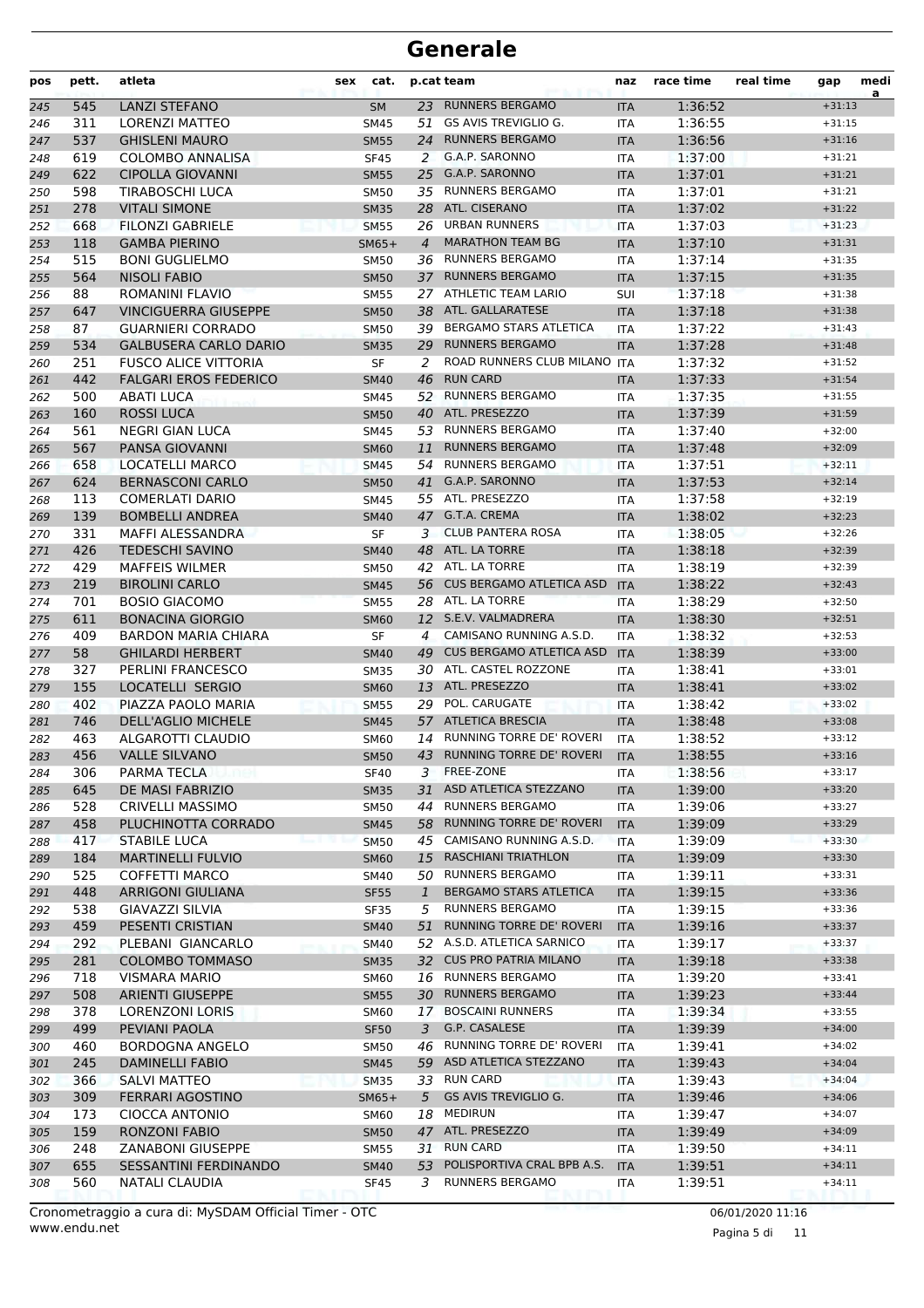| pos | pett. | atleta                                     | sex | cat.        |                | p.cat team                   | naz        | race time | real time | gap      | medi<br>a |
|-----|-------|--------------------------------------------|-----|-------------|----------------|------------------------------|------------|-----------|-----------|----------|-----------|
| 309 | 284   | <b>VINCIGUERRA FEDERICO</b>                |     | <b>SM40</b> | 54             | <b>CARDATLETICA</b>          | <b>ITA</b> | 1:39:51   |           | $+34:12$ |           |
| 310 | 355   | <b>CAMPO IVAN</b>                          |     | <b>SM45</b> |                | 60 GRUPPO PODISTICO ARCENE   | <b>ITA</b> | 1:39:55   |           | $+34:16$ |           |
| 311 | 73    | <b>INCAMPO DOMENICO</b>                    |     | <b>SM50</b> | 48             | <b>CUS PRO PATRIA MILANO</b> | <b>ITA</b> | 1:39:59   |           | $+34:20$ |           |
| 312 | 685   | <b>BERTA DANIELE</b>                       |     | SM40        | 55             | <b>RUNNERS BERGAMO</b>       | ITA        | 1:40:02   |           | $+34:23$ |           |
| 313 | 719   | <b>LISSANA ROBERTO</b>                     |     | <b>SM55</b> | 32             | <b>RUNNERS BERGAMO</b>       | <b>ITA</b> | 1:40:02   |           | $+34:23$ |           |
| 314 | 700   | PIAZZALUNGA DIEGO                          |     | <b>SM50</b> | 49             | <b>RUNNERS BERGAMO</b>       | <b>ITA</b> | 1:40:02   |           | $+34:23$ |           |
| 315 | 503   | <b>ACETI GIUSEPPINA</b>                    |     | <b>SF45</b> | $\overline{a}$ | <b>RUNNERS BERGAMO</b>       | <b>ITA</b> | 1:40:23   |           | $+34:43$ |           |
| 316 | 252   | PACCHETTI DAVIDE                           |     | <b>SM50</b> |                | 50 POL. TEAM BRIANZA LISSONE | <b>ITA</b> | 1:40:23   |           | $+34:44$ |           |
| 317 | 65    | <b>GHEZZI MARIA CRISTINA</b>               |     | <b>SF45</b> | 5              | ATHLETIC CLUB VILLASANTA     | <b>ITA</b> | 1:40:24   |           | $+34:45$ |           |
| 318 | 158   | PAPAGNI NICOLA                             |     | SM45        | 61             | ATL. PRESEZZO                | ITA        | 1:40:27   |           | $+34:47$ |           |
| 319 | 672   | <b>DOMANTE PAOLO</b>                       |     | <b>SM50</b> | 51             | <b>URBAN RUNNERS</b>         | <b>ITA</b> | 1:40:27   |           | $+34:48$ |           |
| 320 | 629   | <b>CORTINOVIS OSCAR</b>                    |     | <b>SM55</b> |                | 33 FO' DI PE                 | <b>ITA</b> | 1:40:30   |           | $+34:51$ |           |
| 321 | 147   | <b>LONGO SARA</b>                          |     | <b>SF35</b> | 6              | CIRCOLO ATL.GUARDIA DI       | <b>ITA</b> | 1:40:37   |           | $+34:58$ |           |
| 322 | 85    | RIBEIRO DE OLIVEIRA<br><b>FABIOLA</b>      |     | <b>SF40</b> | 4              | <b>TEAM PASTURO ASD</b>      | ITA        | 1:40:38   |           | $+34:59$ |           |
| 323 | 540   | <b>GIRONDI REMIGIO</b>                     |     | <b>SM60</b> | 19             | <b>RUNNERS BERGAMO</b>       | <b>ITA</b> | 1:40:47   |           | $+35:08$ |           |
| 324 | 246   | DOMANIN FABRIZIO                           |     | <b>SM45</b> | 62             | G.P. I GAMBER DE             | <b>ITA</b> | 1:40:53   |           | $+35:13$ |           |
| 325 | 554   | <b>MARCANDALLI ALFREDO</b>                 |     | <b>SM40</b> | 56             | <b>RUNNERS BERGAMO</b>       | <b>ITA</b> | 1:40:56   |           | $+35:16$ |           |
| 326 | 391   | <b>GAGNI ZACCARIA</b>                      |     | SM45        | 63             | <b>ROMANO RUNNING</b>        | <b>ITA</b> | 1:40:57   |           | $+35:18$ |           |
| 327 | 79    | <b>CAMONI ALESSANDRO</b><br><b>ERNESTO</b> |     | <b>SM40</b> |                | 57 ATLETICA CINISELLO        | <b>ITA</b> | 1:40:59   |           | $+35:20$ |           |
| 328 | 721   | PISTORIO MICHEL                            |     | <b>SM</b>   |                | 24 RUNNERS BERGAMO           | <b>ITA</b> | 1:41:04   |           | $+35:25$ |           |
| 329 | 290   | <b>MORBI GIAMPAOLO</b>                     |     | <b>SM55</b> |                | 34 A.S.D. ATLETICA SARNICO   | <b>ITA</b> | 1:41:14   |           | $+35:34$ |           |
| 330 | 236   | AMATI LARA                                 |     | <b>SF35</b> |                | 7 ATL. VILLONGO              | <b>ITA</b> | 1:41:22   |           | $+35:43$ |           |
| 331 | 471   | <b>DELFRANCO CHRISTIAN</b>                 |     | <b>SM45</b> | 64             | <b>RUN CARD</b>              | <b>ITA</b> | 1:41:32   |           | $+35:53$ |           |
| 332 | 282   | <b>FUMAGALLI DANIELE</b>                   |     | <b>SM45</b> | 65             | <b>CUS PRO PATRIA MILANO</b> | ITA        | 1:41:33   |           | $+35:54$ |           |
| 333 | 577   | PINTO STEFANO                              |     | <b>SM50</b> |                | 52 RUNNERS BERGAMO           | <b>ITA</b> | 1:41:38   |           | $+35:58$ |           |
| 334 | 651   | RAMPINELLI AURELIO                         |     | <b>SM50</b> |                | 53 ATL. SALETTI              | <b>ITA</b> | 1:41:43   |           | $+36:03$ |           |
| 335 | 161   | <b>VANOLI CRISTIAN</b>                     |     | <b>SM</b>   |                | 25 ATL. PRESEZZO             | <b>ITA</b> | 1:41:46   |           | $+36:06$ |           |
| 336 | 258   | <b>ZANETTI FABIO</b>                       |     | <b>SM40</b> |                | 58 RUN CARD                  | <b>ITA</b> | 1:41:48   |           | $+36:08$ |           |
| 337 | 688   | <b>MILESI EMANUELE</b>                     |     | <b>SM40</b> | 59             | <b>RUNNERS BERGAMO</b>       | <b>ITA</b> | 1:41:52   |           | $+36:12$ |           |
| 338 | 747   | DI BEO MATTIA                              |     | <b>SM35</b> | 34             | ATL. FRANCIACORTA            | <b>ITA</b> | 1:41:53   |           | $+36:14$ |           |
| 339 | 310   | <b>FONTANA ROSSANO</b>                     |     | <b>SM45</b> |                | 66 GS AVIS TREVIGLIO G.      | <b>ITA</b> | 1:41:57   |           | $+36:17$ |           |
| 340 | 272   | <b>DEGANI ANTONIO</b>                      |     | <b>SM50</b> |                | 54 ATL. CISERANO             | <b>ITA</b> | 1:41:57   |           | $+36:18$ |           |
| 341 | 411   | <b>BOSI LORENZO</b>                        |     | <b>SM35</b> |                | 35 CAMISANO RUNNING A.S.D.   | <b>ITA</b> | 1:42:02   |           | $+36:23$ |           |
| 342 | 275   | PREMARINI ROSARIO                          |     | SM45        |                | 67 ATL. CISERANO             | ITA        | 1:42:10   |           | $+36:30$ |           |
| 343 | 664   | <b>MARZATICO ROBERTO</b>                   |     | <b>SM45</b> | 68             | B. R.C. CASTIGLIONE D'ADDA   | <b>ITA</b> | 1:42:13   |           | $+36:34$ |           |
| 344 | 677   | <b>MOSCARDI DANIELE</b>                    |     | <b>SM</b>   | 26             | <b>CORRINTIME</b>            | <b>ITA</b> | 1:42:29   |           | $+36:50$ |           |
| 345 | 435   | <b>GARDELLI UGO ANDREA</b>                 |     | <b>SM50</b> |                | 55 G.S. MONTESTELLA          | <b>ITA</b> | 1:42:31   |           | $+36:52$ |           |
| 346 | 60    | DI VITO LORENA<br><b>ANTONIETTA</b>        |     | <b>SF55</b> | 2              | <b>CUS PRO PATRIA MILANO</b> | ITA        | 1:42:36   |           | $+36:56$ |           |
| 347 | 301   | CALZI ALESSANDRO                           |     | <b>SM50</b> |                | 56 G.T.A. CREMA              | <b>ITA</b> | 1:42:36   |           | $+36:57$ |           |
| 348 | 324   | <b>BERVA MARIO</b>                         |     | $SM65+$     | 6              | ATL. CASTEL ROZZONE          | ITA        | 1:42:42   |           | $+37:02$ |           |
| 349 | 94    | <b>ZATTONI ALESSANDRO</b>                  |     | <b>SM45</b> |                | 69 G.P. AVIS POL. MALAVICINA | <b>ITA</b> | 1:42:43   |           | $+37:03$ |           |
| 350 | 326   | MONZIO COMPAGNONI<br><b>MAURO</b>          |     | <b>SM40</b> |                | 60 ATL. CASTEL ROZZONE       | <b>ITA</b> | 1:42:49   |           | $+37:09$ |           |
| 351 | 597   | SONZOGNI ELEONORA                          |     | <b>SF40</b> | 5              | <b>RUNNERS BERGAMO</b>       | <b>ITA</b> | 1:42:49   |           | $+37:10$ |           |
| 352 | 170   | CIVILTA' ENZO CLAUDIO                      |     | SM55        | 35             | <b>G.S. MONTESTELLA</b>      | <b>ITA</b> | 1:42:50   |           | $+37:11$ |           |
| 353 | 48    | <b>CONCONI GIAMPIETRO</b>                  |     | <b>SM55</b> |                | 36 RUN CARD                  | <b>ITA</b> | 1:42:51   |           | $+37:12$ |           |
| 354 | 713   | SANGIORGI CLAUDIO                          |     | SM50        |                | 57 TEAM OTC SSD ARL          | ITA        | 1:42:54   |           | $+37:14$ |           |
| 355 | 203   | <b>GALLOTTI GIANFRANCO</b>                 |     | <b>SM60</b> |                | 20 ASD ORTICA TEAM MILANO    | <b>ITA</b> | 1:42:56   |           | $+37:17$ |           |
| 356 | 470   | <b>GAMBA ANTONIO LUIGI</b>                 |     | <b>SM55</b> |                | 37 ROMANO RUNNING            | ITA        | 1:43:01   |           | $+37:21$ |           |
| 357 | 736   | PEREGO LUIGI                               |     | <b>SM45</b> |                | 70 FO' DI PE                 | <b>ITA</b> | 1:43:05   |           | $+37:26$ |           |
| 358 | 325   | MONZIO COMPAGNONI<br><b>MATTEO</b>         |     | SM40        | 61             | ATL. CASTEL ROZZONE          | <b>ITA</b> | 1:43:07   |           | $+37:27$ |           |
| 359 | 626   | <b>TRAGELLA CLAUDIO</b>                    |     | <b>SM60</b> | 21             | G.A.P. SARONNO               | <b>ITA</b> | 1:43:18   |           | $+37:39$ |           |
| 360 | 663   | <b>LEO SILVESTRO</b>                       |     | SM60        |                | 22 RUN CARD                  | ITA        | 1:43:27   |           | $+37:47$ |           |
| 361 | 230   | <b>DEGIOVANNINI GIOVANNI</b>               |     | $SM65+$     | $\overline{7}$ | <b>NOVARA CHE CORRE</b>      | <b>ITA</b> | 1:43:31   |           | $+37:51$ |           |
| 362 | 120   | <b>CERVELLERA DANIELE</b>                  |     | SM35        |                | 36 G.A.P. SARONNO            | <b>ITA</b> | 1:43:33   |           | $+37:53$ |           |
| 363 | 710   | <b>GAGGIOTTI MARCO</b>                     |     | <b>SM45</b> |                | 71 RUN CARD                  | <b>ITA</b> | 1:43:38   |           | $+37:59$ |           |
| 364 | 175   | <b>MAGNANI ROBERTO</b><br><b>PASQUALE</b>  |     | SM55        |                | 38 G.P. AVIS PAVIA           | ITA        | 1:43:38   |           | $+37:59$ |           |
| 365 | 369   | PETTINI STEFANO                            |     | SM45        | 72             | <b>RUN CARD</b>              | <b>ITA</b> | 1:43:49   |           | $+38:09$ |           |
| 366 | 375   | <b>CORNA FABIO</b>                         |     | SM45        |                | 73 MEDIRUN                   | <b>ITA</b> | 1:43:54   |           | $+38:15$ |           |
| 367 | 504   | ALBORGHETTI MATTEO                         |     | <b>SM45</b> | 74             | <b>RUNNERS BERGAMO</b>       | <b>ITA</b> | 1:43:56   |           | $+38:16$ |           |
| 368 | 380   | IERARDI ANNA MARIA                         |     | <b>SF40</b> | 6              | ATL. AMBROSIANA              | ITA        | 1:43:59   |           | $+38:19$ |           |

Pagina 6 di 11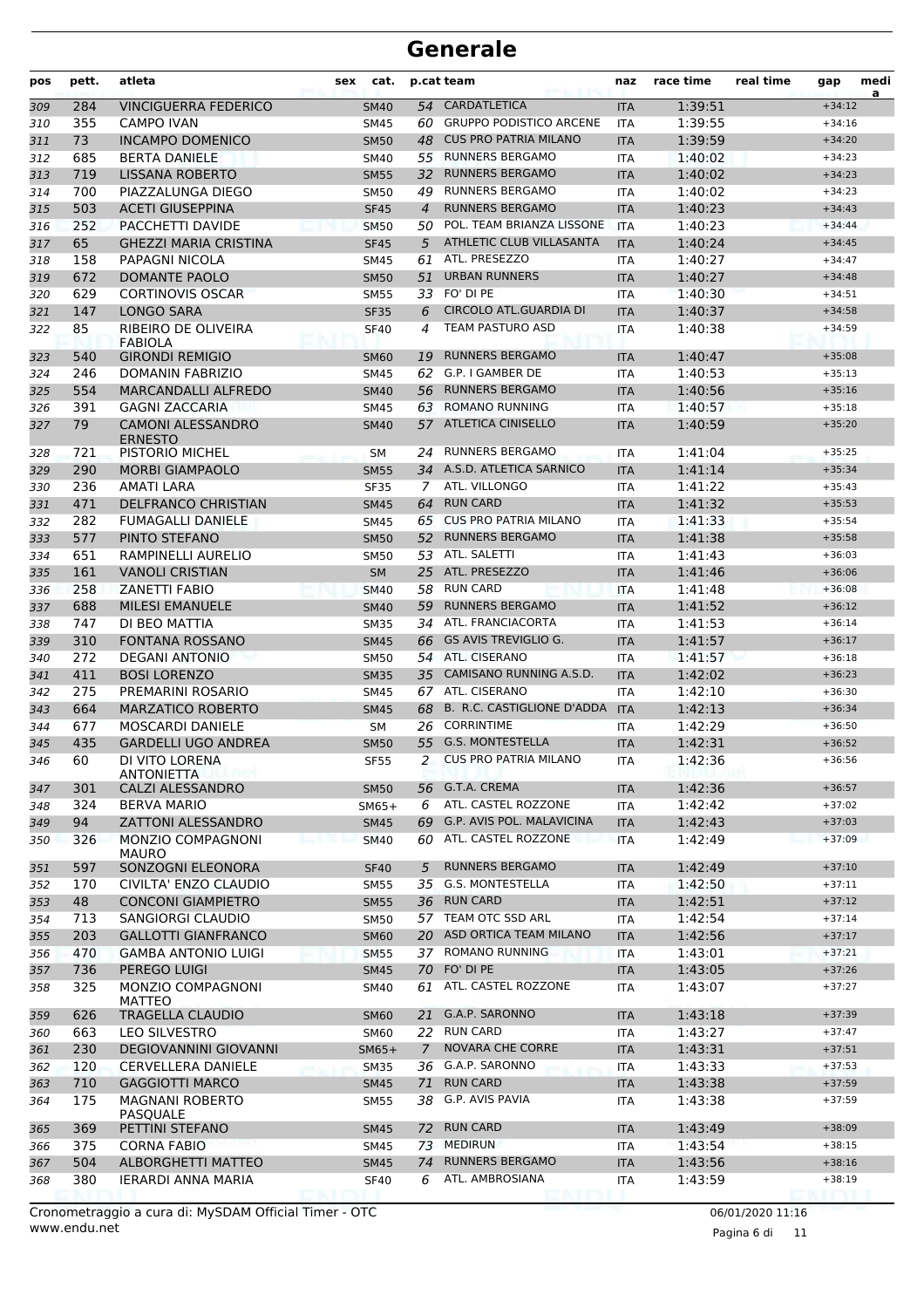| SACCOMANI VANESSA<br>6<br><b>CARVICO SKYRUNNING</b><br>1:44:02<br>403<br><b>SF45</b><br><b>ITA</b><br>369<br>595<br>23<br><b>RUNNERS BERGAMO</b><br><b>SCANSANI MARCO</b><br>1:44:03<br><b>SM60</b><br>ITA<br>370<br>CAMISANO RUNNING A.S.D.<br>408<br><b>AVANTI MARINO</b><br>1:44:03<br>371<br><b>SM50</b><br>58<br><b>ITA</b><br>285<br>39 G.T.A. CREMA<br>372<br>DENDENA BORTOLO<br><b>SM55</b><br>1:44:04<br><b>ITA</b><br>653<br>75 FREE-ZONE<br><b>MONDINI GIACOMO MARIO</b><br>1:44:07<br>373<br><b>SM45</b><br><b>ITA</b><br><b>GRUPPO SPORTIVO ALPINI</b><br>188<br>RAVELLI LAURA<br>1:44:09<br>374<br><b>SF40</b><br>7<br>ITA<br>243<br><b>GREGO ANGELO</b><br>24 ASD AVIS OGGIONO<br><b>ITA</b><br>1:44:26<br>375<br><b>SM60</b><br>267<br>76 ASD RUNNERS VALCALEPIO<br><b>TRAPLETTI ROBERTO</b><br><b>SM45</b><br>1:44:26<br>376<br><b>ITA</b><br>77 GRUPPO ETHOS RUNNING<br>637<br>DE ANTONI ANDREA<br>1:44:28<br>377<br><b>SM45</b><br><b>ITA</b><br>ATL. CISERANO<br>378<br>273<br><b>FLAMMINI EMIDIO</b><br>SM60<br>25<br>1:44:40<br><b>ITA</b><br>580<br><b>RUNNERS BERGAMO</b><br><b>PULCINI GERMANO</b><br>78<br>1:44:41<br>379<br><b>SM45</b><br><b>ITA</b><br>59 RUNNERS BERGAMO<br>591<br>ROTA LUCA<br>1:44:44<br>380<br><b>SM50</b><br>ITA<br>381<br>ALBERTINELLI PAOLO UGO<br>60 ATLETICA COGNE AOSTA<br>1:44:45<br>381<br><b>SM50</b><br><b>ITA</b><br>67<br>37 RUN CARD<br><b>BEGNINI ANGELO</b><br>1:44:48<br>382<br><b>SM35</b><br>ITA<br><b>RUNNERS CAPRIOLESE</b><br>665<br>CAVALLERI RAFFAELE<br>1:44:50<br>62<br>383<br><b>SM40</b><br><b>ITA</b><br>295<br><b>COLOSIO CHIARA SERENA</b><br>A.S.D. ATLETICA SARNICO<br>384<br><b>SF45</b><br>1:44:51<br>7<br><b>ITA</b><br>354<br>FREE-ZONE<br><b>GARDANA CLAUDIO</b><br>1:45:07<br>385<br><b>SM55</b><br>40<br><b>ITA</b><br>26 G.A.P. SARONNO<br><b>GIGANTE ROCCO</b><br>1:45:10<br>111<br>SM60<br>386<br><b>ITA</b><br>585<br>RICCIARDELLI GIUSEPPE<br><b>RUNNERS BERGAMO</b><br>1:45:13<br><b>SM50</b><br>61<br><b>ITA</b><br>387<br>62 A.S.D. GATE-CRAL INPS<br>745<br><b>ZIMOLO WALTER</b><br>SM50<br>1:45:15<br>ITA<br>388<br>125<br>63 ATL. VALLE BREMBANA<br><b>MUSITELLI VALTER</b><br>1:45:18<br>389<br><b>SM50</b><br><b>ITA</b><br>424<br>LUSSANA ALESSANDRA<br>ATL. LA TORRE<br>1:45:20<br>390<br><b>SF50</b><br>4<br><b>ITA</b><br>432<br>ATL. LA TORRE<br>1:45:20<br><b>SCARPELLINI GIANLUIGI</b><br>391<br><b>SM55</b><br>41<br><b>ITA</b><br>63 RUN CARD<br>465<br><b>BISCARO ANDREA</b><br>1:45:21<br>392<br><b>SM40</b><br><b>ITA</b><br>207<br>NABORRI ANDREA LUCA<br>42 ASD ORTICA TEAM MILANO<br>1:45:22<br>393<br><b>SM55</b><br><b>ITA</b><br>27 RUNNERS BERGAMO<br>578<br>PIROTTA MARIO<br>1:45:30<br>394<br><b>SM60</b><br><b>ITA</b><br><b>RUNNERS BERGAMO</b><br>600<br><b>VALDANI CLAUDIO</b><br>1:45:33<br>64<br>395<br><b>SM40</b><br><b>ITA</b><br><b>RUN CARD</b><br>299<br><b>BELOTTI SILVIO CLAUDIO</b><br>1:45:34<br>28<br>396<br><b>SM60</b><br><b>ITA</b><br><b>LORENZELLI MARCELLO</b><br><b>RUN CARD</b><br>69<br>1:45:37<br>397<br><b>SM50</b><br>64<br><b>ITA</b><br>436<br>RAVASI ABBONDIO<br>65 TEAM PASTURO ASD<br>1:45:42<br><b>SM50</b><br><b>ITA</b><br>398<br>43 RUNNERS BERGAMO<br>1:45:46<br>548<br>LOCATELLI MARIO STEFANO<br><b>SM55</b><br><b>ITA</b><br>399<br>PARISI PIETRO<br>29 A.S.D. PODISTI CARUGATE<br>142<br>1:45:56<br><b>SM60</b><br>ITA<br>400<br>122<br>65 CARVICO SKYRUNNING<br><b>GELPI IVAN</b><br>1:45:57<br>401<br><b>SM40</b><br><b>ITA</b><br>333<br><b>ANGHILERI PAOLO</b><br>38 AMATORI LECCO<br>1:46:04<br>402<br><b>SM35</b><br><b>ITA</b><br>450<br>PELLEGRINI EMANUELE<br>30 ATLETICA MARATHON<br>1:46:15<br>403<br><b>SM60</b><br><b>ITA</b><br>31 ATL. VILLONGO<br>233<br><b>PAGANI FRANCESCO</b><br>1:46:21<br>404<br><b>SM60</b><br><b>ITA</b><br>66 9,92 RUNNING ASD<br>1:46:21<br>105<br><b>BENEDETTI ROBERTO</b><br>405<br><b>ITA</b><br><b>SM40</b><br>434<br>G.A.P. SARONNO<br><b>BONARRIGO MASSIMO</b><br>SM40<br>67<br>ITA<br>1:46:27<br>406<br><b>RUNNERS BERGAMO</b><br>522<br><b>CERESOLI PAOLO</b><br>68<br>1:46:27<br>407<br><b>SM40</b><br><b>ITA</b><br>ASD ATLETICA STEZZANO<br>1:46:37<br>215<br><b>BETTINELLI CRISTINA</b><br><b>SF50</b><br>5<br>408<br>ITA<br>66 TEAM OTC SSD ARL<br>123<br><b>MIRAGOLI MIRKO</b><br>1:46:38<br><b>SM50</b><br>409<br><b>ITA</b><br>67 RUNNERS BERGAMO<br>551<br><b>MALERBA CARLO</b><br>1:46:41<br><b>SM50</b><br><b>ITA</b><br>410<br>79 RUNNERS BERGAMO<br>656<br><b>BONOMI PAOLO</b><br>1:46:48<br><b>SM45</b><br><b>ITA</b><br>411<br>410<br><b>BARNABO' FRANCESCO</b><br>32 CAMISANO RUNNING A.S.D.<br><b>SM60</b><br>ITA<br>1:46:56<br>412<br>ASD ORTICA TEAM MILANO<br>210<br><b>ROSSONI FABIO</b><br>68<br>1:47:01<br><b>SM50</b><br>413<br><b>ITA</b><br>542<br><b>RUNNERS BERGAMO</b><br><b>GIUSTINONI IVALDO</b><br>80<br>1:47:03<br>414<br>SM45<br>ITA. | a<br>$+38:23$<br>$+38:23$<br>$+38:24$<br>$+38:24$<br>$+38:27$<br>$+38:30$<br>$+38:47$<br>$+38:47$<br>$+38:48$<br>$+39:00$<br>$+39:01$<br>$+39:04$<br>$+39:06$<br>$+39:09$<br>$+39:11$<br>$+39:11$<br>$+39:27$<br>$+39:30$<br>$+39:34$<br>$+39:35$<br>$+39:39$ |
|-----------------------------------------------------------------------------------------------------------------------------------------------------------------------------------------------------------------------------------------------------------------------------------------------------------------------------------------------------------------------------------------------------------------------------------------------------------------------------------------------------------------------------------------------------------------------------------------------------------------------------------------------------------------------------------------------------------------------------------------------------------------------------------------------------------------------------------------------------------------------------------------------------------------------------------------------------------------------------------------------------------------------------------------------------------------------------------------------------------------------------------------------------------------------------------------------------------------------------------------------------------------------------------------------------------------------------------------------------------------------------------------------------------------------------------------------------------------------------------------------------------------------------------------------------------------------------------------------------------------------------------------------------------------------------------------------------------------------------------------------------------------------------------------------------------------------------------------------------------------------------------------------------------------------------------------------------------------------------------------------------------------------------------------------------------------------------------------------------------------------------------------------------------------------------------------------------------------------------------------------------------------------------------------------------------------------------------------------------------------------------------------------------------------------------------------------------------------------------------------------------------------------------------------------------------------------------------------------------------------------------------------------------------------------------------------------------------------------------------------------------------------------------------------------------------------------------------------------------------------------------------------------------------------------------------------------------------------------------------------------------------------------------------------------------------------------------------------------------------------------------------------------------------------------------------------------------------------------------------------------------------------------------------------------------------------------------------------------------------------------------------------------------------------------------------------------------------------------------------------------------------------------------------------------------------------------------------------------------------------------------------------------------------------------------------------------------------------------------------------------------------------------------------------------------------------------------------------------------------------------------------------------------------------------------------------------------------------------------------------------------------------------------------------------------------------------------------------------------------------------------------------------------------------------------------------------------------------------------------------------------------------------------------------------------------------------------------------------------------------------------------------------------------------------------------------------------------------------------------------------------------------------------------------------------------------------------------------------------------------------------------------------------------------------------------------------------------------------------------------------------------------------------------------------------------------------------------------------------------------------------------------------|---------------------------------------------------------------------------------------------------------------------------------------------------------------------------------------------------------------------------------------------------------------|
|                                                                                                                                                                                                                                                                                                                                                                                                                                                                                                                                                                                                                                                                                                                                                                                                                                                                                                                                                                                                                                                                                                                                                                                                                                                                                                                                                                                                                                                                                                                                                                                                                                                                                                                                                                                                                                                                                                                                                                                                                                                                                                                                                                                                                                                                                                                                                                                                                                                                                                                                                                                                                                                                                                                                                                                                                                                                                                                                                                                                                                                                                                                                                                                                                                                                                                                                                                                                                                                                                                                                                                                                                                                                                                                                                                                                                                                                                                                                                                                                                                                                                                                                                                                                                                                                                                                                                                                                                                                                                                                                                                                                                                                                                                                                                                                                                                                                                               |                                                                                                                                                                                                                                                               |
|                                                                                                                                                                                                                                                                                                                                                                                                                                                                                                                                                                                                                                                                                                                                                                                                                                                                                                                                                                                                                                                                                                                                                                                                                                                                                                                                                                                                                                                                                                                                                                                                                                                                                                                                                                                                                                                                                                                                                                                                                                                                                                                                                                                                                                                                                                                                                                                                                                                                                                                                                                                                                                                                                                                                                                                                                                                                                                                                                                                                                                                                                                                                                                                                                                                                                                                                                                                                                                                                                                                                                                                                                                                                                                                                                                                                                                                                                                                                                                                                                                                                                                                                                                                                                                                                                                                                                                                                                                                                                                                                                                                                                                                                                                                                                                                                                                                                                               |                                                                                                                                                                                                                                                               |
|                                                                                                                                                                                                                                                                                                                                                                                                                                                                                                                                                                                                                                                                                                                                                                                                                                                                                                                                                                                                                                                                                                                                                                                                                                                                                                                                                                                                                                                                                                                                                                                                                                                                                                                                                                                                                                                                                                                                                                                                                                                                                                                                                                                                                                                                                                                                                                                                                                                                                                                                                                                                                                                                                                                                                                                                                                                                                                                                                                                                                                                                                                                                                                                                                                                                                                                                                                                                                                                                                                                                                                                                                                                                                                                                                                                                                                                                                                                                                                                                                                                                                                                                                                                                                                                                                                                                                                                                                                                                                                                                                                                                                                                                                                                                                                                                                                                                                               |                                                                                                                                                                                                                                                               |
|                                                                                                                                                                                                                                                                                                                                                                                                                                                                                                                                                                                                                                                                                                                                                                                                                                                                                                                                                                                                                                                                                                                                                                                                                                                                                                                                                                                                                                                                                                                                                                                                                                                                                                                                                                                                                                                                                                                                                                                                                                                                                                                                                                                                                                                                                                                                                                                                                                                                                                                                                                                                                                                                                                                                                                                                                                                                                                                                                                                                                                                                                                                                                                                                                                                                                                                                                                                                                                                                                                                                                                                                                                                                                                                                                                                                                                                                                                                                                                                                                                                                                                                                                                                                                                                                                                                                                                                                                                                                                                                                                                                                                                                                                                                                                                                                                                                                                               |                                                                                                                                                                                                                                                               |
|                                                                                                                                                                                                                                                                                                                                                                                                                                                                                                                                                                                                                                                                                                                                                                                                                                                                                                                                                                                                                                                                                                                                                                                                                                                                                                                                                                                                                                                                                                                                                                                                                                                                                                                                                                                                                                                                                                                                                                                                                                                                                                                                                                                                                                                                                                                                                                                                                                                                                                                                                                                                                                                                                                                                                                                                                                                                                                                                                                                                                                                                                                                                                                                                                                                                                                                                                                                                                                                                                                                                                                                                                                                                                                                                                                                                                                                                                                                                                                                                                                                                                                                                                                                                                                                                                                                                                                                                                                                                                                                                                                                                                                                                                                                                                                                                                                                                                               |                                                                                                                                                                                                                                                               |
|                                                                                                                                                                                                                                                                                                                                                                                                                                                                                                                                                                                                                                                                                                                                                                                                                                                                                                                                                                                                                                                                                                                                                                                                                                                                                                                                                                                                                                                                                                                                                                                                                                                                                                                                                                                                                                                                                                                                                                                                                                                                                                                                                                                                                                                                                                                                                                                                                                                                                                                                                                                                                                                                                                                                                                                                                                                                                                                                                                                                                                                                                                                                                                                                                                                                                                                                                                                                                                                                                                                                                                                                                                                                                                                                                                                                                                                                                                                                                                                                                                                                                                                                                                                                                                                                                                                                                                                                                                                                                                                                                                                                                                                                                                                                                                                                                                                                                               |                                                                                                                                                                                                                                                               |
|                                                                                                                                                                                                                                                                                                                                                                                                                                                                                                                                                                                                                                                                                                                                                                                                                                                                                                                                                                                                                                                                                                                                                                                                                                                                                                                                                                                                                                                                                                                                                                                                                                                                                                                                                                                                                                                                                                                                                                                                                                                                                                                                                                                                                                                                                                                                                                                                                                                                                                                                                                                                                                                                                                                                                                                                                                                                                                                                                                                                                                                                                                                                                                                                                                                                                                                                                                                                                                                                                                                                                                                                                                                                                                                                                                                                                                                                                                                                                                                                                                                                                                                                                                                                                                                                                                                                                                                                                                                                                                                                                                                                                                                                                                                                                                                                                                                                                               |                                                                                                                                                                                                                                                               |
|                                                                                                                                                                                                                                                                                                                                                                                                                                                                                                                                                                                                                                                                                                                                                                                                                                                                                                                                                                                                                                                                                                                                                                                                                                                                                                                                                                                                                                                                                                                                                                                                                                                                                                                                                                                                                                                                                                                                                                                                                                                                                                                                                                                                                                                                                                                                                                                                                                                                                                                                                                                                                                                                                                                                                                                                                                                                                                                                                                                                                                                                                                                                                                                                                                                                                                                                                                                                                                                                                                                                                                                                                                                                                                                                                                                                                                                                                                                                                                                                                                                                                                                                                                                                                                                                                                                                                                                                                                                                                                                                                                                                                                                                                                                                                                                                                                                                                               |                                                                                                                                                                                                                                                               |
|                                                                                                                                                                                                                                                                                                                                                                                                                                                                                                                                                                                                                                                                                                                                                                                                                                                                                                                                                                                                                                                                                                                                                                                                                                                                                                                                                                                                                                                                                                                                                                                                                                                                                                                                                                                                                                                                                                                                                                                                                                                                                                                                                                                                                                                                                                                                                                                                                                                                                                                                                                                                                                                                                                                                                                                                                                                                                                                                                                                                                                                                                                                                                                                                                                                                                                                                                                                                                                                                                                                                                                                                                                                                                                                                                                                                                                                                                                                                                                                                                                                                                                                                                                                                                                                                                                                                                                                                                                                                                                                                                                                                                                                                                                                                                                                                                                                                                               |                                                                                                                                                                                                                                                               |
|                                                                                                                                                                                                                                                                                                                                                                                                                                                                                                                                                                                                                                                                                                                                                                                                                                                                                                                                                                                                                                                                                                                                                                                                                                                                                                                                                                                                                                                                                                                                                                                                                                                                                                                                                                                                                                                                                                                                                                                                                                                                                                                                                                                                                                                                                                                                                                                                                                                                                                                                                                                                                                                                                                                                                                                                                                                                                                                                                                                                                                                                                                                                                                                                                                                                                                                                                                                                                                                                                                                                                                                                                                                                                                                                                                                                                                                                                                                                                                                                                                                                                                                                                                                                                                                                                                                                                                                                                                                                                                                                                                                                                                                                                                                                                                                                                                                                                               |                                                                                                                                                                                                                                                               |
|                                                                                                                                                                                                                                                                                                                                                                                                                                                                                                                                                                                                                                                                                                                                                                                                                                                                                                                                                                                                                                                                                                                                                                                                                                                                                                                                                                                                                                                                                                                                                                                                                                                                                                                                                                                                                                                                                                                                                                                                                                                                                                                                                                                                                                                                                                                                                                                                                                                                                                                                                                                                                                                                                                                                                                                                                                                                                                                                                                                                                                                                                                                                                                                                                                                                                                                                                                                                                                                                                                                                                                                                                                                                                                                                                                                                                                                                                                                                                                                                                                                                                                                                                                                                                                                                                                                                                                                                                                                                                                                                                                                                                                                                                                                                                                                                                                                                                               |                                                                                                                                                                                                                                                               |
|                                                                                                                                                                                                                                                                                                                                                                                                                                                                                                                                                                                                                                                                                                                                                                                                                                                                                                                                                                                                                                                                                                                                                                                                                                                                                                                                                                                                                                                                                                                                                                                                                                                                                                                                                                                                                                                                                                                                                                                                                                                                                                                                                                                                                                                                                                                                                                                                                                                                                                                                                                                                                                                                                                                                                                                                                                                                                                                                                                                                                                                                                                                                                                                                                                                                                                                                                                                                                                                                                                                                                                                                                                                                                                                                                                                                                                                                                                                                                                                                                                                                                                                                                                                                                                                                                                                                                                                                                                                                                                                                                                                                                                                                                                                                                                                                                                                                                               |                                                                                                                                                                                                                                                               |
|                                                                                                                                                                                                                                                                                                                                                                                                                                                                                                                                                                                                                                                                                                                                                                                                                                                                                                                                                                                                                                                                                                                                                                                                                                                                                                                                                                                                                                                                                                                                                                                                                                                                                                                                                                                                                                                                                                                                                                                                                                                                                                                                                                                                                                                                                                                                                                                                                                                                                                                                                                                                                                                                                                                                                                                                                                                                                                                                                                                                                                                                                                                                                                                                                                                                                                                                                                                                                                                                                                                                                                                                                                                                                                                                                                                                                                                                                                                                                                                                                                                                                                                                                                                                                                                                                                                                                                                                                                                                                                                                                                                                                                                                                                                                                                                                                                                                                               |                                                                                                                                                                                                                                                               |
|                                                                                                                                                                                                                                                                                                                                                                                                                                                                                                                                                                                                                                                                                                                                                                                                                                                                                                                                                                                                                                                                                                                                                                                                                                                                                                                                                                                                                                                                                                                                                                                                                                                                                                                                                                                                                                                                                                                                                                                                                                                                                                                                                                                                                                                                                                                                                                                                                                                                                                                                                                                                                                                                                                                                                                                                                                                                                                                                                                                                                                                                                                                                                                                                                                                                                                                                                                                                                                                                                                                                                                                                                                                                                                                                                                                                                                                                                                                                                                                                                                                                                                                                                                                                                                                                                                                                                                                                                                                                                                                                                                                                                                                                                                                                                                                                                                                                                               |                                                                                                                                                                                                                                                               |
|                                                                                                                                                                                                                                                                                                                                                                                                                                                                                                                                                                                                                                                                                                                                                                                                                                                                                                                                                                                                                                                                                                                                                                                                                                                                                                                                                                                                                                                                                                                                                                                                                                                                                                                                                                                                                                                                                                                                                                                                                                                                                                                                                                                                                                                                                                                                                                                                                                                                                                                                                                                                                                                                                                                                                                                                                                                                                                                                                                                                                                                                                                                                                                                                                                                                                                                                                                                                                                                                                                                                                                                                                                                                                                                                                                                                                                                                                                                                                                                                                                                                                                                                                                                                                                                                                                                                                                                                                                                                                                                                                                                                                                                                                                                                                                                                                                                                                               |                                                                                                                                                                                                                                                               |
|                                                                                                                                                                                                                                                                                                                                                                                                                                                                                                                                                                                                                                                                                                                                                                                                                                                                                                                                                                                                                                                                                                                                                                                                                                                                                                                                                                                                                                                                                                                                                                                                                                                                                                                                                                                                                                                                                                                                                                                                                                                                                                                                                                                                                                                                                                                                                                                                                                                                                                                                                                                                                                                                                                                                                                                                                                                                                                                                                                                                                                                                                                                                                                                                                                                                                                                                                                                                                                                                                                                                                                                                                                                                                                                                                                                                                                                                                                                                                                                                                                                                                                                                                                                                                                                                                                                                                                                                                                                                                                                                                                                                                                                                                                                                                                                                                                                                                               |                                                                                                                                                                                                                                                               |
|                                                                                                                                                                                                                                                                                                                                                                                                                                                                                                                                                                                                                                                                                                                                                                                                                                                                                                                                                                                                                                                                                                                                                                                                                                                                                                                                                                                                                                                                                                                                                                                                                                                                                                                                                                                                                                                                                                                                                                                                                                                                                                                                                                                                                                                                                                                                                                                                                                                                                                                                                                                                                                                                                                                                                                                                                                                                                                                                                                                                                                                                                                                                                                                                                                                                                                                                                                                                                                                                                                                                                                                                                                                                                                                                                                                                                                                                                                                                                                                                                                                                                                                                                                                                                                                                                                                                                                                                                                                                                                                                                                                                                                                                                                                                                                                                                                                                                               |                                                                                                                                                                                                                                                               |
|                                                                                                                                                                                                                                                                                                                                                                                                                                                                                                                                                                                                                                                                                                                                                                                                                                                                                                                                                                                                                                                                                                                                                                                                                                                                                                                                                                                                                                                                                                                                                                                                                                                                                                                                                                                                                                                                                                                                                                                                                                                                                                                                                                                                                                                                                                                                                                                                                                                                                                                                                                                                                                                                                                                                                                                                                                                                                                                                                                                                                                                                                                                                                                                                                                                                                                                                                                                                                                                                                                                                                                                                                                                                                                                                                                                                                                                                                                                                                                                                                                                                                                                                                                                                                                                                                                                                                                                                                                                                                                                                                                                                                                                                                                                                                                                                                                                                                               |                                                                                                                                                                                                                                                               |
|                                                                                                                                                                                                                                                                                                                                                                                                                                                                                                                                                                                                                                                                                                                                                                                                                                                                                                                                                                                                                                                                                                                                                                                                                                                                                                                                                                                                                                                                                                                                                                                                                                                                                                                                                                                                                                                                                                                                                                                                                                                                                                                                                                                                                                                                                                                                                                                                                                                                                                                                                                                                                                                                                                                                                                                                                                                                                                                                                                                                                                                                                                                                                                                                                                                                                                                                                                                                                                                                                                                                                                                                                                                                                                                                                                                                                                                                                                                                                                                                                                                                                                                                                                                                                                                                                                                                                                                                                                                                                                                                                                                                                                                                                                                                                                                                                                                                                               |                                                                                                                                                                                                                                                               |
|                                                                                                                                                                                                                                                                                                                                                                                                                                                                                                                                                                                                                                                                                                                                                                                                                                                                                                                                                                                                                                                                                                                                                                                                                                                                                                                                                                                                                                                                                                                                                                                                                                                                                                                                                                                                                                                                                                                                                                                                                                                                                                                                                                                                                                                                                                                                                                                                                                                                                                                                                                                                                                                                                                                                                                                                                                                                                                                                                                                                                                                                                                                                                                                                                                                                                                                                                                                                                                                                                                                                                                                                                                                                                                                                                                                                                                                                                                                                                                                                                                                                                                                                                                                                                                                                                                                                                                                                                                                                                                                                                                                                                                                                                                                                                                                                                                                                                               |                                                                                                                                                                                                                                                               |
|                                                                                                                                                                                                                                                                                                                                                                                                                                                                                                                                                                                                                                                                                                                                                                                                                                                                                                                                                                                                                                                                                                                                                                                                                                                                                                                                                                                                                                                                                                                                                                                                                                                                                                                                                                                                                                                                                                                                                                                                                                                                                                                                                                                                                                                                                                                                                                                                                                                                                                                                                                                                                                                                                                                                                                                                                                                                                                                                                                                                                                                                                                                                                                                                                                                                                                                                                                                                                                                                                                                                                                                                                                                                                                                                                                                                                                                                                                                                                                                                                                                                                                                                                                                                                                                                                                                                                                                                                                                                                                                                                                                                                                                                                                                                                                                                                                                                                               |                                                                                                                                                                                                                                                               |
|                                                                                                                                                                                                                                                                                                                                                                                                                                                                                                                                                                                                                                                                                                                                                                                                                                                                                                                                                                                                                                                                                                                                                                                                                                                                                                                                                                                                                                                                                                                                                                                                                                                                                                                                                                                                                                                                                                                                                                                                                                                                                                                                                                                                                                                                                                                                                                                                                                                                                                                                                                                                                                                                                                                                                                                                                                                                                                                                                                                                                                                                                                                                                                                                                                                                                                                                                                                                                                                                                                                                                                                                                                                                                                                                                                                                                                                                                                                                                                                                                                                                                                                                                                                                                                                                                                                                                                                                                                                                                                                                                                                                                                                                                                                                                                                                                                                                                               | $+39:41$                                                                                                                                                                                                                                                      |
|                                                                                                                                                                                                                                                                                                                                                                                                                                                                                                                                                                                                                                                                                                                                                                                                                                                                                                                                                                                                                                                                                                                                                                                                                                                                                                                                                                                                                                                                                                                                                                                                                                                                                                                                                                                                                                                                                                                                                                                                                                                                                                                                                                                                                                                                                                                                                                                                                                                                                                                                                                                                                                                                                                                                                                                                                                                                                                                                                                                                                                                                                                                                                                                                                                                                                                                                                                                                                                                                                                                                                                                                                                                                                                                                                                                                                                                                                                                                                                                                                                                                                                                                                                                                                                                                                                                                                                                                                                                                                                                                                                                                                                                                                                                                                                                                                                                                                               | $+39:41$                                                                                                                                                                                                                                                      |
|                                                                                                                                                                                                                                                                                                                                                                                                                                                                                                                                                                                                                                                                                                                                                                                                                                                                                                                                                                                                                                                                                                                                                                                                                                                                                                                                                                                                                                                                                                                                                                                                                                                                                                                                                                                                                                                                                                                                                                                                                                                                                                                                                                                                                                                                                                                                                                                                                                                                                                                                                                                                                                                                                                                                                                                                                                                                                                                                                                                                                                                                                                                                                                                                                                                                                                                                                                                                                                                                                                                                                                                                                                                                                                                                                                                                                                                                                                                                                                                                                                                                                                                                                                                                                                                                                                                                                                                                                                                                                                                                                                                                                                                                                                                                                                                                                                                                                               | $+39:41$                                                                                                                                                                                                                                                      |
|                                                                                                                                                                                                                                                                                                                                                                                                                                                                                                                                                                                                                                                                                                                                                                                                                                                                                                                                                                                                                                                                                                                                                                                                                                                                                                                                                                                                                                                                                                                                                                                                                                                                                                                                                                                                                                                                                                                                                                                                                                                                                                                                                                                                                                                                                                                                                                                                                                                                                                                                                                                                                                                                                                                                                                                                                                                                                                                                                                                                                                                                                                                                                                                                                                                                                                                                                                                                                                                                                                                                                                                                                                                                                                                                                                                                                                                                                                                                                                                                                                                                                                                                                                                                                                                                                                                                                                                                                                                                                                                                                                                                                                                                                                                                                                                                                                                                                               | $+39:43$                                                                                                                                                                                                                                                      |
|                                                                                                                                                                                                                                                                                                                                                                                                                                                                                                                                                                                                                                                                                                                                                                                                                                                                                                                                                                                                                                                                                                                                                                                                                                                                                                                                                                                                                                                                                                                                                                                                                                                                                                                                                                                                                                                                                                                                                                                                                                                                                                                                                                                                                                                                                                                                                                                                                                                                                                                                                                                                                                                                                                                                                                                                                                                                                                                                                                                                                                                                                                                                                                                                                                                                                                                                                                                                                                                                                                                                                                                                                                                                                                                                                                                                                                                                                                                                                                                                                                                                                                                                                                                                                                                                                                                                                                                                                                                                                                                                                                                                                                                                                                                                                                                                                                                                                               | $+39:50$                                                                                                                                                                                                                                                      |
|                                                                                                                                                                                                                                                                                                                                                                                                                                                                                                                                                                                                                                                                                                                                                                                                                                                                                                                                                                                                                                                                                                                                                                                                                                                                                                                                                                                                                                                                                                                                                                                                                                                                                                                                                                                                                                                                                                                                                                                                                                                                                                                                                                                                                                                                                                                                                                                                                                                                                                                                                                                                                                                                                                                                                                                                                                                                                                                                                                                                                                                                                                                                                                                                                                                                                                                                                                                                                                                                                                                                                                                                                                                                                                                                                                                                                                                                                                                                                                                                                                                                                                                                                                                                                                                                                                                                                                                                                                                                                                                                                                                                                                                                                                                                                                                                                                                                                               | $+39:54$                                                                                                                                                                                                                                                      |
|                                                                                                                                                                                                                                                                                                                                                                                                                                                                                                                                                                                                                                                                                                                                                                                                                                                                                                                                                                                                                                                                                                                                                                                                                                                                                                                                                                                                                                                                                                                                                                                                                                                                                                                                                                                                                                                                                                                                                                                                                                                                                                                                                                                                                                                                                                                                                                                                                                                                                                                                                                                                                                                                                                                                                                                                                                                                                                                                                                                                                                                                                                                                                                                                                                                                                                                                                                                                                                                                                                                                                                                                                                                                                                                                                                                                                                                                                                                                                                                                                                                                                                                                                                                                                                                                                                                                                                                                                                                                                                                                                                                                                                                                                                                                                                                                                                                                                               | $+39:54$                                                                                                                                                                                                                                                      |
|                                                                                                                                                                                                                                                                                                                                                                                                                                                                                                                                                                                                                                                                                                                                                                                                                                                                                                                                                                                                                                                                                                                                                                                                                                                                                                                                                                                                                                                                                                                                                                                                                                                                                                                                                                                                                                                                                                                                                                                                                                                                                                                                                                                                                                                                                                                                                                                                                                                                                                                                                                                                                                                                                                                                                                                                                                                                                                                                                                                                                                                                                                                                                                                                                                                                                                                                                                                                                                                                                                                                                                                                                                                                                                                                                                                                                                                                                                                                                                                                                                                                                                                                                                                                                                                                                                                                                                                                                                                                                                                                                                                                                                                                                                                                                                                                                                                                                               | $+39:57$                                                                                                                                                                                                                                                      |
|                                                                                                                                                                                                                                                                                                                                                                                                                                                                                                                                                                                                                                                                                                                                                                                                                                                                                                                                                                                                                                                                                                                                                                                                                                                                                                                                                                                                                                                                                                                                                                                                                                                                                                                                                                                                                                                                                                                                                                                                                                                                                                                                                                                                                                                                                                                                                                                                                                                                                                                                                                                                                                                                                                                                                                                                                                                                                                                                                                                                                                                                                                                                                                                                                                                                                                                                                                                                                                                                                                                                                                                                                                                                                                                                                                                                                                                                                                                                                                                                                                                                                                                                                                                                                                                                                                                                                                                                                                                                                                                                                                                                                                                                                                                                                                                                                                                                                               | $+40:02$                                                                                                                                                                                                                                                      |
|                                                                                                                                                                                                                                                                                                                                                                                                                                                                                                                                                                                                                                                                                                                                                                                                                                                                                                                                                                                                                                                                                                                                                                                                                                                                                                                                                                                                                                                                                                                                                                                                                                                                                                                                                                                                                                                                                                                                                                                                                                                                                                                                                                                                                                                                                                                                                                                                                                                                                                                                                                                                                                                                                                                                                                                                                                                                                                                                                                                                                                                                                                                                                                                                                                                                                                                                                                                                                                                                                                                                                                                                                                                                                                                                                                                                                                                                                                                                                                                                                                                                                                                                                                                                                                                                                                                                                                                                                                                                                                                                                                                                                                                                                                                                                                                                                                                                                               | $+40:06$                                                                                                                                                                                                                                                      |
|                                                                                                                                                                                                                                                                                                                                                                                                                                                                                                                                                                                                                                                                                                                                                                                                                                                                                                                                                                                                                                                                                                                                                                                                                                                                                                                                                                                                                                                                                                                                                                                                                                                                                                                                                                                                                                                                                                                                                                                                                                                                                                                                                                                                                                                                                                                                                                                                                                                                                                                                                                                                                                                                                                                                                                                                                                                                                                                                                                                                                                                                                                                                                                                                                                                                                                                                                                                                                                                                                                                                                                                                                                                                                                                                                                                                                                                                                                                                                                                                                                                                                                                                                                                                                                                                                                                                                                                                                                                                                                                                                                                                                                                                                                                                                                                                                                                                                               | $+40:16$                                                                                                                                                                                                                                                      |
|                                                                                                                                                                                                                                                                                                                                                                                                                                                                                                                                                                                                                                                                                                                                                                                                                                                                                                                                                                                                                                                                                                                                                                                                                                                                                                                                                                                                                                                                                                                                                                                                                                                                                                                                                                                                                                                                                                                                                                                                                                                                                                                                                                                                                                                                                                                                                                                                                                                                                                                                                                                                                                                                                                                                                                                                                                                                                                                                                                                                                                                                                                                                                                                                                                                                                                                                                                                                                                                                                                                                                                                                                                                                                                                                                                                                                                                                                                                                                                                                                                                                                                                                                                                                                                                                                                                                                                                                                                                                                                                                                                                                                                                                                                                                                                                                                                                                                               | $+40:18$                                                                                                                                                                                                                                                      |
|                                                                                                                                                                                                                                                                                                                                                                                                                                                                                                                                                                                                                                                                                                                                                                                                                                                                                                                                                                                                                                                                                                                                                                                                                                                                                                                                                                                                                                                                                                                                                                                                                                                                                                                                                                                                                                                                                                                                                                                                                                                                                                                                                                                                                                                                                                                                                                                                                                                                                                                                                                                                                                                                                                                                                                                                                                                                                                                                                                                                                                                                                                                                                                                                                                                                                                                                                                                                                                                                                                                                                                                                                                                                                                                                                                                                                                                                                                                                                                                                                                                                                                                                                                                                                                                                                                                                                                                                                                                                                                                                                                                                                                                                                                                                                                                                                                                                                               | $+40:24$                                                                                                                                                                                                                                                      |
|                                                                                                                                                                                                                                                                                                                                                                                                                                                                                                                                                                                                                                                                                                                                                                                                                                                                                                                                                                                                                                                                                                                                                                                                                                                                                                                                                                                                                                                                                                                                                                                                                                                                                                                                                                                                                                                                                                                                                                                                                                                                                                                                                                                                                                                                                                                                                                                                                                                                                                                                                                                                                                                                                                                                                                                                                                                                                                                                                                                                                                                                                                                                                                                                                                                                                                                                                                                                                                                                                                                                                                                                                                                                                                                                                                                                                                                                                                                                                                                                                                                                                                                                                                                                                                                                                                                                                                                                                                                                                                                                                                                                                                                                                                                                                                                                                                                                                               | $+40:36$                                                                                                                                                                                                                                                      |
|                                                                                                                                                                                                                                                                                                                                                                                                                                                                                                                                                                                                                                                                                                                                                                                                                                                                                                                                                                                                                                                                                                                                                                                                                                                                                                                                                                                                                                                                                                                                                                                                                                                                                                                                                                                                                                                                                                                                                                                                                                                                                                                                                                                                                                                                                                                                                                                                                                                                                                                                                                                                                                                                                                                                                                                                                                                                                                                                                                                                                                                                                                                                                                                                                                                                                                                                                                                                                                                                                                                                                                                                                                                                                                                                                                                                                                                                                                                                                                                                                                                                                                                                                                                                                                                                                                                                                                                                                                                                                                                                                                                                                                                                                                                                                                                                                                                                                               | $+40:41$                                                                                                                                                                                                                                                      |
|                                                                                                                                                                                                                                                                                                                                                                                                                                                                                                                                                                                                                                                                                                                                                                                                                                                                                                                                                                                                                                                                                                                                                                                                                                                                                                                                                                                                                                                                                                                                                                                                                                                                                                                                                                                                                                                                                                                                                                                                                                                                                                                                                                                                                                                                                                                                                                                                                                                                                                                                                                                                                                                                                                                                                                                                                                                                                                                                                                                                                                                                                                                                                                                                                                                                                                                                                                                                                                                                                                                                                                                                                                                                                                                                                                                                                                                                                                                                                                                                                                                                                                                                                                                                                                                                                                                                                                                                                                                                                                                                                                                                                                                                                                                                                                                                                                                                                               | $+40:41$                                                                                                                                                                                                                                                      |
|                                                                                                                                                                                                                                                                                                                                                                                                                                                                                                                                                                                                                                                                                                                                                                                                                                                                                                                                                                                                                                                                                                                                                                                                                                                                                                                                                                                                                                                                                                                                                                                                                                                                                                                                                                                                                                                                                                                                                                                                                                                                                                                                                                                                                                                                                                                                                                                                                                                                                                                                                                                                                                                                                                                                                                                                                                                                                                                                                                                                                                                                                                                                                                                                                                                                                                                                                                                                                                                                                                                                                                                                                                                                                                                                                                                                                                                                                                                                                                                                                                                                                                                                                                                                                                                                                                                                                                                                                                                                                                                                                                                                                                                                                                                                                                                                                                                                                               | $+40:47$                                                                                                                                                                                                                                                      |
|                                                                                                                                                                                                                                                                                                                                                                                                                                                                                                                                                                                                                                                                                                                                                                                                                                                                                                                                                                                                                                                                                                                                                                                                                                                                                                                                                                                                                                                                                                                                                                                                                                                                                                                                                                                                                                                                                                                                                                                                                                                                                                                                                                                                                                                                                                                                                                                                                                                                                                                                                                                                                                                                                                                                                                                                                                                                                                                                                                                                                                                                                                                                                                                                                                                                                                                                                                                                                                                                                                                                                                                                                                                                                                                                                                                                                                                                                                                                                                                                                                                                                                                                                                                                                                                                                                                                                                                                                                                                                                                                                                                                                                                                                                                                                                                                                                                                                               | $+40:48$                                                                                                                                                                                                                                                      |
|                                                                                                                                                                                                                                                                                                                                                                                                                                                                                                                                                                                                                                                                                                                                                                                                                                                                                                                                                                                                                                                                                                                                                                                                                                                                                                                                                                                                                                                                                                                                                                                                                                                                                                                                                                                                                                                                                                                                                                                                                                                                                                                                                                                                                                                                                                                                                                                                                                                                                                                                                                                                                                                                                                                                                                                                                                                                                                                                                                                                                                                                                                                                                                                                                                                                                                                                                                                                                                                                                                                                                                                                                                                                                                                                                                                                                                                                                                                                                                                                                                                                                                                                                                                                                                                                                                                                                                                                                                                                                                                                                                                                                                                                                                                                                                                                                                                                                               | $+40:58$                                                                                                                                                                                                                                                      |
|                                                                                                                                                                                                                                                                                                                                                                                                                                                                                                                                                                                                                                                                                                                                                                                                                                                                                                                                                                                                                                                                                                                                                                                                                                                                                                                                                                                                                                                                                                                                                                                                                                                                                                                                                                                                                                                                                                                                                                                                                                                                                                                                                                                                                                                                                                                                                                                                                                                                                                                                                                                                                                                                                                                                                                                                                                                                                                                                                                                                                                                                                                                                                                                                                                                                                                                                                                                                                                                                                                                                                                                                                                                                                                                                                                                                                                                                                                                                                                                                                                                                                                                                                                                                                                                                                                                                                                                                                                                                                                                                                                                                                                                                                                                                                                                                                                                                                               | $+40:58$                                                                                                                                                                                                                                                      |
|                                                                                                                                                                                                                                                                                                                                                                                                                                                                                                                                                                                                                                                                                                                                                                                                                                                                                                                                                                                                                                                                                                                                                                                                                                                                                                                                                                                                                                                                                                                                                                                                                                                                                                                                                                                                                                                                                                                                                                                                                                                                                                                                                                                                                                                                                                                                                                                                                                                                                                                                                                                                                                                                                                                                                                                                                                                                                                                                                                                                                                                                                                                                                                                                                                                                                                                                                                                                                                                                                                                                                                                                                                                                                                                                                                                                                                                                                                                                                                                                                                                                                                                                                                                                                                                                                                                                                                                                                                                                                                                                                                                                                                                                                                                                                                                                                                                                                               | $+41:02$                                                                                                                                                                                                                                                      |
|                                                                                                                                                                                                                                                                                                                                                                                                                                                                                                                                                                                                                                                                                                                                                                                                                                                                                                                                                                                                                                                                                                                                                                                                                                                                                                                                                                                                                                                                                                                                                                                                                                                                                                                                                                                                                                                                                                                                                                                                                                                                                                                                                                                                                                                                                                                                                                                                                                                                                                                                                                                                                                                                                                                                                                                                                                                                                                                                                                                                                                                                                                                                                                                                                                                                                                                                                                                                                                                                                                                                                                                                                                                                                                                                                                                                                                                                                                                                                                                                                                                                                                                                                                                                                                                                                                                                                                                                                                                                                                                                                                                                                                                                                                                                                                                                                                                                                               | $+41:08$                                                                                                                                                                                                                                                      |
|                                                                                                                                                                                                                                                                                                                                                                                                                                                                                                                                                                                                                                                                                                                                                                                                                                                                                                                                                                                                                                                                                                                                                                                                                                                                                                                                                                                                                                                                                                                                                                                                                                                                                                                                                                                                                                                                                                                                                                                                                                                                                                                                                                                                                                                                                                                                                                                                                                                                                                                                                                                                                                                                                                                                                                                                                                                                                                                                                                                                                                                                                                                                                                                                                                                                                                                                                                                                                                                                                                                                                                                                                                                                                                                                                                                                                                                                                                                                                                                                                                                                                                                                                                                                                                                                                                                                                                                                                                                                                                                                                                                                                                                                                                                                                                                                                                                                                               | $+41:16$                                                                                                                                                                                                                                                      |
|                                                                                                                                                                                                                                                                                                                                                                                                                                                                                                                                                                                                                                                                                                                                                                                                                                                                                                                                                                                                                                                                                                                                                                                                                                                                                                                                                                                                                                                                                                                                                                                                                                                                                                                                                                                                                                                                                                                                                                                                                                                                                                                                                                                                                                                                                                                                                                                                                                                                                                                                                                                                                                                                                                                                                                                                                                                                                                                                                                                                                                                                                                                                                                                                                                                                                                                                                                                                                                                                                                                                                                                                                                                                                                                                                                                                                                                                                                                                                                                                                                                                                                                                                                                                                                                                                                                                                                                                                                                                                                                                                                                                                                                                                                                                                                                                                                                                                               | $+41:21$                                                                                                                                                                                                                                                      |
|                                                                                                                                                                                                                                                                                                                                                                                                                                                                                                                                                                                                                                                                                                                                                                                                                                                                                                                                                                                                                                                                                                                                                                                                                                                                                                                                                                                                                                                                                                                                                                                                                                                                                                                                                                                                                                                                                                                                                                                                                                                                                                                                                                                                                                                                                                                                                                                                                                                                                                                                                                                                                                                                                                                                                                                                                                                                                                                                                                                                                                                                                                                                                                                                                                                                                                                                                                                                                                                                                                                                                                                                                                                                                                                                                                                                                                                                                                                                                                                                                                                                                                                                                                                                                                                                                                                                                                                                                                                                                                                                                                                                                                                                                                                                                                                                                                                                                               | $+41:23$                                                                                                                                                                                                                                                      |
| <b>EMILIANO</b>                                                                                                                                                                                                                                                                                                                                                                                                                                                                                                                                                                                                                                                                                                                                                                                                                                                                                                                                                                                                                                                                                                                                                                                                                                                                                                                                                                                                                                                                                                                                                                                                                                                                                                                                                                                                                                                                                                                                                                                                                                                                                                                                                                                                                                                                                                                                                                                                                                                                                                                                                                                                                                                                                                                                                                                                                                                                                                                                                                                                                                                                                                                                                                                                                                                                                                                                                                                                                                                                                                                                                                                                                                                                                                                                                                                                                                                                                                                                                                                                                                                                                                                                                                                                                                                                                                                                                                                                                                                                                                                                                                                                                                                                                                                                                                                                                                                                               |                                                                                                                                                                                                                                                               |
| <b>RUNNERS BERGAMO</b><br>502<br><b>ACETI FABIO</b><br>1:47:07<br>69<br>415<br>SM40<br><b>ITA</b>                                                                                                                                                                                                                                                                                                                                                                                                                                                                                                                                                                                                                                                                                                                                                                                                                                                                                                                                                                                                                                                                                                                                                                                                                                                                                                                                                                                                                                                                                                                                                                                                                                                                                                                                                                                                                                                                                                                                                                                                                                                                                                                                                                                                                                                                                                                                                                                                                                                                                                                                                                                                                                                                                                                                                                                                                                                                                                                                                                                                                                                                                                                                                                                                                                                                                                                                                                                                                                                                                                                                                                                                                                                                                                                                                                                                                                                                                                                                                                                                                                                                                                                                                                                                                                                                                                                                                                                                                                                                                                                                                                                                                                                                                                                                                                                             | $+41:28$                                                                                                                                                                                                                                                      |
| 70 RUNNERS BERGAMO<br><b>BELOTTI STEFANO</b><br>1:47:08<br>513<br>SM40<br><b>ITA</b><br>416                                                                                                                                                                                                                                                                                                                                                                                                                                                                                                                                                                                                                                                                                                                                                                                                                                                                                                                                                                                                                                                                                                                                                                                                                                                                                                                                                                                                                                                                                                                                                                                                                                                                                                                                                                                                                                                                                                                                                                                                                                                                                                                                                                                                                                                                                                                                                                                                                                                                                                                                                                                                                                                                                                                                                                                                                                                                                                                                                                                                                                                                                                                                                                                                                                                                                                                                                                                                                                                                                                                                                                                                                                                                                                                                                                                                                                                                                                                                                                                                                                                                                                                                                                                                                                                                                                                                                                                                                                                                                                                                                                                                                                                                                                                                                                                                   | $+41:28$                                                                                                                                                                                                                                                      |
| ASD ORTICA TEAM MILANO<br>195<br><b>CERIOLI DAVIDE</b><br>44<br>1:47:10<br>417<br><b>SM55</b><br><b>ITA</b>                                                                                                                                                                                                                                                                                                                                                                                                                                                                                                                                                                                                                                                                                                                                                                                                                                                                                                                                                                                                                                                                                                                                                                                                                                                                                                                                                                                                                                                                                                                                                                                                                                                                                                                                                                                                                                                                                                                                                                                                                                                                                                                                                                                                                                                                                                                                                                                                                                                                                                                                                                                                                                                                                                                                                                                                                                                                                                                                                                                                                                                                                                                                                                                                                                                                                                                                                                                                                                                                                                                                                                                                                                                                                                                                                                                                                                                                                                                                                                                                                                                                                                                                                                                                                                                                                                                                                                                                                                                                                                                                                                                                                                                                                                                                                                                   | $+41:31$                                                                                                                                                                                                                                                      |
| ATLETICA MARATHON<br>42<br><b>COLOMBI DANIELE</b><br>1:47:18<br>$SM65+$<br>8<br>418<br>ITA                                                                                                                                                                                                                                                                                                                                                                                                                                                                                                                                                                                                                                                                                                                                                                                                                                                                                                                                                                                                                                                                                                                                                                                                                                                                                                                                                                                                                                                                                                                                                                                                                                                                                                                                                                                                                                                                                                                                                                                                                                                                                                                                                                                                                                                                                                                                                                                                                                                                                                                                                                                                                                                                                                                                                                                                                                                                                                                                                                                                                                                                                                                                                                                                                                                                                                                                                                                                                                                                                                                                                                                                                                                                                                                                                                                                                                                                                                                                                                                                                                                                                                                                                                                                                                                                                                                                                                                                                                                                                                                                                                                                                                                                                                                                                                                                    | $+41:39$                                                                                                                                                                                                                                                      |
| 484<br>PANKO ANNA EMILIA<br>8<br><b>RUN CARD</b><br>1:47:21<br><b>SF35</b><br>419<br><b>ITA</b>                                                                                                                                                                                                                                                                                                                                                                                                                                                                                                                                                                                                                                                                                                                                                                                                                                                                                                                                                                                                                                                                                                                                                                                                                                                                                                                                                                                                                                                                                                                                                                                                                                                                                                                                                                                                                                                                                                                                                                                                                                                                                                                                                                                                                                                                                                                                                                                                                                                                                                                                                                                                                                                                                                                                                                                                                                                                                                                                                                                                                                                                                                                                                                                                                                                                                                                                                                                                                                                                                                                                                                                                                                                                                                                                                                                                                                                                                                                                                                                                                                                                                                                                                                                                                                                                                                                                                                                                                                                                                                                                                                                                                                                                                                                                                                                               | $+41:42$                                                                                                                                                                                                                                                      |
| 45 ATLETICA CRAL BANCO<br>729<br><b>CRISTINI MARCO GIUSEPPE</b><br>1:47:24<br>420<br><b>SM55</b><br>ITA.                                                                                                                                                                                                                                                                                                                                                                                                                                                                                                                                                                                                                                                                                                                                                                                                                                                                                                                                                                                                                                                                                                                                                                                                                                                                                                                                                                                                                                                                                                                                                                                                                                                                                                                                                                                                                                                                                                                                                                                                                                                                                                                                                                                                                                                                                                                                                                                                                                                                                                                                                                                                                                                                                                                                                                                                                                                                                                                                                                                                                                                                                                                                                                                                                                                                                                                                                                                                                                                                                                                                                                                                                                                                                                                                                                                                                                                                                                                                                                                                                                                                                                                                                                                                                                                                                                                                                                                                                                                                                                                                                                                                                                                                                                                                                                                      | $+41:44$                                                                                                                                                                                                                                                      |
| 39 RUN CARD<br>36<br><b>OBERTI MIRKO</b><br>1:47:27<br>421<br><b>SM35</b><br><b>ITA</b>                                                                                                                                                                                                                                                                                                                                                                                                                                                                                                                                                                                                                                                                                                                                                                                                                                                                                                                                                                                                                                                                                                                                                                                                                                                                                                                                                                                                                                                                                                                                                                                                                                                                                                                                                                                                                                                                                                                                                                                                                                                                                                                                                                                                                                                                                                                                                                                                                                                                                                                                                                                                                                                                                                                                                                                                                                                                                                                                                                                                                                                                                                                                                                                                                                                                                                                                                                                                                                                                                                                                                                                                                                                                                                                                                                                                                                                                                                                                                                                                                                                                                                                                                                                                                                                                                                                                                                                                                                                                                                                                                                                                                                                                                                                                                                                                       | $+41:47$                                                                                                                                                                                                                                                      |
| PEDRETTI ROBERTO<br>46 RUNNERS BERGAMO<br>1:47:28<br>572<br>422<br>SM55<br>ITA                                                                                                                                                                                                                                                                                                                                                                                                                                                                                                                                                                                                                                                                                                                                                                                                                                                                                                                                                                                                                                                                                                                                                                                                                                                                                                                                                                                                                                                                                                                                                                                                                                                                                                                                                                                                                                                                                                                                                                                                                                                                                                                                                                                                                                                                                                                                                                                                                                                                                                                                                                                                                                                                                                                                                                                                                                                                                                                                                                                                                                                                                                                                                                                                                                                                                                                                                                                                                                                                                                                                                                                                                                                                                                                                                                                                                                                                                                                                                                                                                                                                                                                                                                                                                                                                                                                                                                                                                                                                                                                                                                                                                                                                                                                                                                                                                | $+41:48$                                                                                                                                                                                                                                                      |
| 47 POL. LIB. CERNUSCHESE<br>679<br><b>NAVA ALFREDO</b><br>1:47:35<br>423<br><b>SM55</b><br><b>ITA</b>                                                                                                                                                                                                                                                                                                                                                                                                                                                                                                                                                                                                                                                                                                                                                                                                                                                                                                                                                                                                                                                                                                                                                                                                                                                                                                                                                                                                                                                                                                                                                                                                                                                                                                                                                                                                                                                                                                                                                                                                                                                                                                                                                                                                                                                                                                                                                                                                                                                                                                                                                                                                                                                                                                                                                                                                                                                                                                                                                                                                                                                                                                                                                                                                                                                                                                                                                                                                                                                                                                                                                                                                                                                                                                                                                                                                                                                                                                                                                                                                                                                                                                                                                                                                                                                                                                                                                                                                                                                                                                                                                                                                                                                                                                                                                                                         | $+41:56$                                                                                                                                                                                                                                                      |
| 81 ATL. NOVESE<br>393<br>SEGATTO ALBERTO<br>1:47:43<br>SM45<br>424<br>ITA                                                                                                                                                                                                                                                                                                                                                                                                                                                                                                                                                                                                                                                                                                                                                                                                                                                                                                                                                                                                                                                                                                                                                                                                                                                                                                                                                                                                                                                                                                                                                                                                                                                                                                                                                                                                                                                                                                                                                                                                                                                                                                                                                                                                                                                                                                                                                                                                                                                                                                                                                                                                                                                                                                                                                                                                                                                                                                                                                                                                                                                                                                                                                                                                                                                                                                                                                                                                                                                                                                                                                                                                                                                                                                                                                                                                                                                                                                                                                                                                                                                                                                                                                                                                                                                                                                                                                                                                                                                                                                                                                                                                                                                                                                                                                                                                                     | $+42:04$                                                                                                                                                                                                                                                      |
| 41<br>82 RUN CARD<br><b>TINELLI MARCO</b><br>1:47:44<br><b>SM45</b><br><b>ITA</b><br>425                                                                                                                                                                                                                                                                                                                                                                                                                                                                                                                                                                                                                                                                                                                                                                                                                                                                                                                                                                                                                                                                                                                                                                                                                                                                                                                                                                                                                                                                                                                                                                                                                                                                                                                                                                                                                                                                                                                                                                                                                                                                                                                                                                                                                                                                                                                                                                                                                                                                                                                                                                                                                                                                                                                                                                                                                                                                                                                                                                                                                                                                                                                                                                                                                                                                                                                                                                                                                                                                                                                                                                                                                                                                                                                                                                                                                                                                                                                                                                                                                                                                                                                                                                                                                                                                                                                                                                                                                                                                                                                                                                                                                                                                                                                                                                                                      | $+42:04$                                                                                                                                                                                                                                                      |
| 71 RUN CARD<br>71<br>PEREGO LUCA<br>1:47:51<br>426<br><b>SM40</b><br><b>ITA</b>                                                                                                                                                                                                                                                                                                                                                                                                                                                                                                                                                                                                                                                                                                                                                                                                                                                                                                                                                                                                                                                                                                                                                                                                                                                                                                                                                                                                                                                                                                                                                                                                                                                                                                                                                                                                                                                                                                                                                                                                                                                                                                                                                                                                                                                                                                                                                                                                                                                                                                                                                                                                                                                                                                                                                                                                                                                                                                                                                                                                                                                                                                                                                                                                                                                                                                                                                                                                                                                                                                                                                                                                                                                                                                                                                                                                                                                                                                                                                                                                                                                                                                                                                                                                                                                                                                                                                                                                                                                                                                                                                                                                                                                                                                                                                                                                               | $+42:12$                                                                                                                                                                                                                                                      |
| 69 G.P. GORGONZOLA '88<br>472<br>CASSAGO DAVIDE<br>1:47:53<br>427<br><b>SM50</b><br><b>ITA</b>                                                                                                                                                                                                                                                                                                                                                                                                                                                                                                                                                                                                                                                                                                                                                                                                                                                                                                                                                                                                                                                                                                                                                                                                                                                                                                                                                                                                                                                                                                                                                                                                                                                                                                                                                                                                                                                                                                                                                                                                                                                                                                                                                                                                                                                                                                                                                                                                                                                                                                                                                                                                                                                                                                                                                                                                                                                                                                                                                                                                                                                                                                                                                                                                                                                                                                                                                                                                                                                                                                                                                                                                                                                                                                                                                                                                                                                                                                                                                                                                                                                                                                                                                                                                                                                                                                                                                                                                                                                                                                                                                                                                                                                                                                                                                                                                | $+42:13$                                                                                                                                                                                                                                                      |
| 48 ATL. RODENGO SAIANO MICO<br><b>CORTINOVIS ALBERTO</b><br>445<br>1:47:54<br>428<br>SM55<br><b>ITA</b>                                                                                                                                                                                                                                                                                                                                                                                                                                                                                                                                                                                                                                                                                                                                                                                                                                                                                                                                                                                                                                                                                                                                                                                                                                                                                                                                                                                                                                                                                                                                                                                                                                                                                                                                                                                                                                                                                                                                                                                                                                                                                                                                                                                                                                                                                                                                                                                                                                                                                                                                                                                                                                                                                                                                                                                                                                                                                                                                                                                                                                                                                                                                                                                                                                                                                                                                                                                                                                                                                                                                                                                                                                                                                                                                                                                                                                                                                                                                                                                                                                                                                                                                                                                                                                                                                                                                                                                                                                                                                                                                                                                                                                                                                                                                                                                       | $+42:14$                                                                                                                                                                                                                                                      |
| 72 ATL. CISERANO<br>274<br><b>GRAZIOLI OMAR</b><br>1:47:55<br>429<br><b>SM40</b><br><b>ITA</b>                                                                                                                                                                                                                                                                                                                                                                                                                                                                                                                                                                                                                                                                                                                                                                                                                                                                                                                                                                                                                                                                                                                                                                                                                                                                                                                                                                                                                                                                                                                                                                                                                                                                                                                                                                                                                                                                                                                                                                                                                                                                                                                                                                                                                                                                                                                                                                                                                                                                                                                                                                                                                                                                                                                                                                                                                                                                                                                                                                                                                                                                                                                                                                                                                                                                                                                                                                                                                                                                                                                                                                                                                                                                                                                                                                                                                                                                                                                                                                                                                                                                                                                                                                                                                                                                                                                                                                                                                                                                                                                                                                                                                                                                                                                                                                                                | $+42:16$                                                                                                                                                                                                                                                      |
| 70 ATLETICA GALLIATE<br>726<br><b>GALIMBERTI MICHELE</b><br>1:47:58<br><b>SM50</b><br>430<br>ITA                                                                                                                                                                                                                                                                                                                                                                                                                                                                                                                                                                                                                                                                                                                                                                                                                                                                                                                                                                                                                                                                                                                                                                                                                                                                                                                                                                                                                                                                                                                                                                                                                                                                                                                                                                                                                                                                                                                                                                                                                                                                                                                                                                                                                                                                                                                                                                                                                                                                                                                                                                                                                                                                                                                                                                                                                                                                                                                                                                                                                                                                                                                                                                                                                                                                                                                                                                                                                                                                                                                                                                                                                                                                                                                                                                                                                                                                                                                                                                                                                                                                                                                                                                                                                                                                                                                                                                                                                                                                                                                                                                                                                                                                                                                                                                                              |                                                                                                                                                                                                                                                               |
| 83 VERDE PISELLO GROUP<br>364<br><b>MASCITTI GIORGIO</b><br>1:48:01<br><b>SM45</b><br><b>ITA</b><br>431                                                                                                                                                                                                                                                                                                                                                                                                                                                                                                                                                                                                                                                                                                                                                                                                                                                                                                                                                                                                                                                                                                                                                                                                                                                                                                                                                                                                                                                                                                                                                                                                                                                                                                                                                                                                                                                                                                                                                                                                                                                                                                                                                                                                                                                                                                                                                                                                                                                                                                                                                                                                                                                                                                                                                                                                                                                                                                                                                                                                                                                                                                                                                                                                                                                                                                                                                                                                                                                                                                                                                                                                                                                                                                                                                                                                                                                                                                                                                                                                                                                                                                                                                                                                                                                                                                                                                                                                                                                                                                                                                                                                                                                                                                                                                                                       | $+42:19$<br>$+42:21$                                                                                                                                                                                                                                          |

Pagina 7 di 11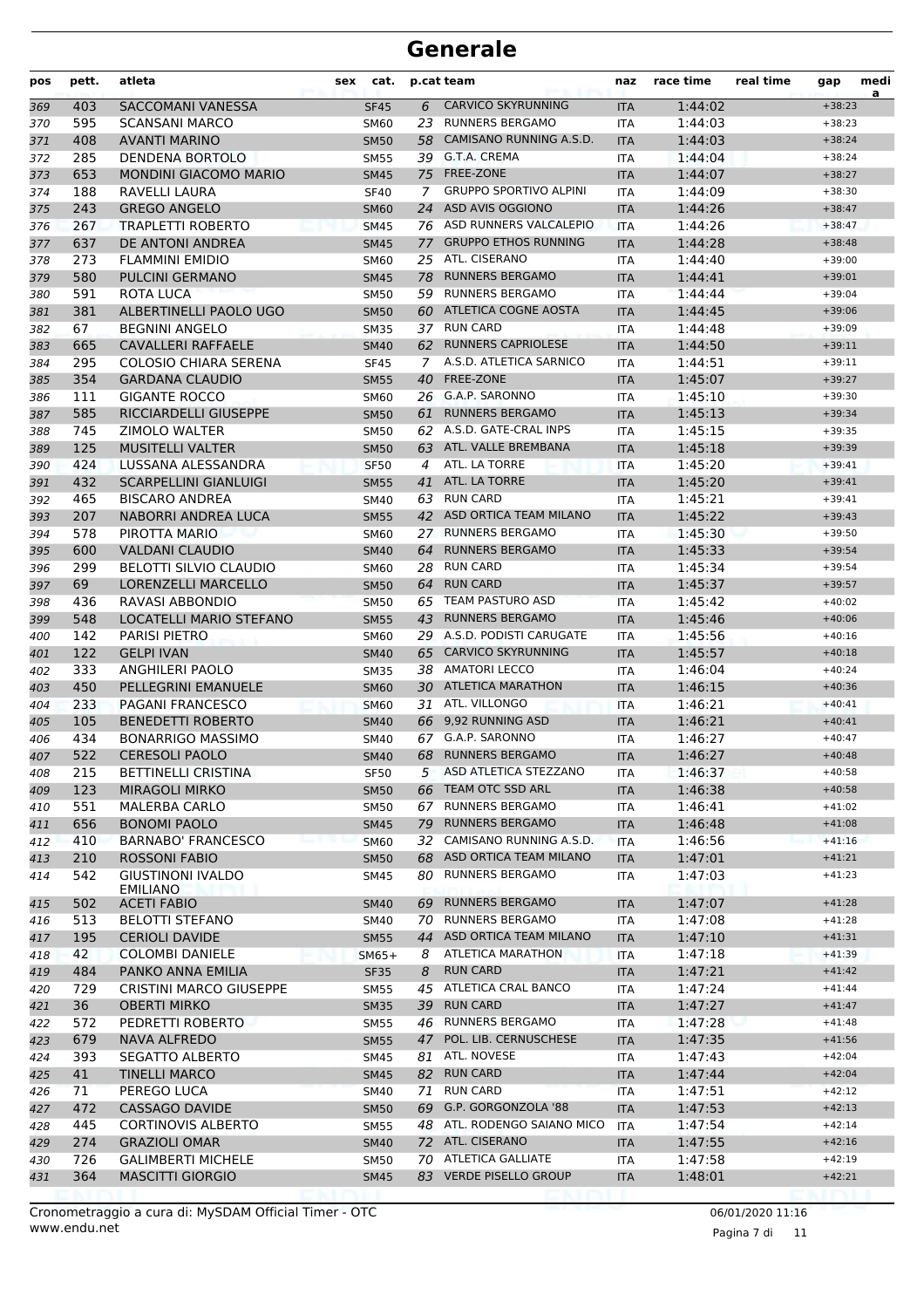| pos | pett. | atleta                                          | cat.<br>sex |    | p.cat team                      | naz        | race time | real time | gap      | medi<br>a |
|-----|-------|-------------------------------------------------|-------------|----|---------------------------------|------------|-----------|-----------|----------|-----------|
| 432 | 620   | PIGOZZI MARTA                                   | <b>SF35</b> | 9  | G.A.P. SARONNO                  | <b>ITA</b> | 1:48:16   |           | $+42:36$ |           |
| 433 | 621   | <b>ANNUCCI ROBERTO</b>                          | <b>SM50</b> | 71 | G.A.P. SARONNO                  | <b>ITA</b> | 1:48:17   |           | $+42:37$ |           |
| 434 | 294   | <b>MURATORI NICOLETTA</b>                       | <b>SF35</b> |    | 10 A.S.D. ATLETICA SARNICO      | <b>ITA</b> | 1:48:19   |           | $+42:40$ |           |
| 435 | 297   | <b>ABUMOV PAVEL</b>                             | <b>SM35</b> | 40 | <b>RUN CARD</b>                 | <b>RUS</b> | 1:48:28   |           | $+42:48$ |           |
| 436 | 116   | LABONIA ISABELLA                                | <b>SF40</b> | 8  | <b>CLUB PANTERA ROSA</b>        | <b>ITA</b> | 1:48:36   |           | $+42:57$ |           |
| 437 | 39    | PERO ANDREA                                     | <b>SM55</b> | 49 | <b>RASCHIANI TRIATHLON</b>      | <b>ITA</b> | 1:48:38   |           | $+42:59$ |           |
| 438 | 610   | <b>FUOCO VINCENZO</b>                           | <b>SM55</b> |    | 50 S.E.V. VALMADRERA            | <b>ITA</b> | 1:48:56   |           | $+43:16$ |           |
| 439 | 586   | <b>RIPAMONTI MICHELA</b>                        | <b>SF45</b> | 8  | <b>RUNNERS BERGAMO</b>          | <b>ITA</b> | 1:48:58   |           | $+43:19$ |           |
| 440 | 438   | <b>FELTRE ROSSELLA</b>                          | <b>SF50</b> | 6  | A.L.S. CREMELLA                 | <b>ITA</b> | 1:48:58   |           | $+43:19$ |           |
| 441 | 136   | <b>FUSCO ANTONIO</b>                            | <b>SM45</b> | 84 | A.L.S. CREMELLA                 | <b>ITA</b> | 1:48:59   |           | $+43:20$ |           |
| 442 | 76    | <b>BRAMBILLA PIERLUIGI</b>                      | <b>SM60</b> |    | 33 URBAN RUNNERS                | <b>ITA</b> | 1:49:00   |           | $+43:20$ |           |
| 443 | 451   | <b>MARZOLLA MICHELE</b>                         | <b>SM40</b> | 73 | <b>RUN CARD</b>                 | <b>ITA</b> | 1:49:06   |           | $+43:26$ |           |
| 444 | 723   | VALOTA MARCO                                    | <b>SM50</b> | 72 | <b>RUNNERS BERGAMO</b>          | <b>ITA</b> | 1:49:06   |           | $+43:26$ |           |
| 445 | 100   | CITTERIO JACOPO                                 | PM          | 1  | <b>RUN CARD</b>                 | <b>ITA</b> | 1:49:07   |           | $+43:28$ |           |
| 446 | 62    | <b>CASETTA ERICA</b><br><b>FRANCESCA RENATA</b> | <b>SF35</b> | 11 | <b>RUN CARD</b>                 | <b>ITA</b> | 1:49:08   |           | $+43:29$ |           |
| 447 | 510   | <b>BARATTI ROSARIO</b>                          | $SM65+$     | 9  | <b>RUNNERS BERGAMO</b>          | ITA        | 1:49:08   |           | $+43:29$ |           |
| 448 | 531   | <b>FERRARI CLAUDIO</b>                          | <b>SM50</b> | 73 | <b>RUNNERS BERGAMO</b>          | <b>ITA</b> | 1:49:08   |           | $+43:29$ |           |
| 449 | 81    | <b>GERVASONI RICCARDO</b>                       | <b>SM45</b> | 85 | <b>RUN CARD</b>                 | <b>ITA</b> | 1:49:10   |           | $+43:31$ |           |
| 450 | 86    | <b>GATTINONI RUBEN</b>                          | <b>SM50</b> | 74 | <b>TEAM PASTURO ASD</b>         | <b>ITA</b> | 1:49:11   |           | $+43:32$ |           |
| 451 | 452   | FERRARI FLAVIO                                  | <b>SM60</b> | 34 | <b>GS AVIS TREVIGLIO G.</b>     | <b>ITA</b> | 1:49:13   |           | $+43:33$ |           |
| 452 | 363   | <b>MENIN ANDREA</b>                             | <b>SM45</b> |    | 86 RUN CARD                     | <b>ITA</b> | 1:49:19   |           | $+43:40$ |           |
| 453 | 557   | <b>MERCORIO STEFANO</b>                         | <b>SM55</b> | 51 | <b>RUNNERS BERGAMO</b>          | <b>ITA</b> | 1:49:24   |           | $+43:44$ |           |
| 454 | 404   | <b>VITOLO GIOVANNI</b>                          | <b>SM40</b> | 74 | <b>VARESE TRIATHLON S.B.R.</b>  | <b>ITA</b> | 1:49:37   |           | $+43:58$ |           |
| 455 | 693   | REDONDI ALESSANDRO                              | <b>SM50</b> | 75 | <b>RUNNERS BERGAMO</b>          | <b>ITA</b> | 1:49:39   |           | $+43:59$ |           |
| 456 | 372   | RIVOLTA MARCO                                   | <b>SM55</b> |    | 52 G.P. I GAMBER DE             | <b>ITA</b> | 1:49:39   |           | $+44:00$ |           |
| 457 | 334   | FOSSATI NICOLA                                  | <b>SM</b>   |    | 27 RUNNERS DESIO                | <b>ITA</b> | 1:49:42   |           | $+44:02$ |           |
| 458 | 276   | <b>SEGHEZZI MASSIMO</b>                         | <b>SM55</b> |    | 53 ATL. CISERANO                | <b>ITA</b> | 1:49:44   |           | $+44:04$ |           |
| 459 | 675   | ZANOLETTI AMBRA                                 | <b>SF</b>   | 5  | <b>RUN CARD</b>                 | <b>ITA</b> | 1:49:48   |           | $+44:09$ |           |
| 460 | 604   | <b>FRATUS MICHEL</b>                            | <b>SM</b>   | 28 | <b>RUNNERS BERGAMO</b>          | <b>ITA</b> | 1:49:49   |           | $+44:10$ |           |
| 461 | 140   | COLOMBO PAOLO                                   | <b>SM50</b> | 76 | ATL. VALLE BREMBANA             | <b>ITA</b> | 1:49:59   |           | $+44:20$ |           |
| 462 | 738   | CAZZANIGA ANNA GIULIA                           | <b>SF40</b> | 9  | <b>RUNCARD</b>                  | <b>ITA</b> | 1:49:59   |           | $+44:20$ |           |
| 463 | 506   | <b>ANDREOLI LUCA</b>                            | <b>SM40</b> | 75 | <b>RUNNERS BERGAMO</b>          | <b>ITA</b> | 1:50:00   |           | $+44:20$ |           |
| 464 | 691   | PIETRA STEFANO                                  | <b>SM45</b> | 87 | <b>RUNNERS BERGAMO</b>          | <b>ITA</b> | 1:50:01   |           | $+44:21$ |           |
| 465 | 692   | PREVITALI MARCO                                 | <b>SM40</b> |    | 76 RUNNERS BERGAMO              | <b>ITA</b> | 1:50:02   |           | $+44:23$ |           |
| 466 | 56    | <b>FERRAROLI MATTIA</b>                         | <b>SM40</b> | 77 | <b>RUN CARD</b>                 | <b>ITA</b> | 1:50:12   |           | $+44:33$ |           |
| 467 | 707   | <b>MELCHIORRE LUIGI</b>                         | <b>SM55</b> | 54 | <b>RUN CARD</b>                 | <b>ITA</b> | 1:50:18   |           | $+44:38$ |           |
| 468 | 307   | <b>CASTAGNA MARCELLO</b>                        | <b>SM60</b> | 35 | <b>GS AVIS TREVIGLIO G.</b>     | <b>ITA</b> | 1:50:19   |           | $+44:39$ |           |
|     |       | <b>MARIA</b>                                    |             |    |                                 |            |           |           |          |           |
| 469 | 221   | <b>FENU MANOLA</b>                              | <b>SF45</b> | 9  | CUS BERGAMO ATLETICA ASD        | ITA        | 1:50:22   |           | $+44:43$ |           |
| 470 | 734   | <b>GATTI GIOVANNI</b>                           | <b>SM60</b> |    | 36 BERGAMO STARS ATLETICA       | <b>ITA</b> | 1:50:27   |           | $+44:47$ |           |
| 471 | 524   | <b>CHERILLO MICHELE</b>                         | SM50        |    | 77 RUNNERS BERGAMO              | ITA        | 1:50:34   |           | $+44:55$ |           |
| 472 | 212   | <b>TESCARO CORRADO</b>                          | <b>SM45</b> |    | 88 ASD ORTICA TEAM MILANO       | <b>ITA</b> | 1:50:41   |           | $+45:02$ |           |
| 473 | 348   | TOGNI SARA                                      | <b>SF40</b> |    | 10 FO' DI PE                    | ITA        | 1:50:54   |           | $+45:15$ |           |
| 474 | 344   | ROSSONI FERNANDO                                | <b>SM60</b> |    | 37 FO' DI PE                    | <b>ITA</b> | 1:50:55   |           | $+45:15$ |           |
| 475 | 127   | CASSAMAGNAGO FABIO                              | SM45        |    | 89 A.L.S. CREMELLA              | ITA        | 1:50:55   |           | $+45:16$ |           |
| 476 | 543   | <b>GRECO ANGELO</b>                             | <b>SM45</b> |    | 90 RUNNERS BERGAMO              | <b>ITA</b> | 1:50:56   |           | $+45:17$ |           |
| 477 | 128   | <b>MARZORATI FAUSTO</b>                         | <b>SM60</b> |    | 38 A.L.S. CREMELLA              | ITA        | 1:50:58   |           | $+45:19$ |           |
| 478 | 427   | <b>CASSIS ANDREA</b>                            | <b>SM45</b> |    | 91 ATL. LA TORRE                | <b>ITA</b> | 1:51:02   |           | $+45:23$ |           |
| 479 | 359   | <b>BONETTI DEMIS</b>                            | SM40        |    | 78 RUN CARD                     | ITA        | 1:51:07   |           | $+45:28$ |           |
| 480 | 126   | <b>FANTINI ETTORE</b>                           | <b>SM45</b> |    | 92 ATL. VALLE BREMBANA          | <b>ITA</b> | 1:51:18   |           | $+45:38$ |           |
| 481 | 323   | ROCCA ALDINO                                    | <b>SM60</b> |    | 39 ATL. PRESEZZO                | ITA        | 1:51:21   |           | $+45:42$ |           |
| 482 | 546   | LOCATELLI EDOARDO<br><b>ADAMO</b>               | <b>SM55</b> |    | 55 RUNNERS BERGAMO              | <b>ITA</b> | 1:51:23   |           | $+45:44$ |           |
| 483 | 283   | <b>CHIAPPA SILVIA</b>                           | <b>SF45</b> |    | 10 ALTITUDE RACE                | ITA        | 1:51:26   |           | $+45:47$ |           |
| 484 | 64    | <b>MAGGIO SANTO</b>                             | <b>SM60</b> |    | 40 RUN CARD                     | <b>ITA</b> | 1:51:26   |           | $+45:47$ |           |
| 485 | 143   | DI FUCCIO VINCENZO                              | SM45        |    | 93 RUN CARD                     | ITA        | 1:51:31   |           | $+45:52$ |           |
| 486 | 489   | <b>MERLETTI MARCO</b>                           | <b>SM</b>   |    | 29 RUN CARD                     | <b>ITA</b> | 1:51:33   |           | $+45:54$ |           |
| 487 | 439   | PENATI ALESSANDRO                               | <b>SM50</b> |    | 78 A.L.S. CREMELLA              | ITA        | 1:51:47   |           | $+46:08$ |           |
| 488 | 482   | PERACCHIO GIOVANNI                              | <b>SM55</b> |    | 56 ASD ORTICA TEAM MILANO       | <b>ITA</b> | 1:51:52   |           | $+46:13$ |           |
| 489 | 340   | <b>GUARIGLIA PIETRO</b><br><b>MAURIZIO</b>      | <b>SM50</b> |    | 79 FO' DI PE                    | ITA        | 1:52:06   |           | $+46:26$ |           |
| 490 | 133   | <b>CAZZANIGA ENRICO</b>                         | <b>SM55</b> |    | 57 A.L.S. CREMELLA              | <b>ITA</b> | 1:52:11   |           | $+46:31$ |           |
| 491 | 590   | ROTA DAVIDE                                     | <b>SM55</b> |    | 58 RUNNERS BERGAMO              | ITA        | 1:52:22   |           | $+46:42$ |           |
| 492 | 532   | <b>FRANCHINI GIORGIO MOSE</b>                   | <b>SM45</b> | 94 | <b>RUNNERS BERGAMO</b>          | <b>ITA</b> | 1:52:31   |           | $+46:51$ |           |
| 493 | 646   | RAGGI MARCO                                     | <b>SM50</b> |    | 80 ROAD RUNNERS CLUB MILANO ITA |            | 1:52:33   |           | $+46:54$ |           |
|     |       |                                                 |             |    |                                 |            |           |           |          |           |

www.endu.net Cronometraggio a cura di: MySDAM Official Timer - OTC 06/01/2020 11:16

Pagina 8 di 11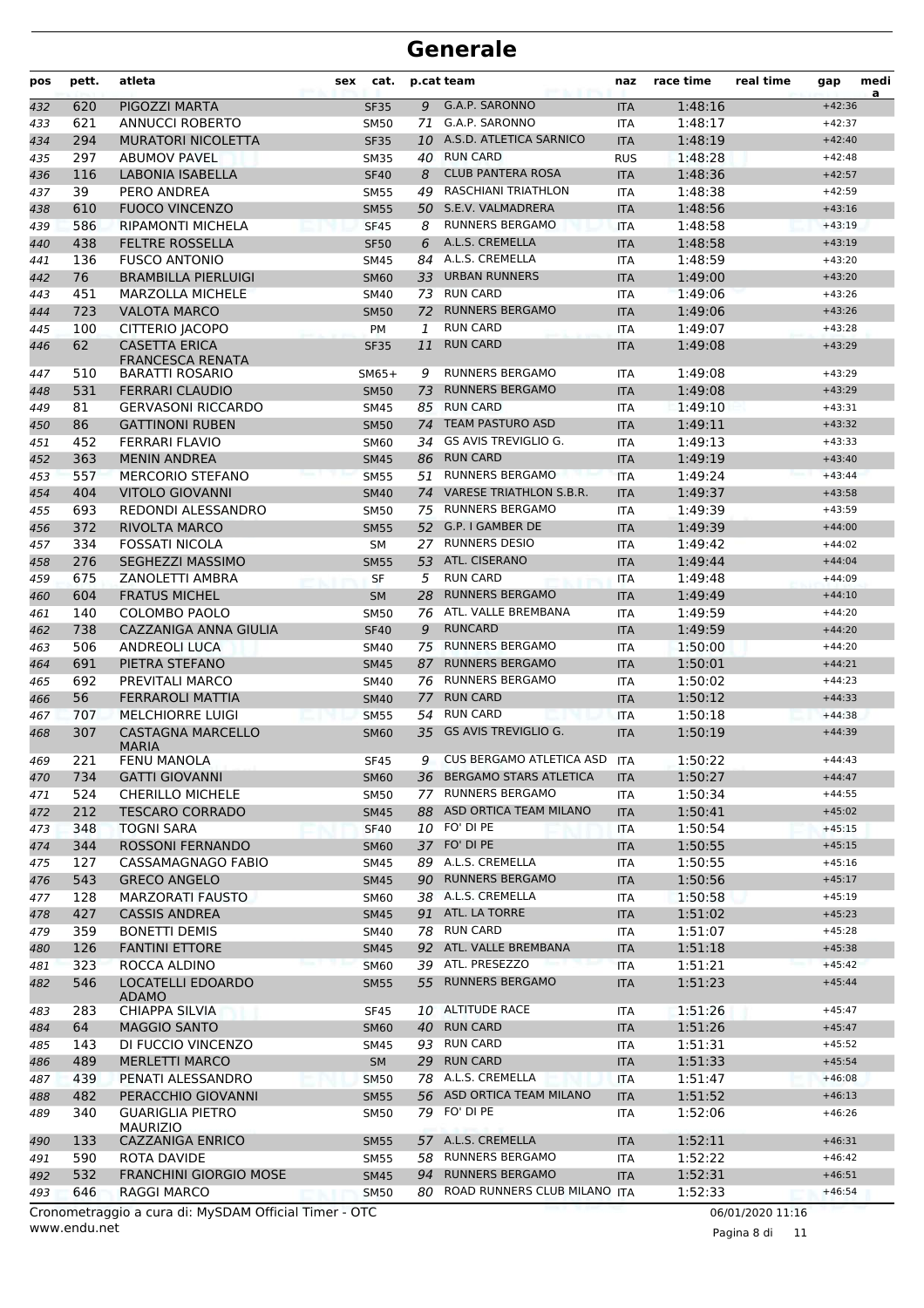| pos        | pett.      | atleta                                         | cat.<br>sex                |              | p.cat team                                           | naz               | race time          | real time | gap                  | medi<br>a |
|------------|------------|------------------------------------------------|----------------------------|--------------|------------------------------------------------------|-------------------|--------------------|-----------|----------------------|-----------|
| 494        | 618        | <b>COLNAGO NUNZIO</b>                          | <b>SM55</b>                | 59           | <b>RUNNING TORRE DE' ROVERI</b>                      | <b>ITA</b>        | 1:52:44            |           | $+47:05$             |           |
| 495        | 555        | <b>MARTINI FABRIZIO</b>                        | <b>SM50</b>                | 81           | <b>RUNNERS BERGAMO</b>                               | <b>ITA</b>        | 1:52:51            |           | $+47:12$             |           |
| 496        | 180        | <b>DENDENA GIANLUCA</b>                        | <b>SM50</b>                |              | 82 RUNNERS BERGAMO                                   | <b>ITA</b>        | 1:52:59            |           | $+47:19$             |           |
| 497        | 37         | <b>BACUZZI CLAUDIO</b>                         | <b>SM45</b>                |              | 95 CARVICO SKYRUNNING                                | <b>ITA</b>        | 1:53:07            |           | $+47:28$             |           |
| 498        | 440        | <b>ZANFORLIN IVAN</b>                          | <b>SM45</b>                |              | 96 A.L.S. CREMELLA                                   | <b>ITA</b>        | 1:53:08            |           | $+47:29$             |           |
| 499        | 57         | ZAPPA TIZIANO                                  | <b>SM50</b>                |              | 83 A.L.S. CREMELLA                                   | <b>ITA</b>        | 1:53:09            |           | $+47:30$             |           |
| 500        | 103        | <b>TONIOLO MIRIAM</b>                          | <b>SF45</b>                | 11           | <b>ATLETICA BRESCIA</b>                              | <b>ITA</b>        | 1:53:22            |           | $+47:43$             |           |
| 501        | 82         | PELUCCHI PAOLA                                 | <b>SF45</b>                |              | 12 RUN CARD                                          | <b>ITA</b>        | 1:53:26            |           | $+47:47$             |           |
| 502        | 360        | <b>CARNIDI SERGIO</b>                          | <b>SM50</b>                |              | 84 9,92 RUNNING ASD                                  | <b>ITA</b>        | 1:53:29            |           | $+47:50$             |           |
| 503        | 660        | <b>GENOVESE GIUSEPPINA</b>                     | <b>SF40</b>                | 11           | <b>RUNNERS BERGAMO</b>                               | <b>ITA</b>        | 1:53:30            |           | $+47:50$             |           |
| 504        | 211        | SPADAVECCHIA MARIO                             | <b>SM50</b>                |              | 85 ASD ORTICA TEAM MILANO                            | <b>ITA</b>        | 1:53:36            |           | $+47:57$             |           |
| 505        | 101        | <b>CRIMELLA OSCAR</b>                          | <b>SM35</b>                | 41           | <b>RUN CARD</b>                                      | <b>ITA</b>        | 1:53:43            |           | $+48:03$             |           |
| 506        | 640        | <b>RURALE MARCO</b>                            | <b>SM45</b>                | 97           | <b>RUN CARD</b>                                      | <b>ITA</b>        | 1:53:45            |           | $+48:05$             |           |
| 507        | 196        | <b>CREMONESI ANDREA</b>                        | SM40                       |              | 79 ASD ORTICA TEAM MILANO                            | <b>ITA</b>        | 1:53:52            |           | $+48:12$             |           |
| 508        | 704        | <b>MATTACHINI BARBARA</b>                      | <b>SF45</b>                | 13           | PODISTICA ARONA                                      | <b>ITA</b>        | 1:53:54            |           | $+48:14$             |           |
| 509        | 77         | <b>BARUFFI MIRELLA</b>                         | <b>SF55</b>                | 3            | PT SKYRUNNING                                        | <b>ITA</b>        | 1:53:57            |           | $+48:17$             |           |
| 510        | 329        | DEL BELLO SERGIO PRIMO                         | <b>SM60</b>                | 41           | ATL. CASTEL ROZZONE                                  | <b>ITA</b>        | 1:53:58            |           | $+48:18$             |           |
| 511        | 512        | BELOTTI PAOLO GIOVANNI                         | <b>SM50</b>                | 86           | <b>RUNNERS BERGAMO</b>                               | <b>ITA</b>        | 1:54:00            |           | $+48:21$             |           |
| 512        | 124        | <b>COLOMBO SERENA</b>                          | <b>SF35</b>                | 12           | <b>RUN CARD</b>                                      | <b>ITA</b>        | 1:54:05            |           | $+48:26$             |           |
| 513        | 388        | <b>BENAGLIO ROBERTO</b>                        | <b>SM50</b>                | 87           | <b>CORRINTIME</b>                                    | ITA               | 1:54:16            |           | $+48:37$             |           |
| 514        | 387        | <b>MANERA SAVINA</b>                           | <b>SF35</b>                | 13           | <b>RUN CARD</b>                                      | <b>ITA</b>        | 1:54:18            |           | $+48:39$             |           |
| 515        | 536        | <b>GHIROTTI MARCO</b>                          | <b>SM35</b>                | 42           | <b>RUNNERS BERGAMO</b>                               | <b>ITA</b>        | 1:54:19            |           | $+48:40$             |           |
| 516        | 367        | <b>COVASSIN DANIELA</b>                        | <b>SF45</b>                | 14           | <b>RUN CARD</b>                                      | <b>ITA</b>        | 1:54:21            |           | $+48:41$             |           |
| 517        | 695        | <b>RIVA ALBERTO</b>                            | <b>SM55</b>                | 60           | <b>RUNNERS BERGAMO</b>                               | <b>ITA</b>        | 1:54:25            |           | $+48:45$             |           |
| 518        | 149        | <b>ARZUFFI LUCIANO</b>                         | <b>SM55</b>                | 61           | ATL. PRESEZZO                                        | <b>ITA</b>        | 1:54:25            |           | $+48:46$             |           |
| 519        | 213        | <b>VELTRI ISABELLA</b>                         | <b>SF45</b>                |              | 15 ASD ORTICA TEAM MILANO                            | ITA               | 1:54:27            |           | $+48:47$             |           |
| 520        | 488        | <b>MALANCA ROBERTO</b>                         | <b>SM60</b>                |              | 42 TRIATHLON DUATHLON                                | <b>ITA</b>        | 1:54:50            |           | $+49:10$             |           |
| 521        | 443        | <b>LAI SALVATORE</b>                           | <b>SM50</b>                |              | 88 ATL. RODENGO SAIANO MICO                          | ITA               | 1:55:19            |           | $+49:40$             |           |
| 522        | 237        | <b>PALTENGHI LUIGI</b>                         | <b>SM55</b>                |              | 62 ATL. VILLONGO                                     | <b>ITA</b>        | 1:55:32            |           | $+49:52$             |           |
| 523        | 244        | <b>BUTNARIU MAURICIU</b>                       | <b>SM45</b>                | 98           | ASD ATLETICA STEZZANO                                | <b>ITA</b>        | 1:55:39            |           | $+50:00$             |           |
| 524        | 670        | <b>ANGILERI PIETRO</b>                         | <b>SM</b>                  | 30           | <b>RUN CARD</b>                                      | <b>ITA</b>        | 1:55:47            |           | $+50:07$             |           |
| 525        | 337        | STIGLIANO GIOVANNI                             | SM45                       |              | 99 RUN CARD                                          | ITA               | 1:55:51            |           | $+50:12$             |           |
| 526        | 464        | <b>MAGONI GILBERTO</b>                         | <b>SM60</b>                |              | 43 ATL. VALLE BREMBANA                               | <b>ITA</b>        | 1:55:52            |           | $+50:12$             |           |
| 527        | 59         | <b>BRAVI DANIELE</b>                           | <b>SM50</b>                |              | 89 ATL. CASTEL ROZZONE                               | ITA               | 1:55:54            |           | $+50:14$             |           |
| 528        | 516        | <b>BOSCHINI MATTEO</b>                         | <b>SM35</b>                | 43           | <b>RUNNERS BERGAMO</b>                               | <b>ITA</b>        | 1:55:59            |           | $+50:19$             |           |
| 529        | 232        | <b>GERVASONI LUCA</b>                          | <b>SM45</b>                |              | 100 ASD ATLETICA STEZZANO<br>10 GS AVIS TREVIGLIO G. | <b>ITA</b>        | 1:56:03            |           | $+50:24$             |           |
| 530        | 313        | <b>MONTICELLI ZEFIRO</b>                       | $SM65+$                    |              | 90 ATL. PRESEZZO                                     | <b>ITA</b>        | 1:56:11            |           | $+50:32$             |           |
| 531        | 153        | <b>FIORETTI GIOVANNI</b>                       | SM50                       |              | 14 RUNNERS VALBOSSA-AZZATE                           | ITA               | 1:56:17            |           | $+50:37$             |           |
| 532        | 397        | <b>BATTILANA DEBORA</b><br>MACCACCARO BRUNA    | <b>SF35</b>                |              | <b>RUN CARD</b>                                      | <b>ITA</b>        | 1:56:22<br>1:56:27 |           | $+50:43$             |           |
| 533        | 280        |                                                | SF60                       | 1            | <b>RUN CARD</b>                                      | ITA               |                    |           | $+50:48$<br>$+50:55$ |           |
| 534        | 634        | <b>SCARANTINO MARCO</b>                        | <b>SM40</b>                | 80           | 2002 MARATHON CLUB                                   | <b>ITA</b>        | 1:56:35<br>1:56:40 |           | $+51:00$             |           |
| 535        | 186<br>185 | DEL MAFFEO ELIANA<br><b>CONFALONIERI MARIO</b> | <b>SF60</b><br><b>SM60</b> | 2<br>44      | 2002 MARATHON CLUB                                   | ITA<br><b>ITA</b> | 1:56:40            |           | $+51:00$             |           |
| 536<br>537 | 249        | SALI CLAUDIO                                   | <b>SM60</b>                |              | 45 RUN CARD                                          | <b>ITA</b>        | 1:56:42            |           | $+51:03$             |           |
| 538        | 171        | <b>FASOLATO FELICE</b>                         | $SM65+$                    | 11           | G.S. MONTESTELLA                                     | <b>ITA</b>        | 1:57:05            |           | $+51:25$             |           |
|            |            | <b>UMBERTO</b>                                 |                            |              |                                                      |                   |                    |           |                      |           |
| 539        | 583        | RATTI LIA                                      | SF45                       |              | 16 RUNNERS BERGAMO                                   | ITA               | 1:57:23            |           | $+51:43$             |           |
| 540        | 480        | DI STEFANO GIUSEPPA                            | $SF65+$                    | $\mathbf{1}$ | DE RAN CLAB                                          | <b>ITA</b>        | 1:57:32            |           | $+51:53$             |           |
| 541        | 109        | <b>FALCO MAURO</b>                             | SM60                       |              | 46 G.A.P. SARONNO                                    | ITA               | 1:58:02            |           | $+52:22$             |           |
| 542        | 401        | <b>GUIZZETTI ILARIA</b>                        | <b>SF35</b>                | 15           | <b>CORRINTIME</b>                                    | <b>ITA</b>        | 1:58:18            |           | $+52:39$             |           |
| 543        | 386        | <b>MINISTRINI MICHELE</b>                      | <b>SM35</b>                |              | 44 ATL. VILLONGO                                     | ITA               | 1:58:28            |           | $+52:49$             |           |
| 544        | 377        | <b>BACCOLO MARCO</b>                           | <b>SM45</b>                |              | 101 PADILE RUNNING TEAM                              | <b>ITA</b>        | 1:58:37            |           | $+52:57$             |           |
| 545        | 358        | PICCIRILLO LUCIO                               | SM40                       |              | 81 RUN CARD                                          | ITA               | 1:58:38            |           | $+52:58$             |           |
| 546        | 509        | <b>BADONI GIANMARCO</b>                        | <b>SM45</b>                |              | 102 RUNNERS BERGAMO                                  | <b>ITA</b>        | 1:58:41            |           | $+53:01$             |           |
| 547        | 505        | AMBONI SILVIA                                  | <b>SF45</b>                |              | 17 RUNNERS BERGAMO                                   | ITA               | 1:58:43            |           | $+53:04$             |           |
| 548        | 520        | <b>CARMINATI PIERLUIGI</b>                     | <b>SM40</b>                | 82           | RUNNERS BERGAMO                                      | <b>ITA</b>        | 1:58:43            |           | $+53:04$             |           |
| 549        | 581        | PUSATERI ANNE                                  | PF                         | 1            | <b>RUNNERS BERGAMO</b>                               | ITA               | 1:58:50            |           | $+53:10$             |           |
| 550        | 43         | <b>GALIMBERTI ANTONIO</b>                      | <b>SM45</b>                |              | 103 GRUPPO SPORTIVO ROGENO                           | <b>ITA</b>        | 1:58:58            |           | $+53:19$             |           |
| 551        | 322        | ROSSI ANGELO                                   | $SM65+$                    |              | 12 ATL. PRESEZZO                                     | <b>ITA</b>        | 1:59:03            |           | $+53:24$             |           |
| 552        | 98         | <b>FRATINI SIMONE</b>                          | <b>SM50</b>                |              | 91 G.P. S.ANGELA AVIS                                | <b>ITA</b>        | 1:59:10            |           | $+53:30$             |           |
| 553        | 352        | <b>FUGAZZA DOMENICO</b>                        | SM50                       |              | 92 G.T.A. CREMA                                      | ITA               | 1:59:11            |           | $+53:32$             |           |
|            |            | <b>MARIO</b>                                   |                            |              | <b>RUNNERS BERGAMO</b>                               |                   | 1:59:18            |           | $+53:38$             |           |
| 554        | 568<br>407 | PASETTI GAETANO<br><b>BONETALI PAOLA</b>       | $SM65+$<br><b>SF50</b>     | 13<br>7      | <b>RUN CARD</b>                                      | <b>ITA</b>        | 1:59:19            |           | $+53:40$             |           |
| 555        | 553        | <b>MAOLONI DARIO</b>                           |                            |              | 14 RUNNERS BERGAMO                                   | ITA               |                    |           | $+53:49$             |           |
| 556        |            |                                                | $SM65+$                    |              |                                                      | <b>ITA</b>        | 1:59:28            |           |                      |           |

www.endu.net Cronometraggio a cura di: MySDAM Official Timer - OTC 06/01/2020 11:16

Pagina 9 di 11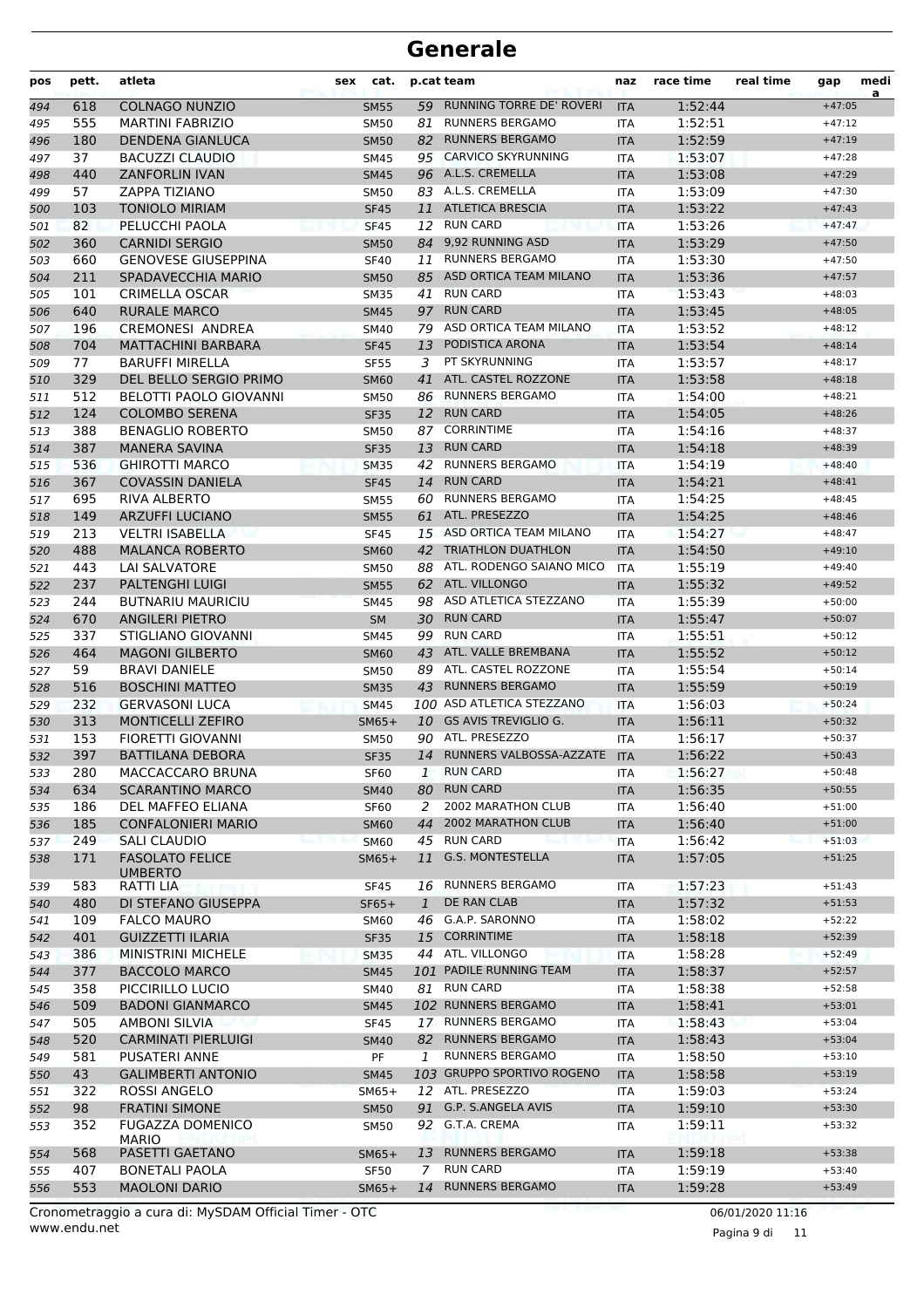| pos        | pett.      | atleta                                             | sex | cat.                       |             | p.cat team                               | naz               | race time          | real time | gap                      | medi<br>a |
|------------|------------|----------------------------------------------------|-----|----------------------------|-------------|------------------------------------------|-------------------|--------------------|-----------|--------------------------|-----------|
| 557        | 514        | <b>BIAGIONI CESARE</b>                             |     | <b>SM50</b>                | 93          | <b>RUNNERS BERGAMO</b>                   | <b>ITA</b>        | 1:59:29            |           | $+53:50$                 |           |
| 558        | 110        | <b>SETTEMBRINI GEMMA</b>                           |     | <b>SF55</b>                | 4           | G.A.P. SARONNO                           | <b>ITA</b>        | 1:59:31            |           | $+53:52$                 |           |
| 559        | 115        | <b>DINARDO CHIARA</b>                              |     | <b>SF35</b>                | 16          | <b>BERGAMO STARS ATLETICA</b>            | <b>ITA</b>        | 1:59:37            |           | $+53:58$                 |           |
| 560        | 661        | <b>MAFFEIS DEBORAH</b>                             |     | <b>SF40</b>                | 12          | <b>RUNNERS BERGAMO</b>                   | <b>ITA</b>        | 1:59:40            |           | $+54:00$                 |           |
| 561        | 172        | COLLETTA ALESSANDRO                                |     | <b>SM50</b>                | 94          | POLISPORTIVA CRAL BPB A.S.               | <b>ITA</b>        | 1:59:40            |           | $+54:00$                 |           |
| 562        | 204        | <b>MARCHESI TATIANA</b>                            |     | <b>SF45</b>                |             | 18 ASD ORTICA TEAM MILANO                | <b>ITA</b>        | 1:59:40            |           | $+54:01$                 |           |
| 563        | 70         | PIZZAGALLI MANUELA                                 |     | <b>SF40</b>                | 13          | <b>RUN CARD</b>                          | <b>ITA</b>        | 1:59:46            |           | $+54:07$                 |           |
| 564        | 623        | PANTANO ENRICO                                     |     | <b>SM45</b>                |             | 104 G.A.P. SARONNO                       | <b>ITA</b>        | 2:00:02            |           | $+54:22$                 |           |
| 565        | 731        | <b>SPINI MASSIMILIANO</b>                          |     | <b>SM50</b>                |             | 95 RUNNERS BERGAMO                       | <b>ITA</b>        | 2:00:04            |           | $+54:24$                 |           |
| 566        | 265        | MAZZUCCHELLI FEDERICA                              |     | <b>SF45</b>                |             | 19 ASD RUNNERS VALCALEPIO                | <b>ITA</b>        | 2:00:09            |           | $+54:30$                 |           |
| 567        | 330        | <b>IACONO GIANCARLO</b>                            |     | <b>SM45</b>                |             | 105 ATL. CASTEL ROZZONE                  | <b>ITA</b>        | 2:00:19            |           | $+54:39$                 |           |
| 568        | 547        | <b>LOCATELLI FERDINANDO</b>                        |     | <b>SM60</b>                |             | 47 RUNNERS BERGAMO                       | <b>ITA</b>        | 2:00:40            |           | $+55:01$                 |           |
| 569        | 570        | PECCHIOLI STEFANO                                  |     | <b>SM55</b>                | 63          | <b>RUNNERS BERGAMO</b>                   | <b>ITA</b>        | 2:00:41            |           | $+55:02$                 |           |
| 570        | 617        | <b>SCURI LUIGI</b>                                 |     | <b>SM55</b>                |             | 64 TEAM 3 ESSE<br><b>RUNNERS BERGAMO</b> | <b>ITA</b>        | 2:00:45            |           | $+55:06$                 |           |
| 571        | 579        | <b>PONTI ROBERTO</b>                               |     | <b>SM40</b>                | 83          | ASD ORTICA TEAM MILANO                   | <b>ITA</b>        | 2:01:04            |           | $+55:25$<br>$+55:34$     |           |
| 572        | 208        | ORTU LAURA                                         |     | <b>SF55</b>                | 5           | <b>RUNNERS BERGAMO</b>                   | <b>ITA</b>        | 2:01:13            |           |                          |           |
| 573        | 696<br>382 | <b>ROVARIS FABIO</b><br>SANTARCANGELO              |     | <b>SM50</b>                | 96          | 45 RUN CARD                              | <b>ITA</b>        | 2:01:15            |           | $+55:36$                 |           |
| 574        |            | <b>GAETANO</b>                                     |     | <b>SM35</b>                |             |                                          | <b>ITA</b>        | 2:01:26            |           | $+55:46$                 |           |
| 575        | 650        | <b>BASSI FABIO</b>                                 |     | <b>SM40</b>                | 84          | <b>GS AVIS TREVIGLIO G.</b>              | <b>ITA</b>        | 2:01:28            |           | $+55:49$                 |           |
| 576        | 697        | STEINHILBER GUNDI                                  |     | <b>SF55</b>                | 6           | <b>RUNNERS BERGAMO</b>                   | <b>ITA</b>        | 2:01:48            |           | $+56:09$                 |           |
| 577        | 698        | <b>TRAIL FRANCESCO</b>                             |     | <b>SM50</b>                | 97          | <b>RUNNERS BERGAMO</b>                   | <b>ITA</b>        | 2:01:55            |           | $+56:15$                 |           |
| 578        | 266        | ROSSI ANGELA                                       |     | <b>SF50</b>                | 8           | ASD RUNNERS VALCALEPIO                   | <b>ITA</b>        | 2:02:02            |           | $+56:23$                 |           |
| 579        | 556        | <b>MASIELLO MARIANNA</b>                           |     | <b>SF40</b>                | 14          | <b>RUNNERS BERGAMO</b>                   | <b>ITA</b>        | 2:02:03            |           | $+56:24$                 |           |
| 580        | 518        | CAFORIO GIUDITTA                                   |     | <b>SF50</b>                | 9           | <b>RUNNERS BERGAMO</b>                   | <b>ITA</b>        | 2:02:31            |           | $+56:51$                 |           |
| 581        | 351        | <b>MAZZERI ACHILLE</b>                             |     | <b>SM50</b>                | 98          | <b>ATLETICA INTESA</b>                   | <b>ITA</b>        | 2:02:43            |           | $+57:03$                 |           |
| 582        | 316        | <b>PISONI GIUSEPPE</b>                             |     | $SM65+$                    |             | 15 GS AVIS TREVIGLIO G.                  | <b>ITA</b>        | 2:02:47            |           | $+57:07$                 |           |
| 583        | 238        | DE ANGELIS LUCA                                    |     | <b>SM40</b>                |             | 85 ATL. VILLONGO                         | <b>ITA</b>        | 2:02:49            |           | $+57:10$                 |           |
| 584        | 312        | <b>MANZONI MARIANGELA</b>                          |     | <b>SF55</b>                | 7           | GS AVIS TREVIGLIO G.                     | <b>ITA</b>        | 2:02:54            |           | $+57:15$                 |           |
| 585        | 144        | <b>CORTINOVIS PAMELA</b>                           |     | <b>SF</b>                  | 6           | ATL. VALLE BREMBANA                      | <b>ITA</b>        | 2:02:56            |           | $+57:17$                 |           |
| 586        | 72         | RONCOLI STEFANO                                    |     | <b>SM35</b>                | 46          | <b>RUN CARD</b>                          | <b>ITA</b>        | 2:02:58            |           | $+57:18$                 |           |
| 587        | 422        | <b>BENEDETTI MARINA</b>                            |     | <b>SF40</b>                | 15          | ATL. LA TORRE                            | <b>ITA</b>        | 2:03:17            |           | $+57:38$                 |           |
| 588        | 317        | POSSENTI ANGELO                                    |     | <b>SM60</b>                | 48          | <b>GS AVIS TREVIGLIO G.</b>              | <b>ITA</b>        | 2:03:56            |           | $+58:17$                 |           |
| 589        | 631        | SUPINSKA MAGDALENA                                 |     | <b>SF40</b>                |             | 16 ROMANO RUNNING                        | <b>POL</b>        | 2:04:21            |           | $+58:41$                 |           |
| 590        | 487        | SACKRULE ALEXANDER                                 |     | <b>SM45</b>                |             | 106 RUN CARD                             | <b>ITA</b>        | 2:04:31            |           | $+58:51$                 |           |
| 591        | 481        | <b>GIANI ANNA FRANCESCA</b>                        |     | <b>SF40</b>                | 17          | <b>RUN CARD</b>                          | <b>ITA</b>        | 2:04:36            |           | $+58:56$                 |           |
| 592        | 394        | <b>VILLA PAOLO</b>                                 |     | <b>SM55</b>                | 65          | <b>RUN CARD</b>                          | <b>ITA</b>        | 2:04:39            |           | $+59:00$                 |           |
| 593        | 486        | <b>APICELLA MARIA</b>                              |     | <b>SF55</b>                | 8           | <b>SPORTS CLUB MELEGNANO</b>             | <b>ITA</b>        | 2:04:56            |           | $+59:16$                 |           |
| 594        | 370        | <b>ODOLINI ILENIA</b>                              |     | <b>SF35</b>                |             | 17 RUN CARD                              | <b>ITA</b>        | 2:05:01            |           | $+59:22$                 |           |
| 595        | 38         | MAFFIOLETTI FRANCESCO                              |     | <b>SM45</b>                |             | 107 RUN CARD                             | <b>ITA</b>        | 2:05:16            |           | $+59:36$                 |           |
| 596        | 206        | MEO INES                                           |     | <b>SF55</b>                | 9           | ASD ORTICA TEAM MILANO                   | ITA               | 2:05:36            |           | $+59:56$                 |           |
| 597        | 606        | <b>MARI FEDERICO</b>                               |     | <b>SM</b>                  | 31          | <b>RUNNERS BERGAMO</b>                   | <b>ITA</b>        | 2:05:57            |           | $+1:00:18$               |           |
| 598        | 165        | MADESANI STEFANO                                   |     | <b>SM55</b>                |             | 66 RUN CARD                              | ITA               | 2:06:14            |           | $+1:00:35$               |           |
| 599        | 437        | <b>COLOMBO MONICA</b>                              |     | <b>SF50</b>                |             | 10 A.L.S. CREMELLA<br>99 A.L.S. CREMELLA | <b>ITA</b>        | 2:06:15            |           | $+1:00:36$               |           |
| 600        | 130        | MONGUZZI MICHELE                                   |     | <b>SM50</b>                |             | 49 ATL. PRESEZZO                         | <b>ITA</b>        | 2:06:15            |           | $+1:00:36$<br>$+1:01:09$ |           |
| 601        | 150        | <b>BARACHETTI GIANPIETRO</b><br>MAFFEIS ALESSANDRO |     | <b>SM60</b>                |             | 108 RUNNERS BERGAMO                      | <b>ITA</b>        | 2:06:49            |           | $+1:01:25$               |           |
| 602        | 549<br>368 | <b>MICCOLI MARIO</b>                               |     | <b>SM45</b>                |             | 109 RUN CARD                             | <b>ITA</b>        | 2:07:04<br>2:07:09 |           | $+1:01:29$               |           |
| 603<br>604 | 156        | <b>MAZZOLENI FILIPPO</b>                           |     | <b>SM45</b><br><b>SM60</b> |             | 50 ATL. PRESEZZO                         | <b>ITA</b><br>ITA | 2:07:13            |           | $+1:01:33$               |           |
| 605        | 662        | <b>BALDASSARRE</b>                                 |     | <b>SM40</b>                |             | 86 RUN CARD                              | <b>ITA</b>        | 2:07:17            |           | $+1:01:38$               |           |
|            |            | ALESSANDRO                                         |     |                            |             |                                          |                   |                    |           |                          |           |
| 606        | 182        | PARRAVICINI MONICA                                 |     | <b>SF45</b>                |             | 20 AMATORI ATL. CASORATE S.              | <b>ITA</b>        | 2:07:31            |           | $+1:01:51$               |           |
| 607        | 239        | <b>VIGANI ROBERTO</b>                              |     | <b>SM55</b>                |             | 67 ATL. VILLONGO                         | <b>ITA</b>        | 2:07:34            |           | $+1:01:54$               |           |
| 608        | 45         | <b>SCIANCA MAURO</b>                               |     | $SM65+$                    |             | 16 ATL. LAMBRO MILANO                    | <b>ITA</b>        | 2:08:11            |           | $+1:02:31$               |           |
| 609        | 535        | <b>GARDANI CRISTIANO</b>                           |     | $SM65+$                    |             | 17 RUNNERS BERGAMO                       | <b>ITA</b>        | 2:08:23            |           | $+1:02:44$               |           |
| 610        | 92         | RIGONI ANGELO                                      |     | $SM65+$                    |             | 18 SSD RCS ACTIVE TEAM A R.L.            | ITA               | 2:08:29            |           | $+1:02:49$               |           |
| 611        | 200        | <b>GABBIANI PATRIZIA</b>                           |     | <b>SF55</b>                |             | 10 ASD ORTICA TEAM MILANO                | <b>ITA</b>        | 2:09:27            |           | $+1:03:47$               |           |
| 612        | 625        | RAIMONDI MARCO                                     |     | <b>SM45</b>                |             | 110 G.A.P. SARONNO                       | ITA               | 2:10:05            |           | $+1:04:26$               |           |
| 613        | 605        | <b>GENINI ELENA</b>                                |     | <b>SF40</b>                |             | 18 RUNNERS BERGAMO                       | <b>ITA</b>        | 2:10:42            |           | $+1:05:03$               |           |
| 614        | 566        | ORLANDINI LUIGI                                    |     | $SM65+$                    |             | 19 RUNNERS BERGAMO                       | ITA               | 2:10:57            |           | $+1:05:17$               |           |
| 615        | 305        | VAVASSORI SARA                                     |     | <b>SF</b>                  | $7^{\circ}$ | ATL. VILLONGO                            | <b>ITA</b>        | 2:11:13            |           | $+1:05:34$               |           |
| 616        | 596        | <b>SCAZZOLI SIMONE</b>                             |     | SM55                       | 68          | <b>RUNNERS BERGAMO</b>                   | ITA               | 2:11:14            |           | $+1:05:34$               |           |
| 617        | 730        | MAINETTI LUISA IRENE                               |     | <b>SF50</b>                | 11          | <b>GRUPPO PODISTICO ARCENE</b>           | <b>ITA</b>        | 2:11:46            |           | $+1:06:06$               |           |
| 618        | 335        | <b>MURNIGOTTI MICHELE</b>                          |     | SΜ                         |             | 32 RUN CARD                              | ITA               | 2:12:02            |           | $+1:06:22$               |           |
|            |            | MARIA                                              |     |                            |             |                                          |                   |                    |           |                          |           |

Pagina 10 di 11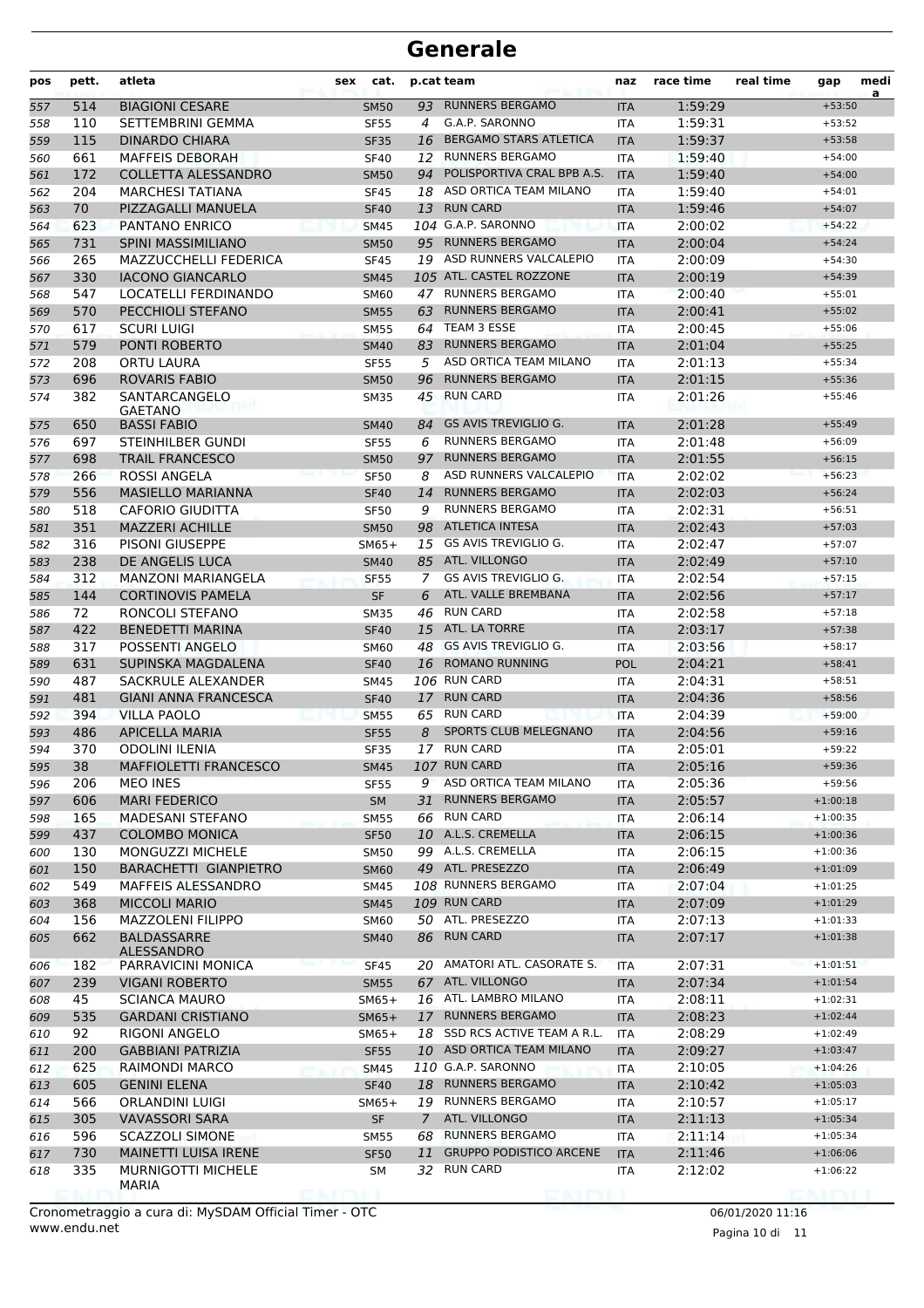| pos        | pett.        | atleta                               | cat.<br>sex |    | p.cat team                       | naz        | race time                 | real time | gap         | medi<br>a |
|------------|--------------|--------------------------------------|-------------|----|----------------------------------|------------|---------------------------|-----------|-------------|-----------|
| 619        | 449          | RONCAIOLI MATTIA                     | <b>SM</b>   |    | 33 RUN CARD                      | <b>ITA</b> | 2:12:02                   |           | $+1:06:22$  |           |
| 620        | 198          | <b>FUGANTI DANIELA</b>               | <b>SF45</b> | 21 | ASD ORTICA TEAM MILANO           | <b>ITA</b> | 2:12:19                   |           | $+1:06:39$  |           |
| 621        | 320          | <b>TASSINARI MASSIMO</b>             | $SM65+$     |    | 20 GS AVIS TREVIGLIO G.          | <b>ITA</b> | 2:12:48                   |           | $+1:07:08$  |           |
| 622        | 32           | <b>TERZI GIANLUCA</b>                | <b>SM45</b> |    | 111 MARCIATORI SAN GIORGIO       | ITA        | 2:13:26                   |           | $+1:07:47$  |           |
| 623        | 708          | <b>OZSVATH KAROLA</b>                | <b>SF</b>   | 8  | <b>RUN CARD</b>                  | <b>ROM</b> | 2:13:49                   |           | $+1:08:10$  |           |
| 624        | 441          | <b>COMASSI TIZIANO</b>               | <b>SM60</b> | 51 | ATL. RODENGO SAIANO MICO         | <b>ITA</b> | 2:14:54                   |           | $+1:09:15$  |           |
| 625        | 603          | <b>ZAMBELLI AGOSTINA</b>             | <b>SF40</b> | 19 | <b>RUNNERS BERGAMO</b>           | <b>ITA</b> | 2:14:56                   |           | $+1:09:17$  |           |
| 626        | 226          | <b>TUSO SARA</b>                     | <b>SF35</b> | 18 | <b>RUN CARD</b>                  | <b>ITA</b> | 2:16:07                   |           | $+1:10:28$  |           |
| 627        | 224          | <b>BROCCA ALICE MARIA</b>            | <b>SF</b>   | 9  | <b>RUN CARD</b>                  | <b>ITA</b> | 2:16:08                   |           | $+1:10:28$  |           |
| 628        | 199          | FUMAGALLI LAURA SILVIA               | <b>SF45</b> | 22 | ASD ORTICA TEAM MILANO           | <b>ITA</b> | 2:16:54                   |           | $+1:11:14$  |           |
| 629        | 559          | <b>MONTANELLI EMILIO</b><br>DOMENICO | <b>SM50</b> |    | 100 RUNNERS BERGAMO              | <b>ITA</b> | 2:17:13                   |           | $+1:11:33$  |           |
| 630        | 240          | <b>GEROSA SILVIA</b>                 | <b>SF40</b> |    | 20 ASD AVIS OGGIONO              | ITA        | 2:17:33                   |           | $+1:11:54$  |           |
| 631        | 93           | <b>BRIZZI ILARIA</b>                 | <b>SF40</b> | 21 | <b>G.P. AVIS POL. MALAVICINA</b> | <b>ITA</b> | 2:17:43                   |           | $+1:12:04$  |           |
| 632        | 523          | <b>CERVI PIETRO</b>                  | $SM65+$     | 21 | <b>RUNNERS BERGAMO</b>           | <b>ITA</b> | 2:17:44                   |           | $+1:12:04$  |           |
| 633        | 257          | D'ANGELO FRANCESCO                   | <b>SM50</b> |    | 101 RUN CARD                     | <b>ITA</b> | 2:17:48                   |           | $+1:12:08$  |           |
| 634        | 55           | PULCINA ANNA                         | <b>SF35</b> |    | 19 9,92 RUNNING ASD              | <b>ITA</b> | 2:18:36                   |           | $+1:12:56$  |           |
| 635        | 197          | <b>ERCOLI TIZIANO FAUSTO</b>         | <b>SM60</b> |    | 52 ASD ORTICA TEAM MILANO        | <b>ITA</b> | 2:18:46                   |           | $+1:13:07$  |           |
| 636        | 194          | <b>BORELLA LORELLA</b>               | <b>SF55</b> | 11 | ASD ORTICA TEAM MILANO           | ITA        | 2:18:51                   |           | $+1:13:12$  |           |
| 637        | 519          | <b>CAIRONI ANNA ROSA</b>             | <b>SF60</b> | 3  | <b>RUNNERS BERGAMO</b>           | <b>ITA</b> | 2:19:27                   |           | $+1:13:47$  |           |
| 638        | 530          | <b>DELLAPIANA FAUSTO</b>             | $SM65+$     | 22 | <b>RUNNERS BERGAMO</b>           | <b>ITA</b> | 2:19:27                   |           | $+1:13:48$  |           |
| 639        | 192          | <b>ABATI EVA MARIA</b>               | <b>SF50</b> |    | 12 ASD ORTICA TEAM MILANO        | <b>ITA</b> | 2:21:14                   |           | $+1:15:35$  |           |
| 640        | 53           | ROSSETTI LUCIANO                     | <b>SM60</b> |    | 53 RUN CARD                      | <b>ITA</b> | 2:21:26                   |           | $+1:15:46$  |           |
| 641        | 44           | <b>SCIANCA MARCO</b>                 | <b>SM60</b> |    | 54 ATL. LAMBRO MILANO            | <b>ITA</b> | 2:22:08                   |           | $+1:16:29$  |           |
| 642        | 722          | <b>BUSATTA MARIA ANTONIA</b>         | $SF65+$     | 2  | S.CLUB LIB. SESTO                | ITA        | 2:40:34                   |           | $+1:34:54$  |           |
| 643        | 527          | <b>CRIPPA CORRADO</b>                | <b>SM60</b> | 55 | <b>RUNNERS BERGAMO</b>           | <b>ITA</b> | 2:42:44                   |           | $+1:37:05$  |           |
| 644        | 222          | MACI STEFANIA MARIA                  | <b>SF55</b> |    | 12 CUS BERGAMO ATLETICA ASD      | <b>ITA</b> | 2:42:45                   |           | $+1:37:05$  |           |
| <b>DNF</b> | $\mathbf{1}$ | MANIRAFASHA PRIMIEN                  | <b>SM</b>   |    | <b>RWANDA</b>                    | <b>RWA</b> |                           |           |             |           |
| <b>DNF</b> | 476          | <b>CHIERA FRANCO</b>                 | <b>SM40</b> |    | <b>BASE RUNNING</b>              | ITA        |                           |           |             |           |
| <b>DNF</b> | 216          | <b>RICCARDI EMANUELE</b>             | <b>SM50</b> |    | <b>URBAN RUNNERS</b>             | <b>ITA</b> |                           |           |             |           |
| DNF        | 461          | FORCELLA GIUSEPPE                    | <b>SM55</b> |    | <b>RUNNING TORRE DE' ROVERI</b>  | <b>ITA</b> |                           |           |             |           |
| <b>DNF</b> | 262          | <b>BERETTA DIEGO</b>                 | <b>SM40</b> |    | ASD RUNNERS VALCALEPIO           | <b>ITA</b> |                           |           |             |           |
| <b>DNF</b> | 97           | <b>BONICELLI LUISA</b>               | <b>SF50</b> |    | POLISPORTIVA IMIBERG             | <b>ITA</b> |                           |           |             |           |
| <b>DNF</b> | 423          | <b>ZANONI CHIARA</b>                 | <b>SF40</b> |    | ATL. LA TORRE                    | <b>ITA</b> |                           |           |             |           |
| <b>DNF</b> | 454          | CHIERCHIA CARMINE                    | <b>SM55</b> |    | RUNNING TORRE DE' ROVERI         | <b>ITA</b> |                           |           |             |           |
| <b>DNF</b> | 261          | <b>TOTI GIUSEPPE</b>                 | <b>SM60</b> |    | ASD RUNNERS VALCALEPIO           | <b>ITA</b> |                           |           |             |           |
| <b>DNF</b> | 83           | <b>MAGNI FABIO</b>                   | <b>SM55</b> |    | <b>URBAN RUNNERS</b>             | <b>ITA</b> |                           |           |             |           |
| <b>DNF</b> | 193          | <b>BELLODI ROBERTA</b>               | <b>SF55</b> |    | <b>ASD ORTICA TEAM MILANO</b>    | <b>ITA</b> |                           |           |             |           |
| DNF        | 228          | CALO' COSIMO                         | <b>SM55</b> |    | C.T.L. 3 ATLETICA                | ITA        |                           |           |             |           |
|            |              | <b>ENDU<sub>met</sub></b>            |             |    | ENDU                             |            | <b>ENDU<sub>DER</sub></b> |           |             |           |
|            |              |                                      |             |    |                                  |            |                           |           |             |           |
|            | <b>ENDU</b>  |                                      | <b>ENDU</b> |    | <b>ENDU</b>                      |            |                           |           | <b>ENDU</b> |           |
|            |              |                                      |             |    |                                  |            |                           |           |             |           |
|            |              | ENDU                                 |             |    | <b>ENDUnet</b>                   |            | <b>ENDU</b>               |           |             |           |
|            | ENDU         |                                      | <b>ENDU</b> |    | <b>ENDU</b>                      |            |                           |           | <b>ENDU</b> |           |
|            |              |                                      |             |    |                                  |            |                           |           |             |           |